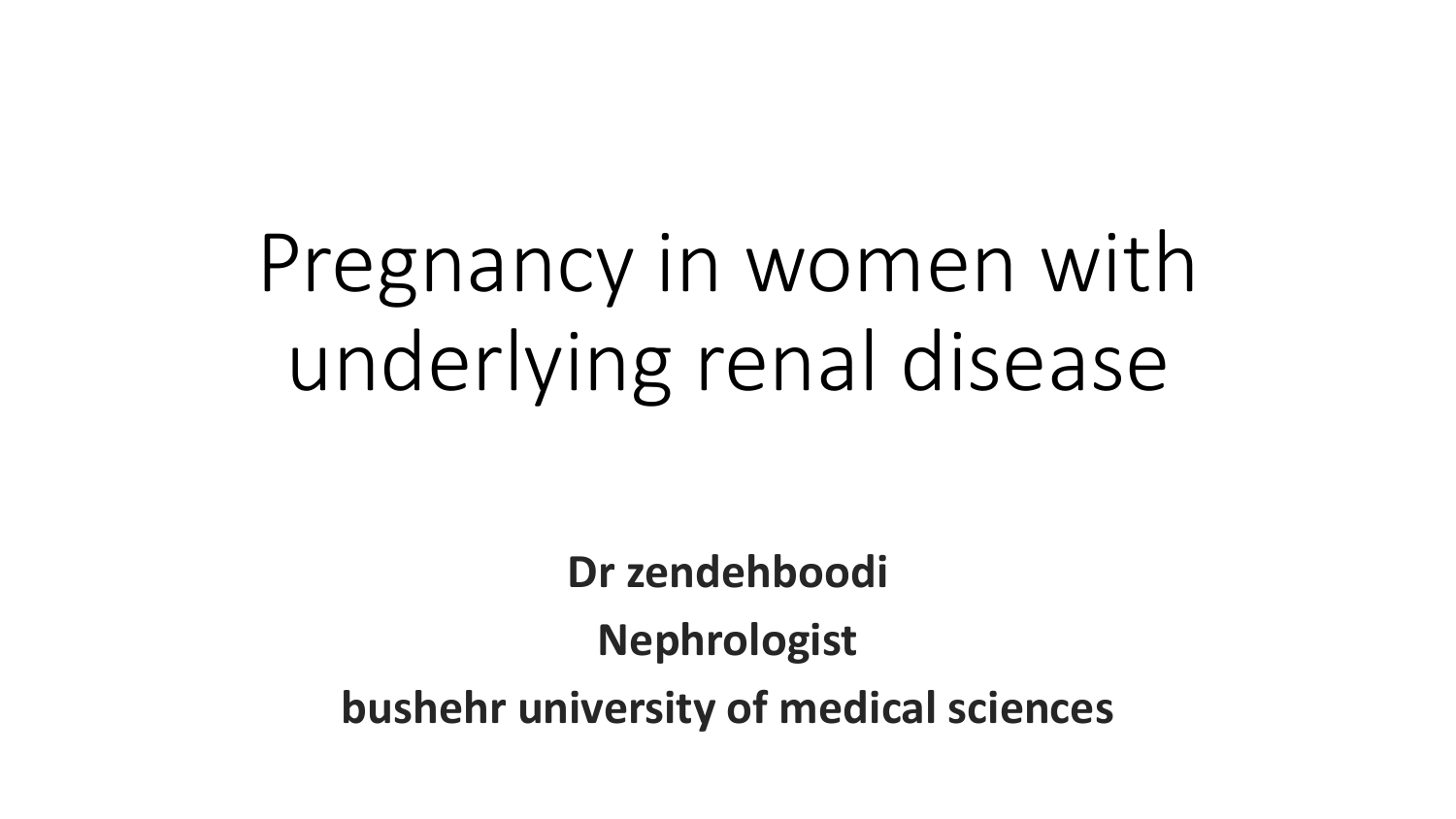- There are two questions that need to be addressed when a woman with underlying kidney disease becomes pregnant:
- What is the effect of **pregnancy on the kidney disease**?
- What is the effect of the **kidney disease on pregnancy?**
- Even mild CKD is associated with a higher risk of adverse maternal and fetal outcomes, including worsening of maternal kidney function, proteinuria, and hypertension, as well as preterm birth and fetal growth restriction.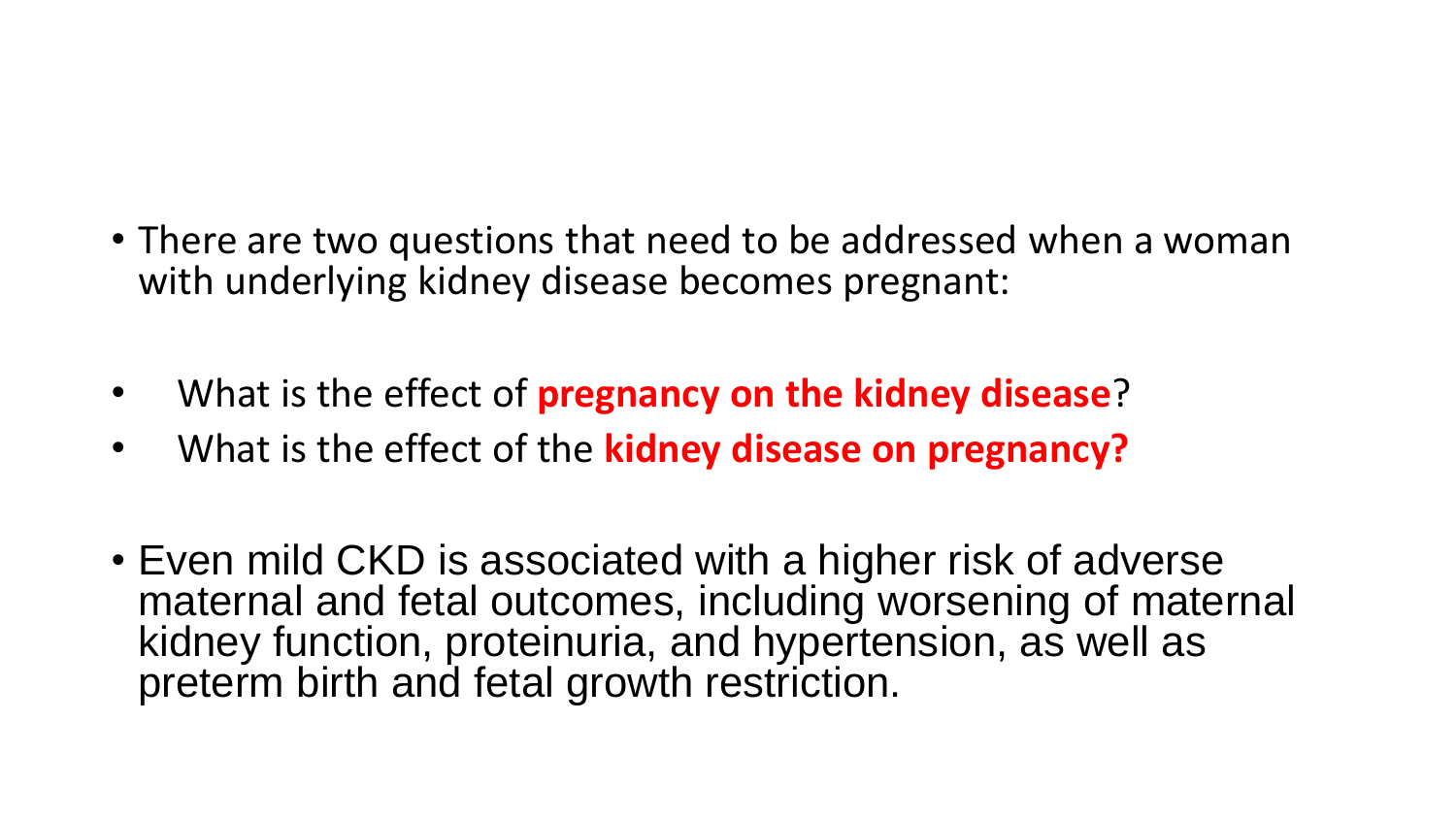# **Preconception counseling** —

- Contraceptive methods to avoid unintended pregnancy.
- Pregnancy outcomes (both maternal and fetal) in the setting of CKD.
- Maternal risks, including both potential obstetric complications and risks to the kidneys.
- Management of medications before, during, and after pregnancy.
- Timing of conception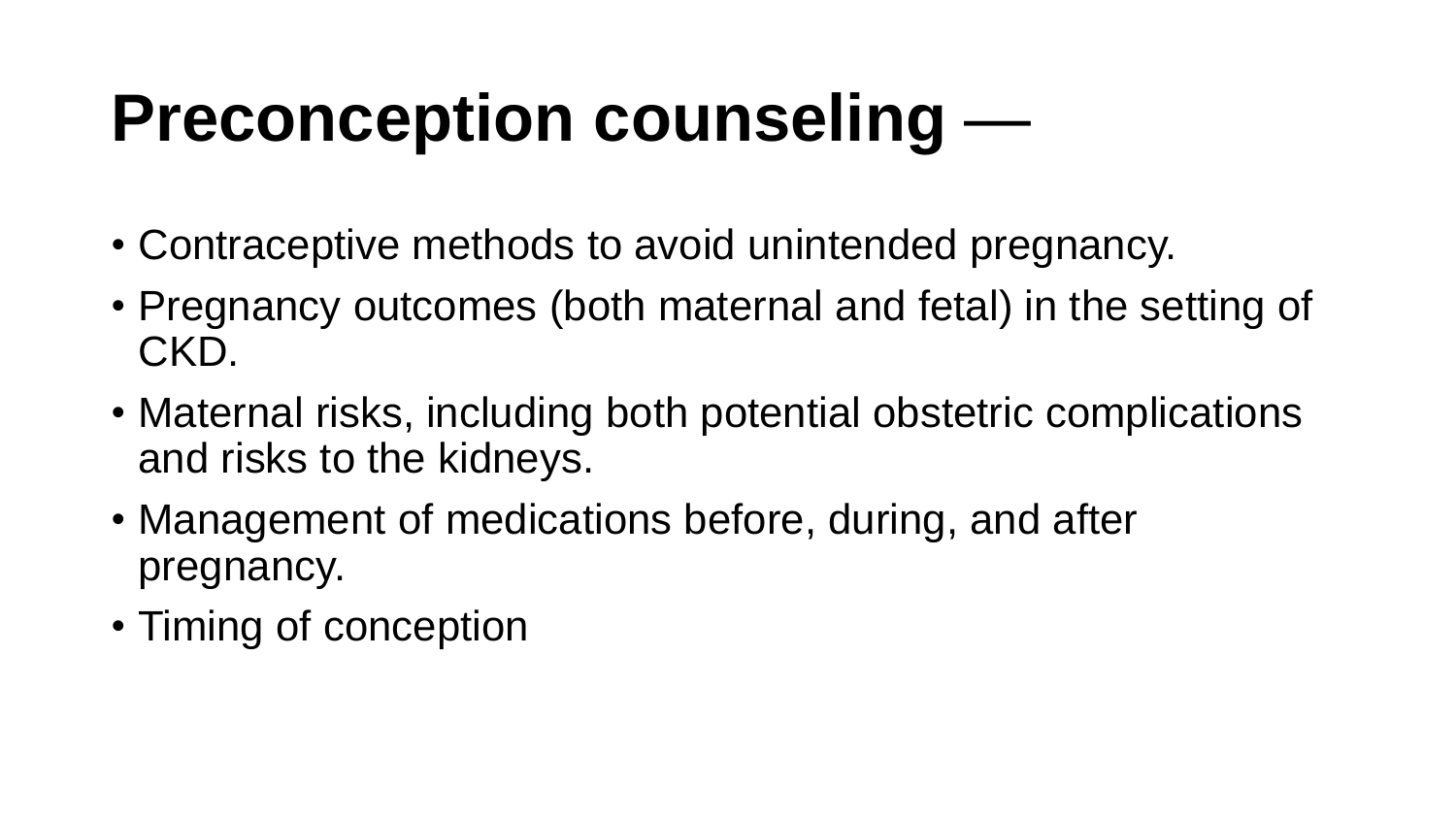- For women who desire the most effective contraception or durable contraception, we discuss long-acting reversible contraceptives (LARCs), including
- the copper intrauterine device (IUD), levonorgestrel-releasing IUDs, and the etonogestrel implant
- **Depot** medroxyprogesterone acetate **(DMPA)**
- **Progestin-only pills (POPs)**

•

• **Combined estrogen-progestin contraceptives** –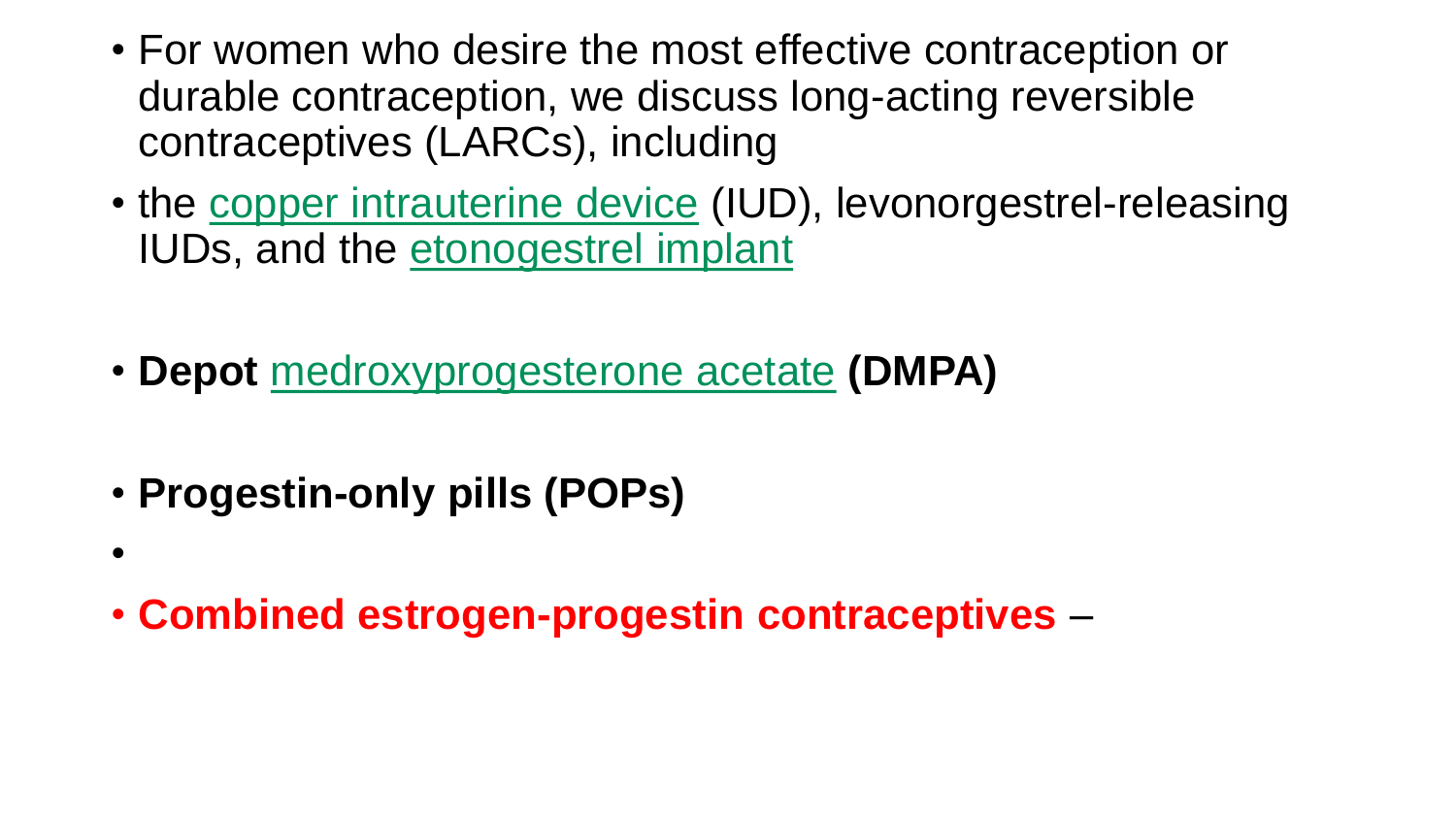# **Baseline evaluation**

- discontinue and/or substitute medications that have been identified to be potentially teratogenic or fetotoxic [eg, angiotensin-converting enzyme (ACE) inhibitors])
- Vaccinations
- Blood pressure
- • Serum creatinine, bicarbonate, and electrolytes
- • Liver function tests.
- • Complete blood count
- • Urinalysis and spot urine protein-to-creatinine ratio from a first or second morning void (and, if proteinuria is present, a 24-hour urine collection for protein).
- • Fasting plasma glucose and glycated hemoglobin (A1C) in patients with pregestational diabetes mellitus.
- Assessment of disease activity in patients with SLE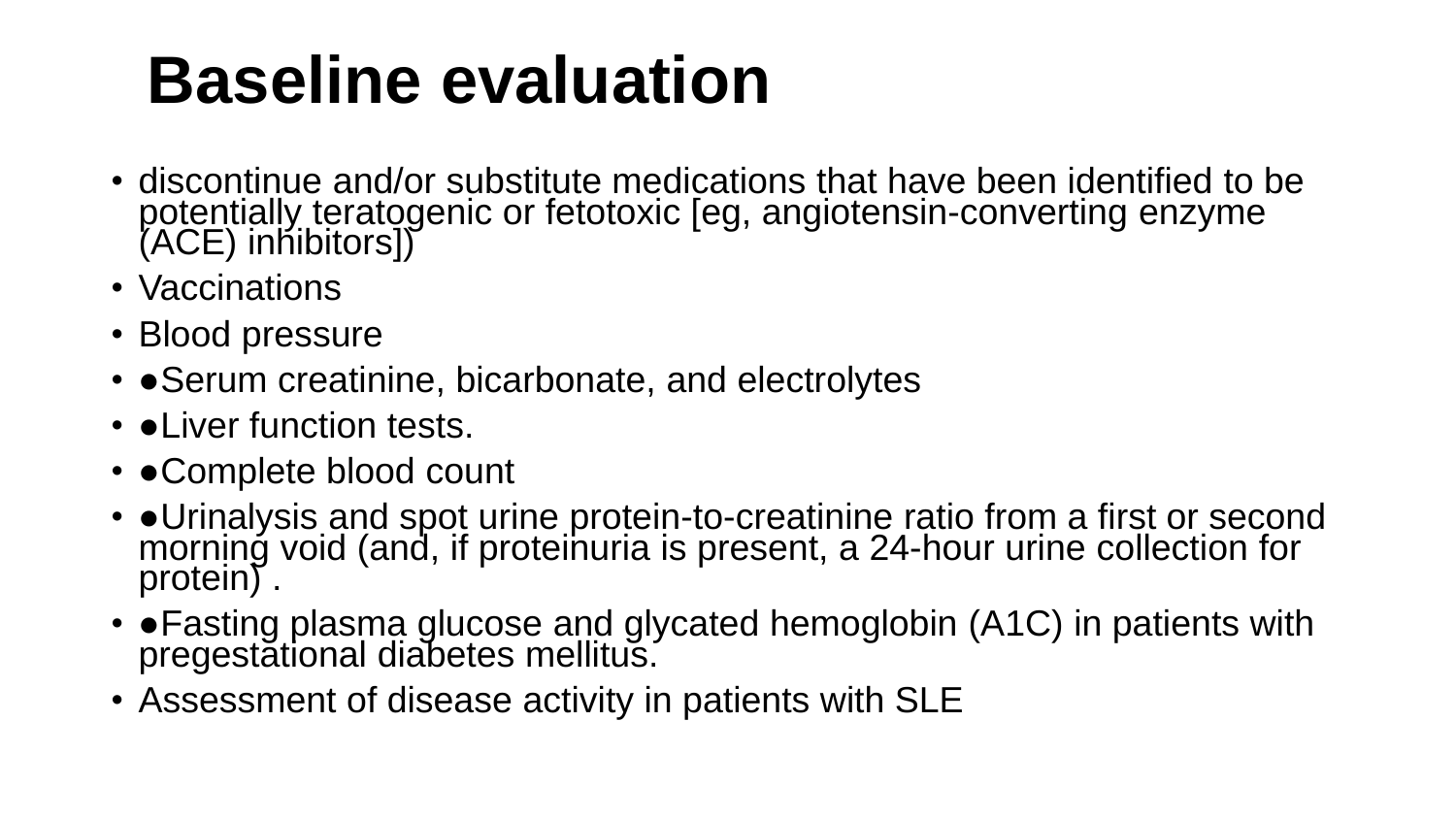• In patients with undiagnosed CKD, some clinicians obtain a renal ultrasound to rule out structural, congenital, or cystic kidney diseases in the patient.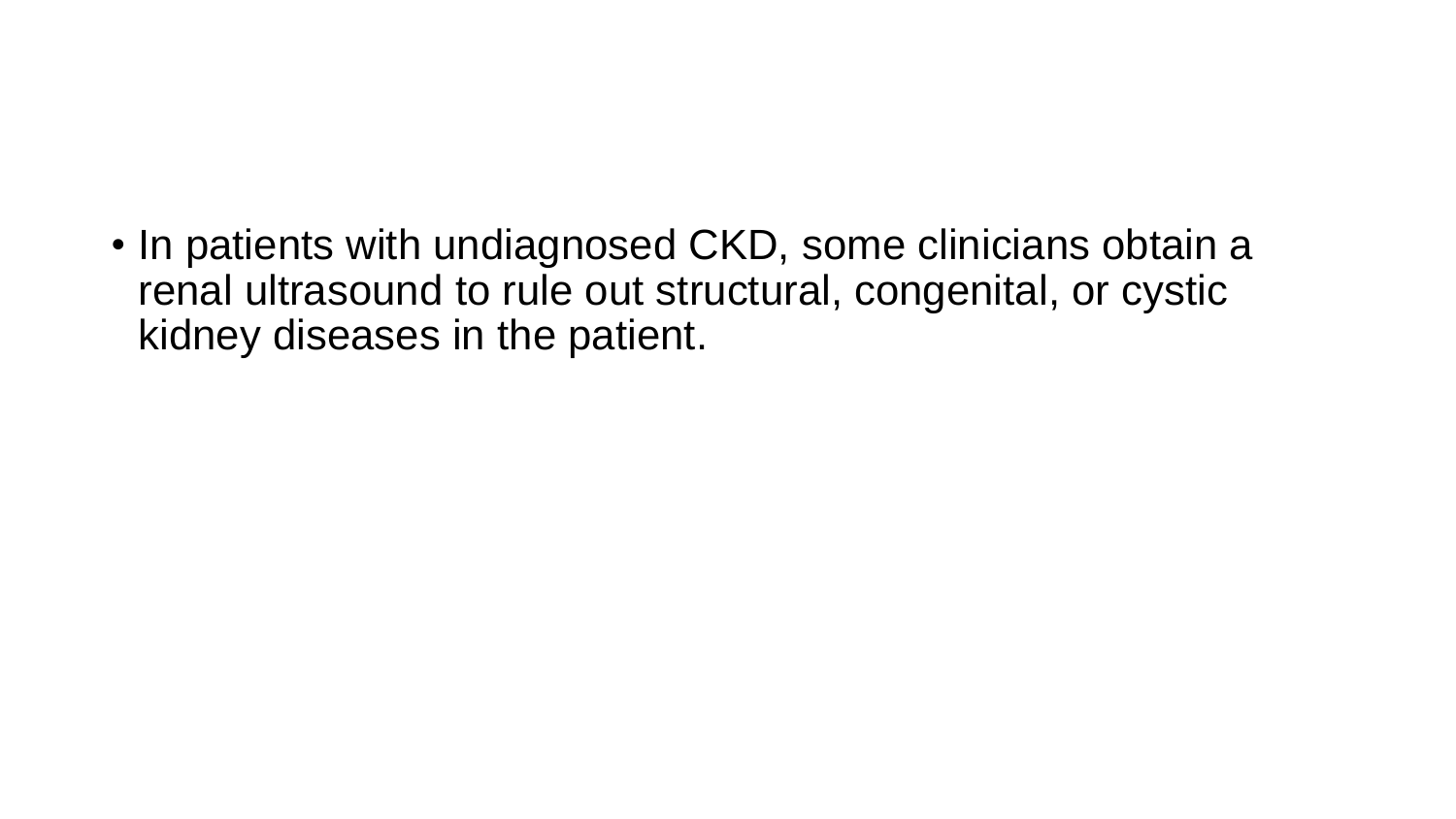### **Management of medications**

- **ACE inhibitors and ARBs** —
- **Diuretics** —
- **Immunosuppressive agents** —
- **Monitoring for pregnancy** —
- **Diagnosis of pregnancy** —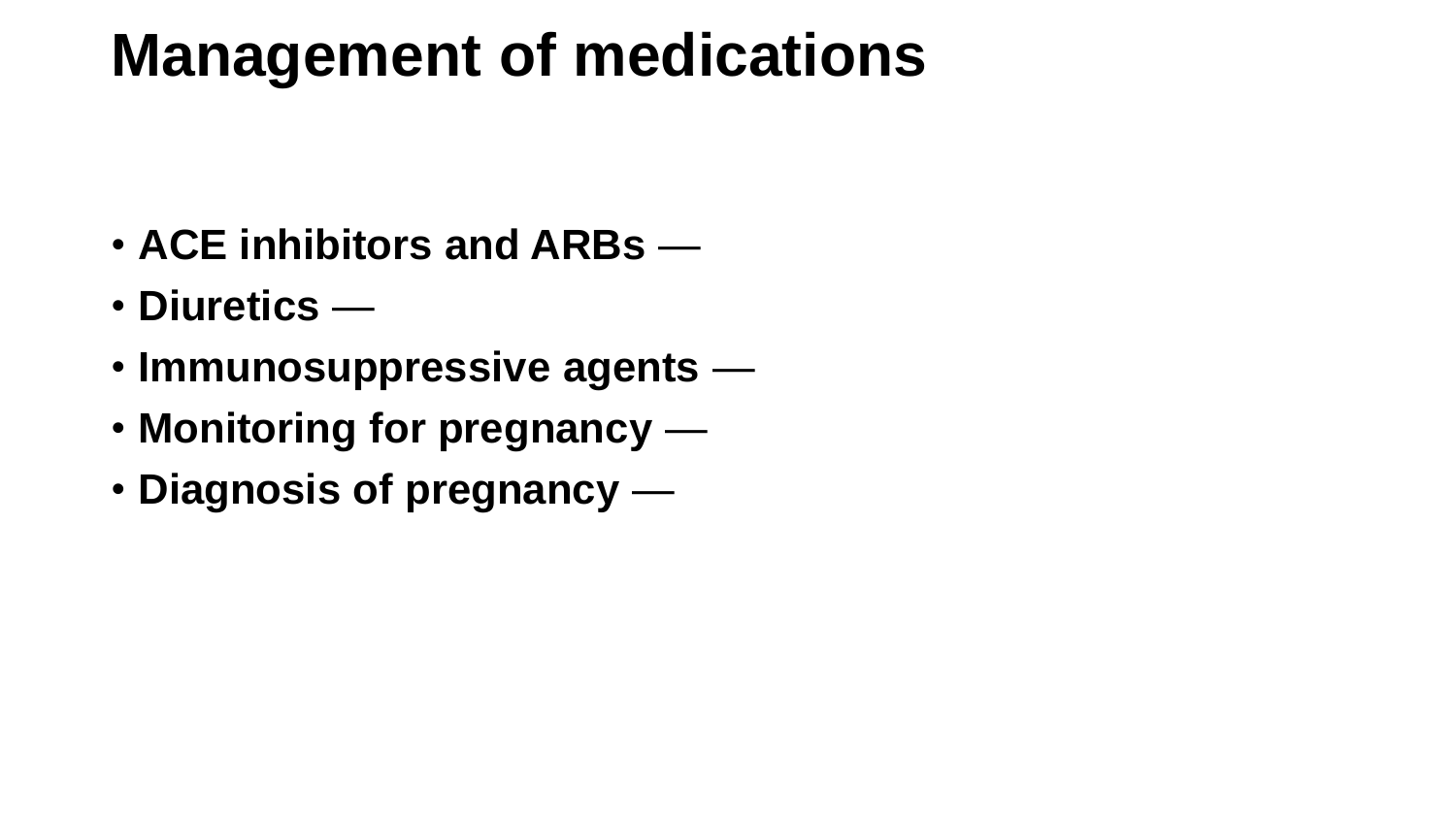### •**Anatomic changes**

- Kidney size increases by about 1-1.5 cm, primarily in the collecting system.
- Dilatation of the ureters and pelvis occurs and is presumed to be secondary to the smooth muscle–relaxing effect of progesterone.
- These changes may persist for up to 12 weeks post-partum.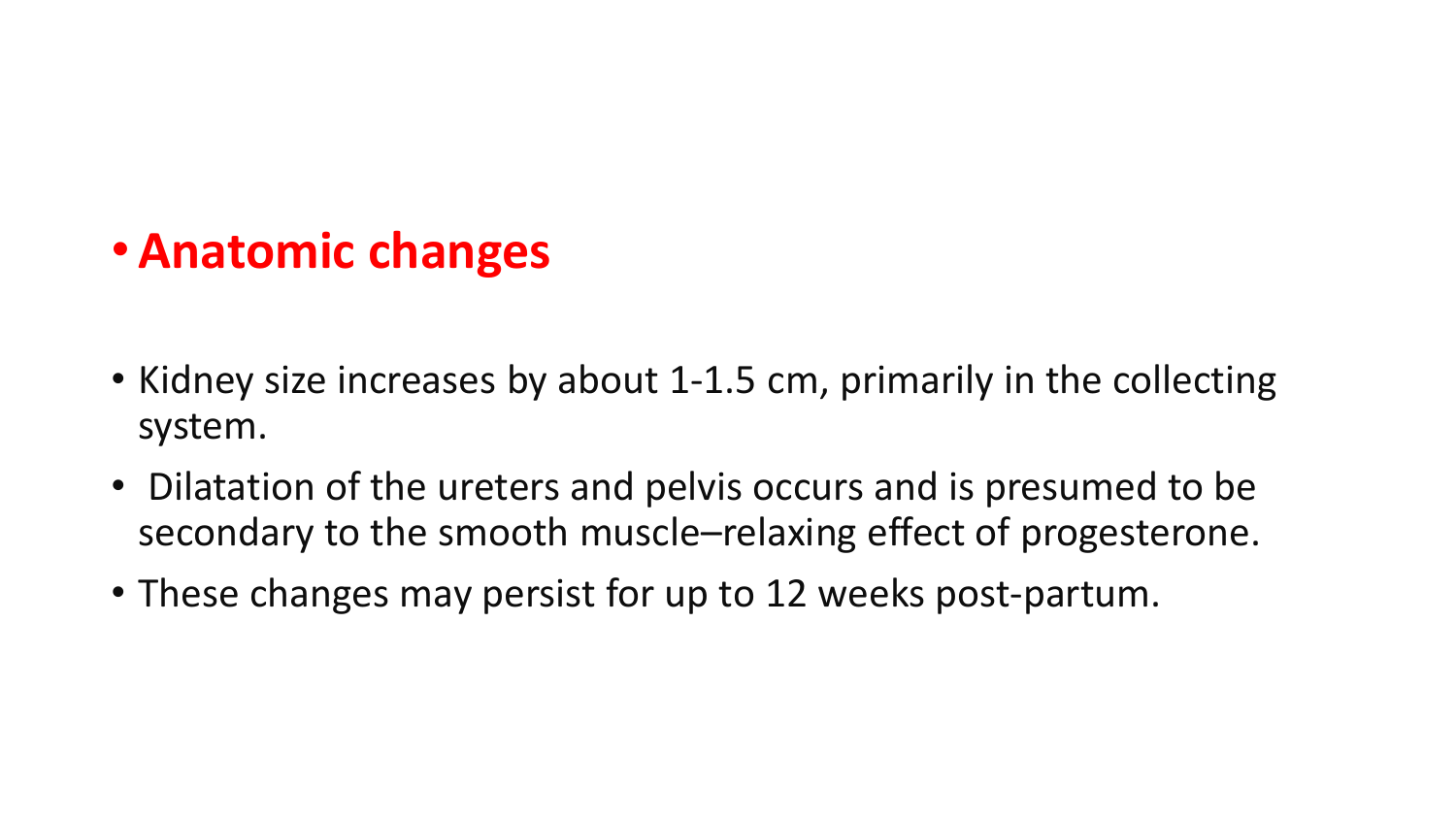• Glomerular filtration rate (GFR) increases immediately after conception to about 50% above baseline in the second trimester and then falls about 20% in the last trimester, resulting in significant hyperfiltration.

- Renal plasma flow also increases significantly in early pregnancy, causing the filtration fraction to fall in mid-pregnancy.
- As a result the normal serum creatinine level falls, so any value above 0.8 mg/dl should be considered abnormal.
- Similarly the value for blood urea nitrogen (BUN) falls.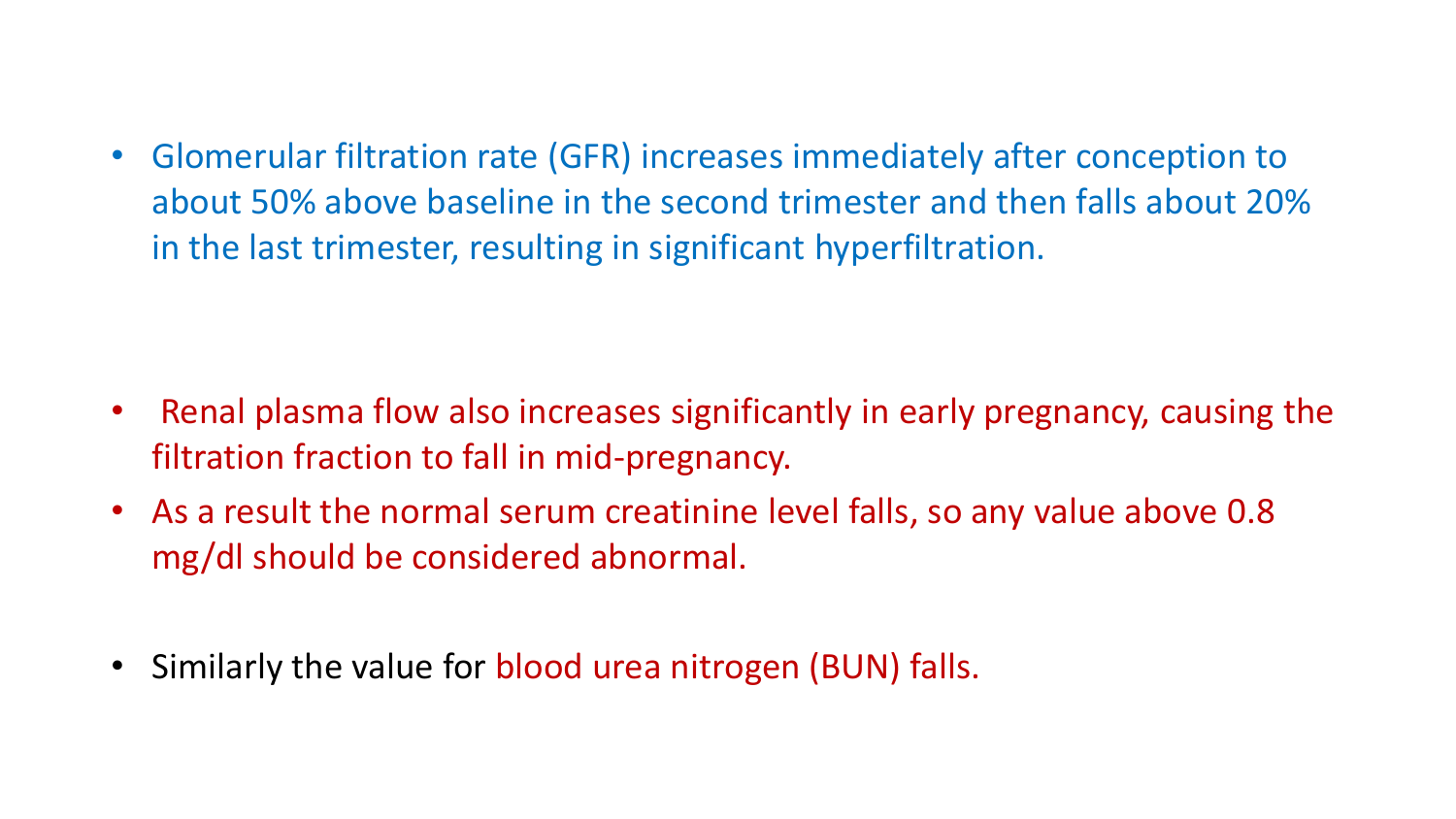- Blood volume increases by 20%, and sodium retention of up to 900 mEq occurs.
- Although edema may therefore be benign in pregnancy.
- The osmotic threshold for arginine vasopressin resets downward, leading to lower serum sodium values.
- The higher GFR increases urate clearance, lowering serum uric acid values, and the filter load of glucose increases, which may result in renal glycosuria.
- $\bullet$
- Although up to 300 mg per day of proteinuria can be normal in pregnancy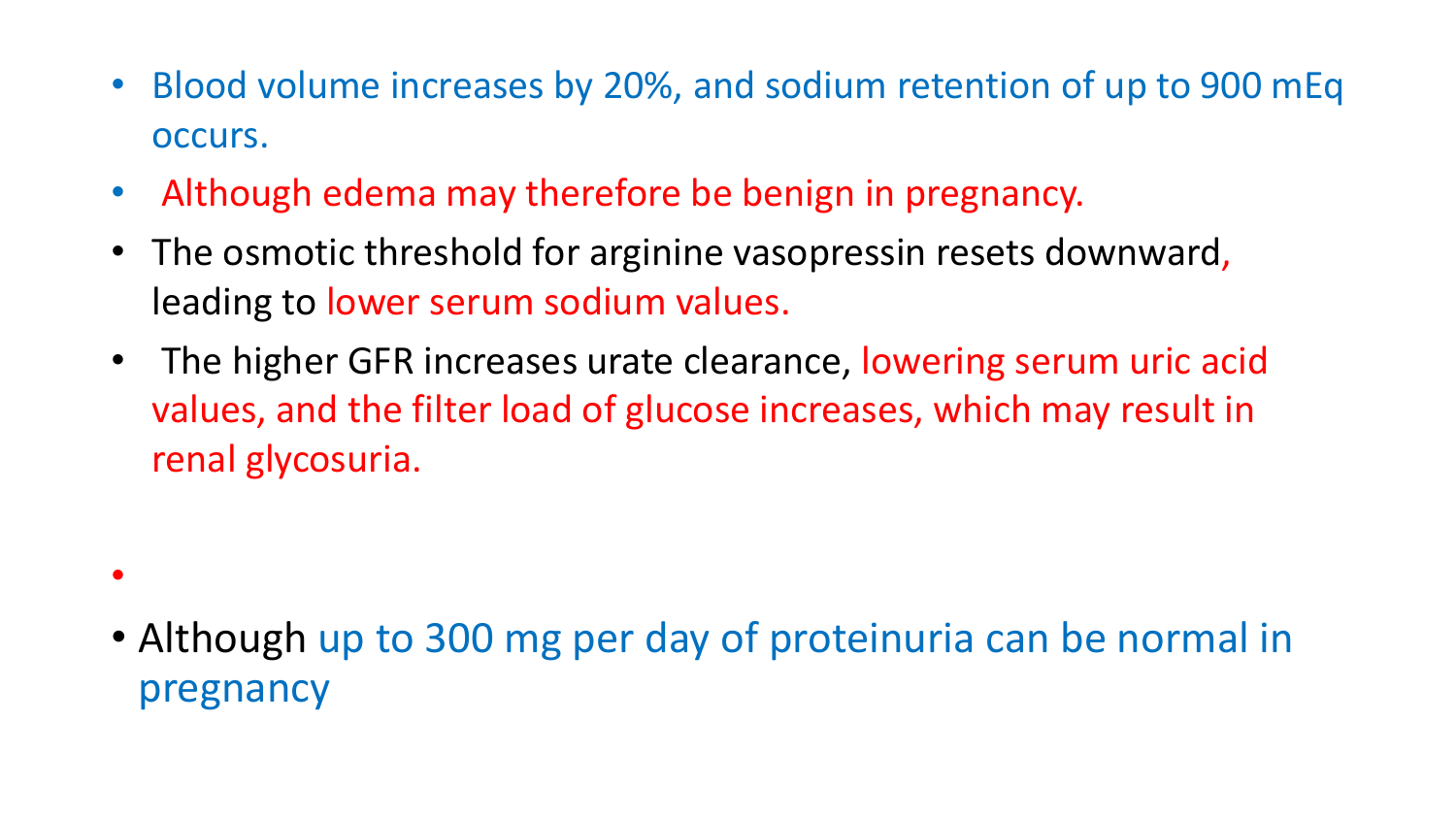- it is important to distinguish between changes in clinical manifestations and possible alterations in the long-term course of the disease.
- As an example, the degree of proteinuria increases in about one-half of cases and hypertension develops or worsens in about one-quarter of cases ;
- severe hypertension can occur, potentially leading to maternal injury, premature delivery, or poor fetal outcome .
- **Marked worsening of edema** also can be seen in women with the nephrotic syndrome.
- These changes generally resolve after delivery.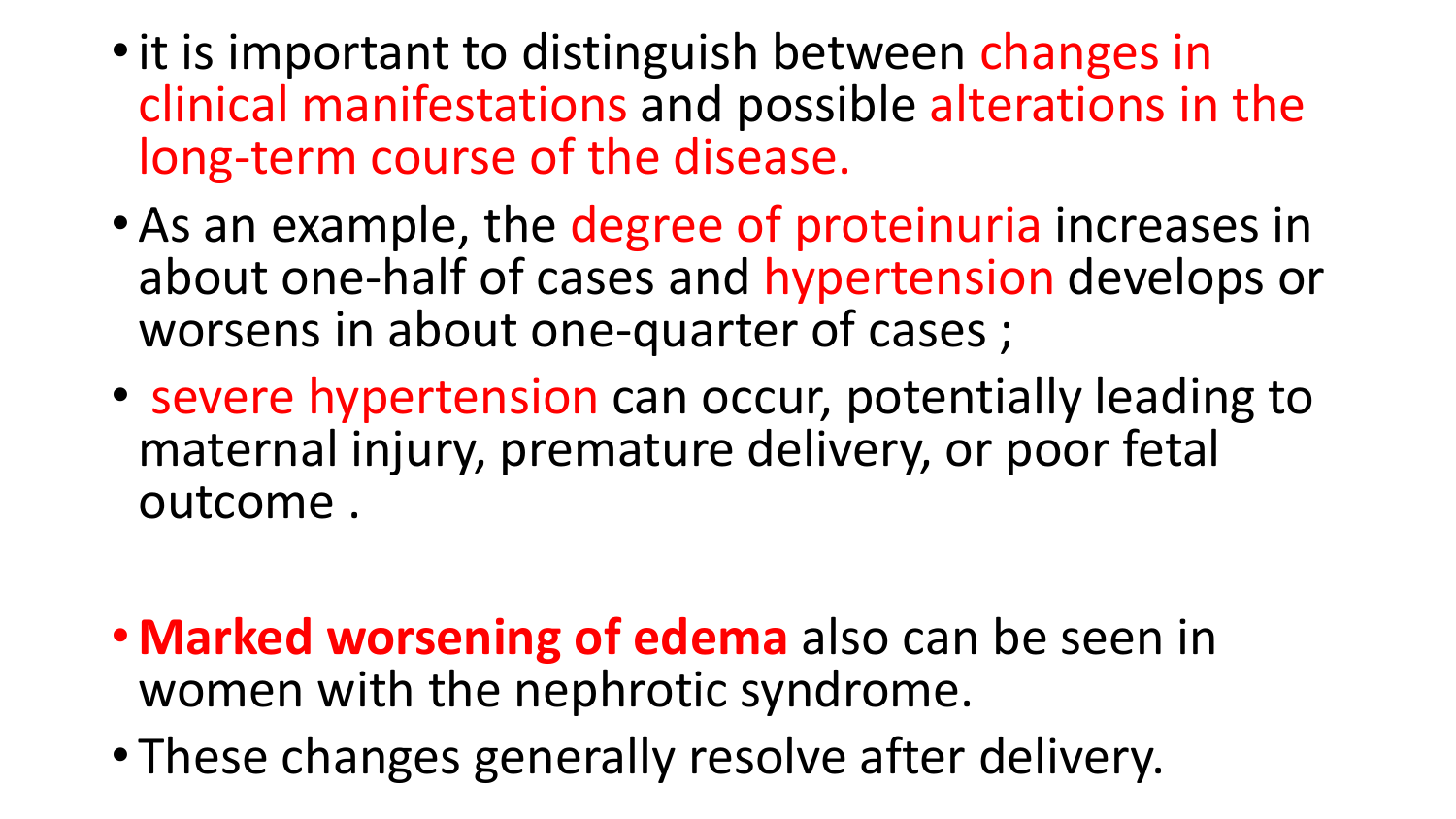- **Effect on renal function** —
- Renal function may **decline** as a result of pregnancy among patients with renal disease, determined in part by the severity of **underlying renal disease:**

- Pregnancy is associated with **a permanent declin**e in renal function in between 0 and 10 percent of women when the glomerular filtration rate is initially normal or only mildly reduced (plasma creatinine concentration less than 1.5 mg/dL or 132 µmol/L) .
- Other patients may experience a **transient** decline in renal function during pregnancy.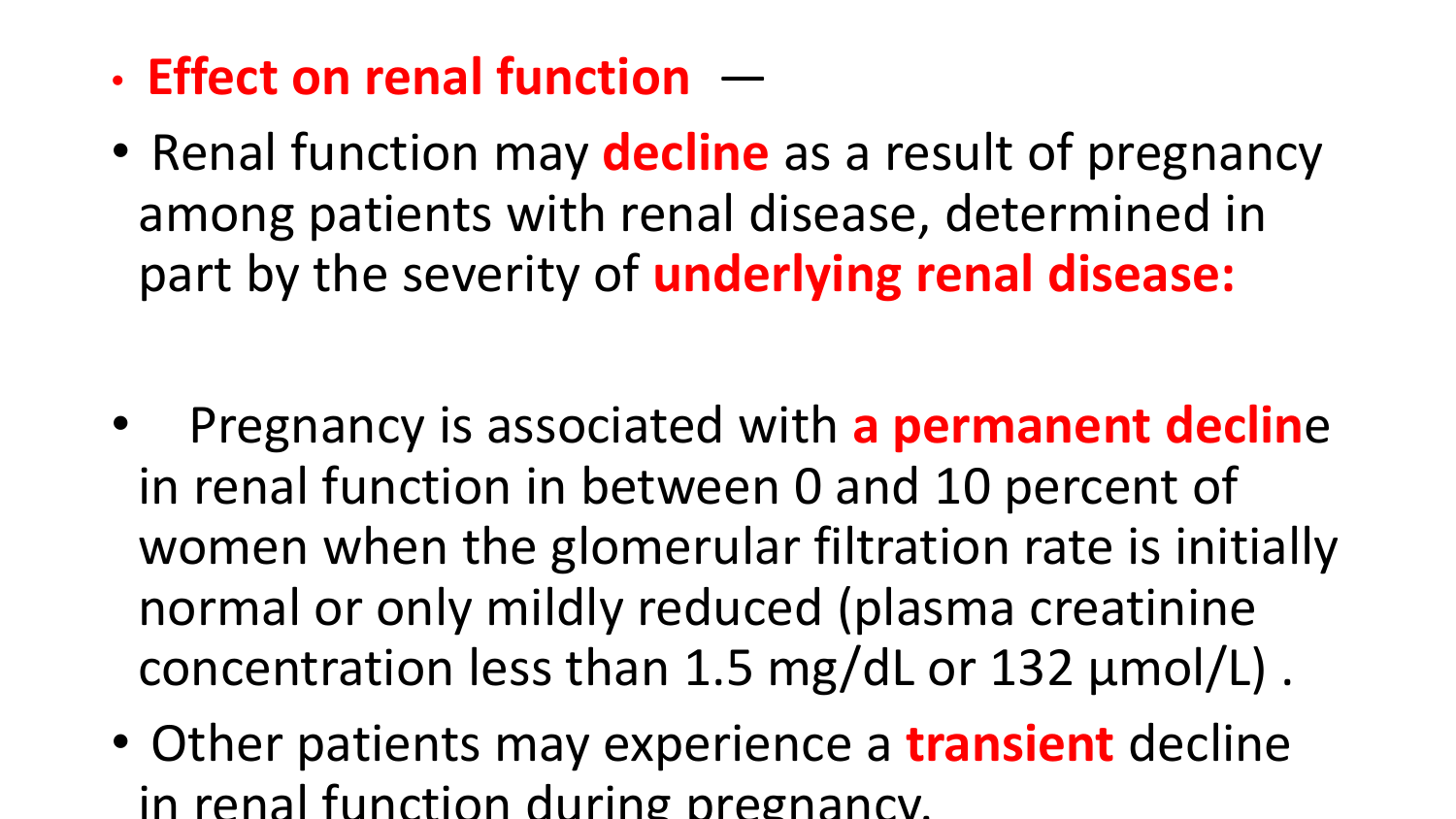•**In summary, an elevated plasma creatinine concentration (above 1.5 mg/dL or 132 µmol/L) and hypertension are the major risk factors for permanent exacerbation of underlying renal disease.**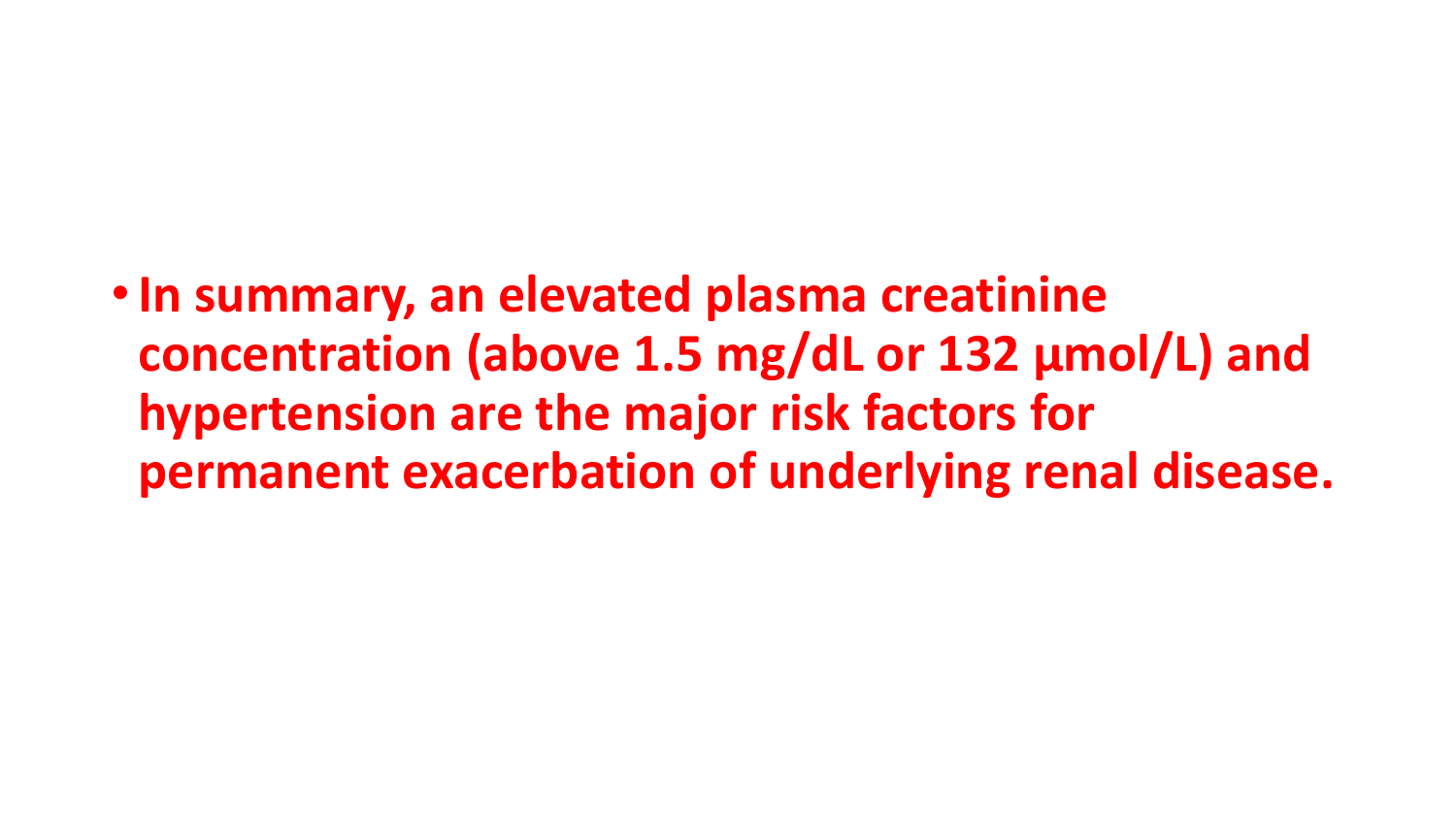- It has been proposed that the **type of disease** also may be important as **accelerated progression** may be more likely in :
- **membranoproliferative glomerulonephritis, focal segmental glomerulosclerosis, and reflux nephropathy.**
- **women with autosomal dominant polycystic kidney disease who are hypertensive have a high risk for fetal and maternal complications**
- •
- Women with vesicoureteral **reflux may be at increased risk for urinary tract infection.**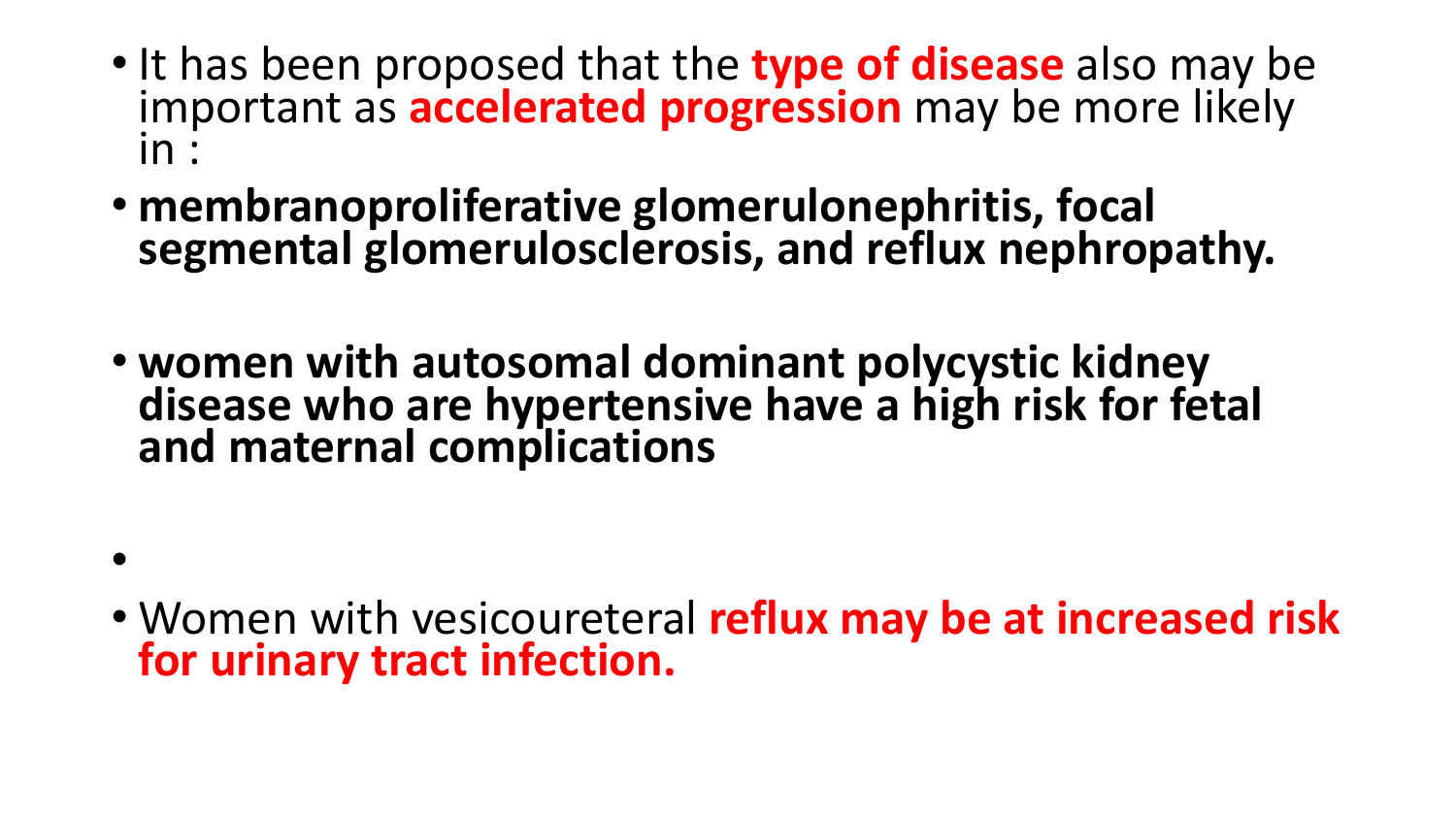- Systemic lupus erythematosus
- In women with systemic lupus erythematosus (SLE), the best outcomes occur in those who have had stable, inactive lupus for 6 months or longer before conception.
- **Lupus nephritis in pregnancy usually presents as proteinuria, hypertension, and falling GFR, making the distinction from preeclampsia very difficult.**
- However, **low complement levels may be helpful in distinguishing between women with preeclampsia and patients with active lupus nephritis.**
- All pregnant patients with SLE should be screened for anti-SSA (Ro) antibodies, due to the risk of congenital heart block.
- Treatment is problematic, because cyclophosphamide and mycophenolate mofetil, agents used in lupus therapy, are potentially teratogenic in early pregnancy.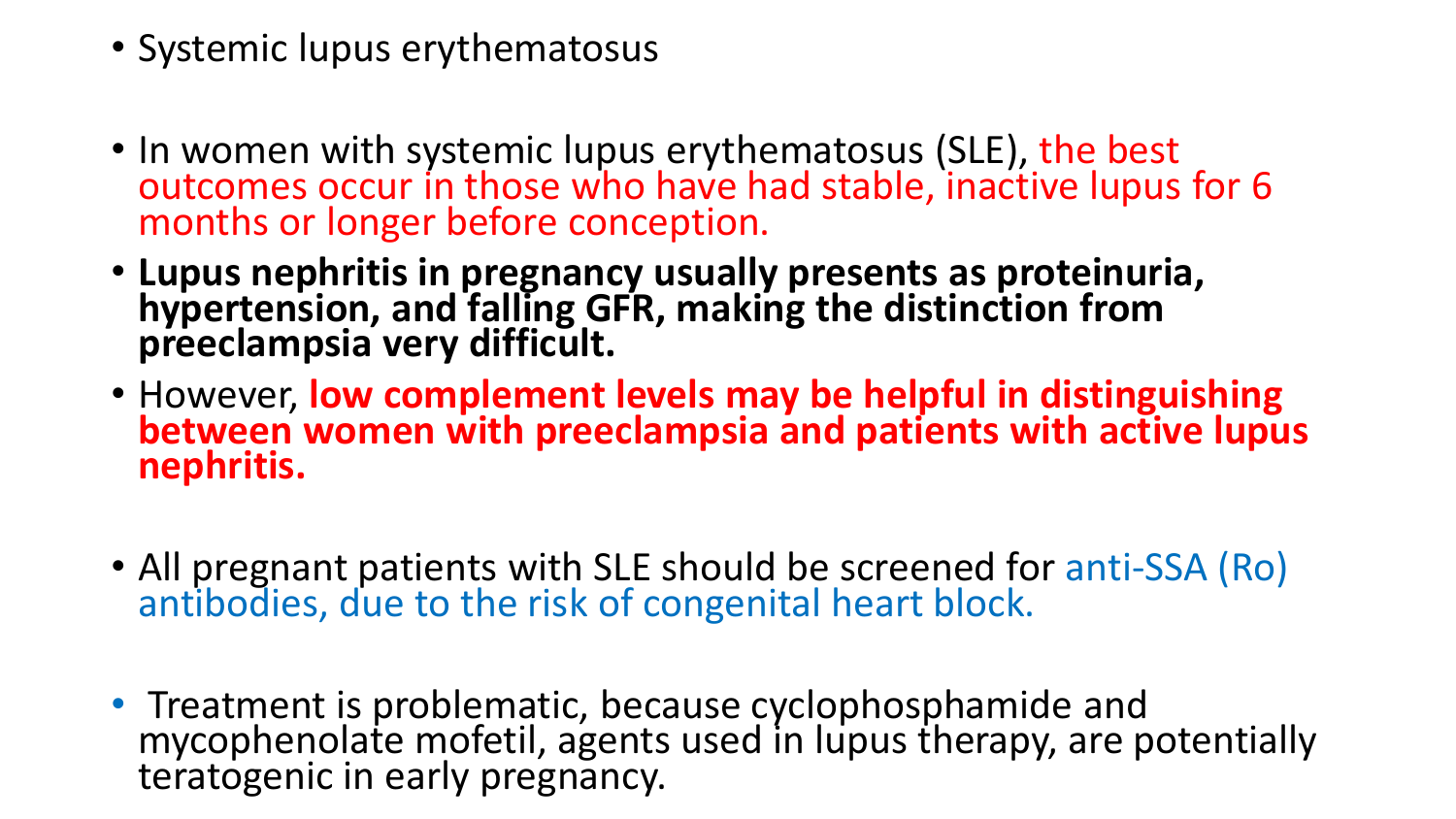- Diabetes mellitus
- Women with pre-clinical or mild diabetic nephropathy with only microalbuminuria or minimal proteinuria and well preserved glomerular filtration rate, and normal or only minimally elevated blood pressure may have transient increases in proteinuria and blood pressure.
- These women do not have significant progression of their renal failure, but in women with moderate diabetic nephropathy and lower creatinine clearances prior to conception renal function may significantly worsen during and after pregnancy without complete recovery.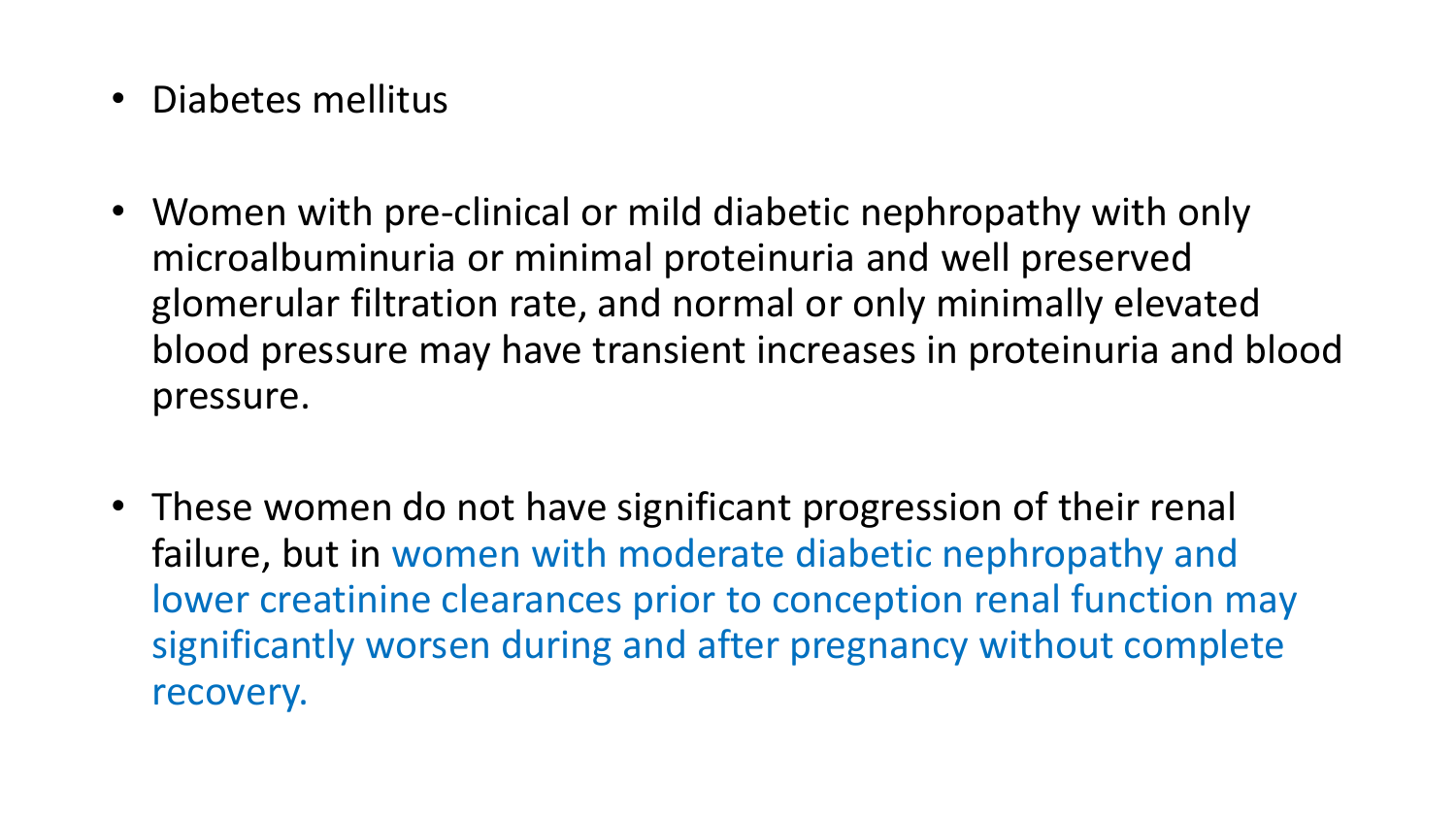- **Kidney biopsy during pregnancy** —
- Although there are few indications for kidney biopsy during pregnancy, this procedure can be performed safely by **experienced operators in women with well-controlled blood pressure and normal coagulation indices** .
- It has been suggested that a biopsy may be performed if there is a **sudden unexplained deterioration in renal function or markedly symptomatic nephrotic syndrome occurring before 32 weeks gestation.**
- **Biopsy after week 32 is not recommended**.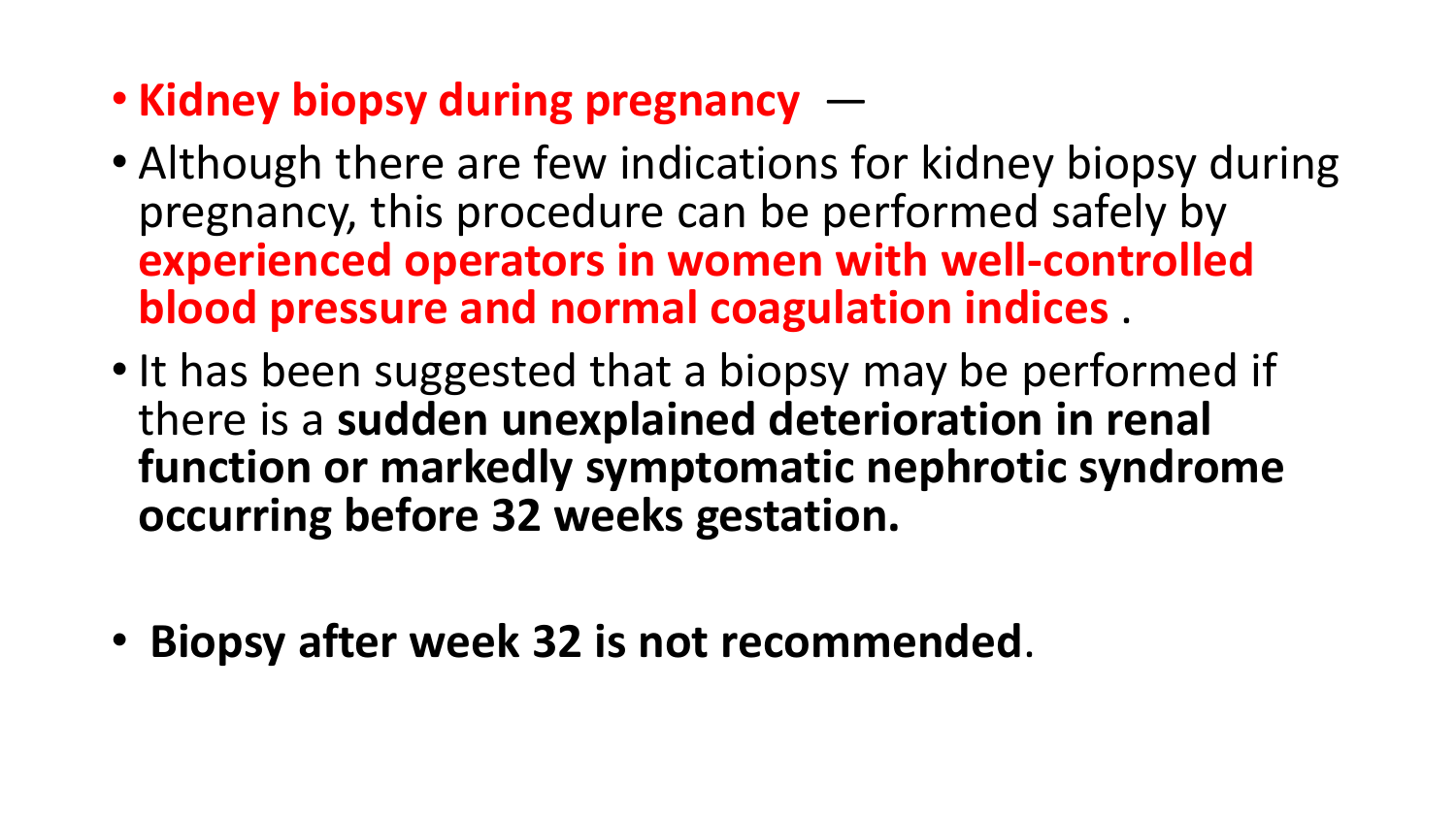### *EFFECT OF KIDNEY DISEASE ON PREGNANCY Pregnancy in mild to moderate CKD —*

- CKD is associated with higher rates of adverse maternal outcomes.-
- **more likely to develop gestational hypertension, preeclampsia, eclampsia, or to die .**
- **Preeclampsia may be more difficult** to diagnose in women with CKD who already have **hypertension and proteinuria**.
- Fetal outcomes are also worse in women with CKD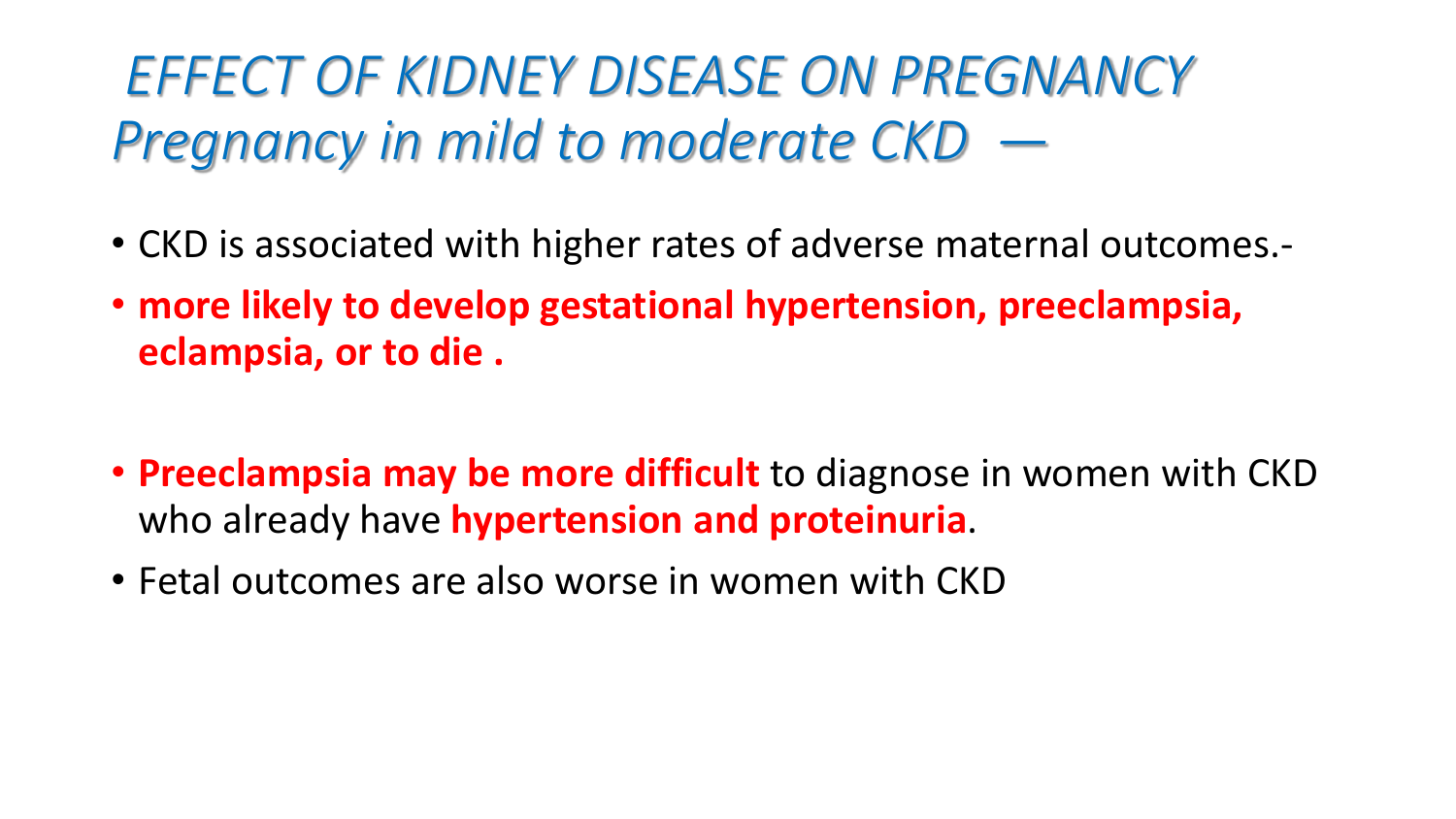# **MANAGEMENT DURING PREGNANCY**

- **Maternal and fetal monitoring** Pregnant women with CKD should be monitored jointly by a nephrologist and by a maternal-fetal medicine specialist.
- ●**Maternal For obstetric care, we see patients at least monthly during the early first trimester, every two weeks by the second trimester, and weekly by the third trimester. Some patients require even closer follow-up throughout pregnancy.**
- The following assessments should be performed at least once per trimester and more often as clinically indicated:
- •Blood pressure (in addition to daily monitoring at home) •Serum creatinine, bicarbonate, and electrolytes
- •Fasting blood glucose in patients with diabetes mellitus
- •Complete blood count and differential
- • Liver function tests
- • Urinalysis (and a urine culture if the dipstick reveals white blood cells or nitrates) and spot urine protein-to-creatinine ratio or urine albumin-tocreatinine ratio
- $\bullet$  -whole blood tacrolimus (or cyclosporine) levels (in patients taking taking taking taking taking taking taking taking taking taking taking taking taking taking taking taking taking taking taking taking taking taking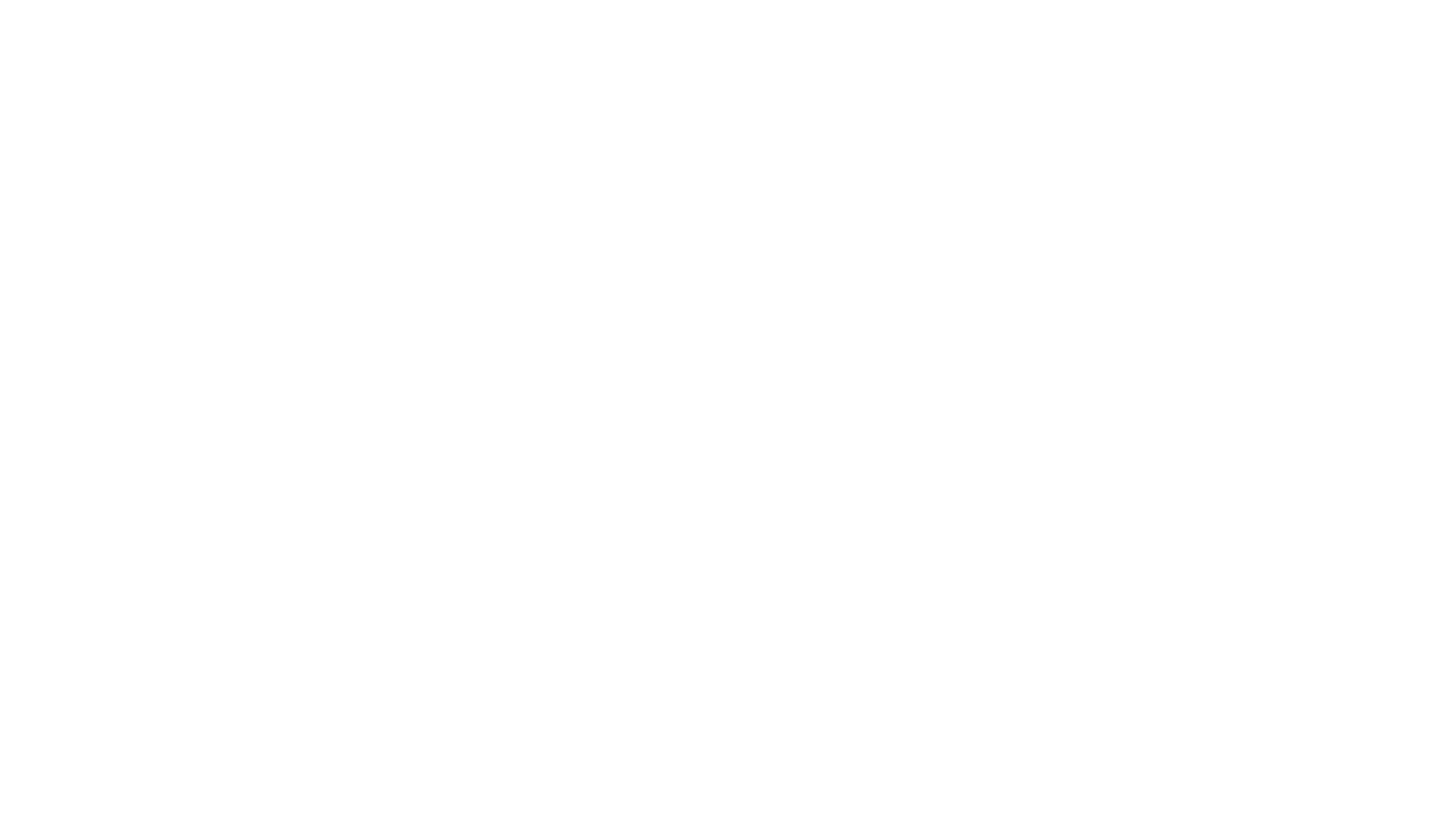• In addition, in patients without a history of pregestational diabetes, we perform oral glucose tolerance testing to screen for gestational diabetes at 24 to 28 weeks of gestation or sooner in patients with risk factors, such as those receiving glucocorticoids and/or calcineurin inhibitors.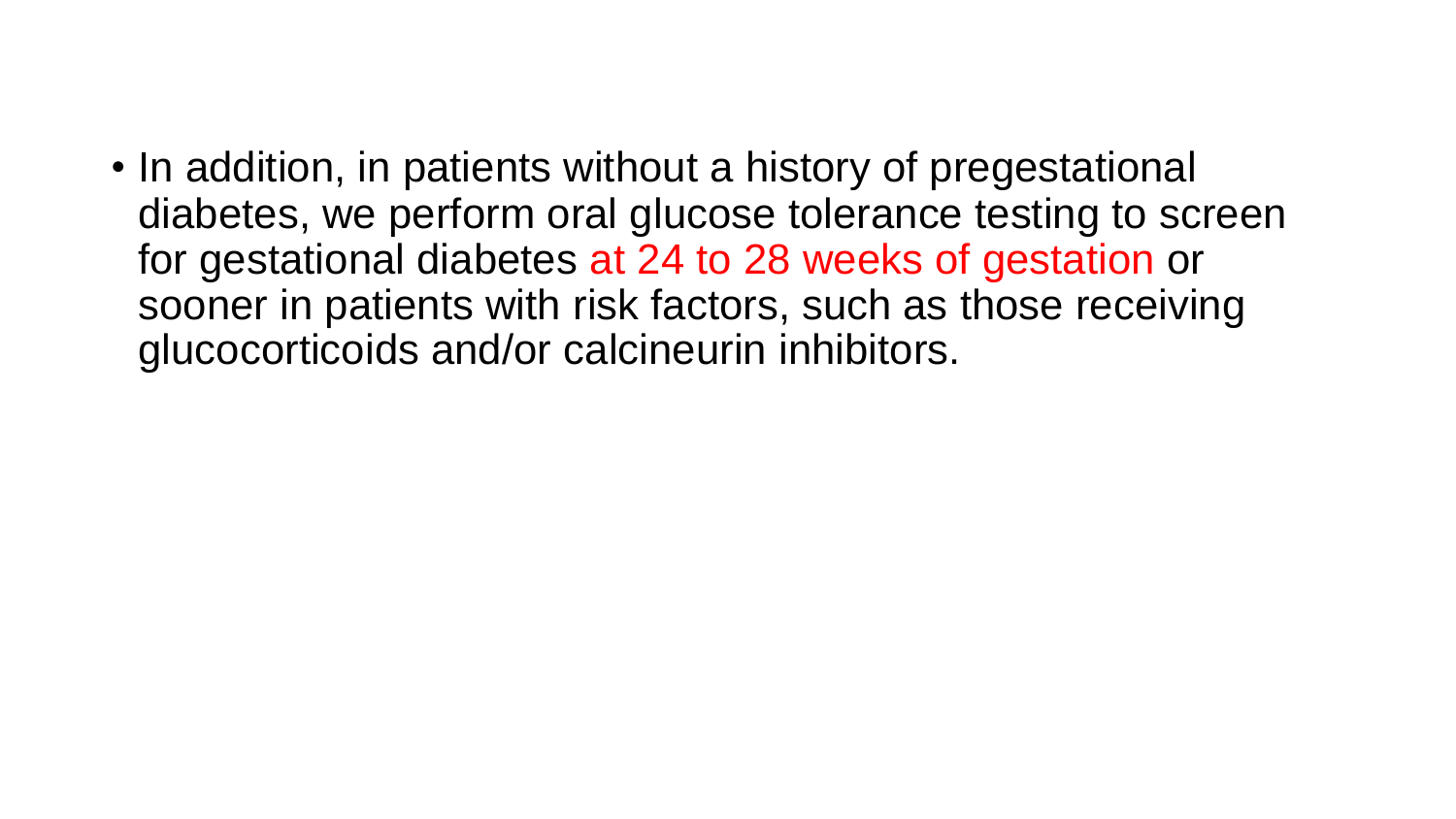#### • **Fetal** –

- Obstetrical follow-up in this high-risk population typically includes a first-trimester screen in conjunction with an ultrasound assessment of nuchal translucency or a maternal serum screen in the second trimester to assess for chromosomal abnormalities including Down syndrome.
- As a serum human chorionic gonadotropin (hCG) is one component of both the first-trimester combined test and the second-trimester quadruple test, false-positive tests can occur in women with advanced CKD.
- As such, assessment of cell-free fetal DNA or more invasive testing including chorionic villous sampling or an amniocentesis may be necessary.
- A detailed ultrasound to assess fetal anatomy is typically performed between 18 to 20 weeks. We do a placental scan to assess placental morphology and Doppler flow at approximately 22 weeks.
- After 26 weeks, fetal growth is assessed as often as biweekly with weekly biophysical profiles if indicated.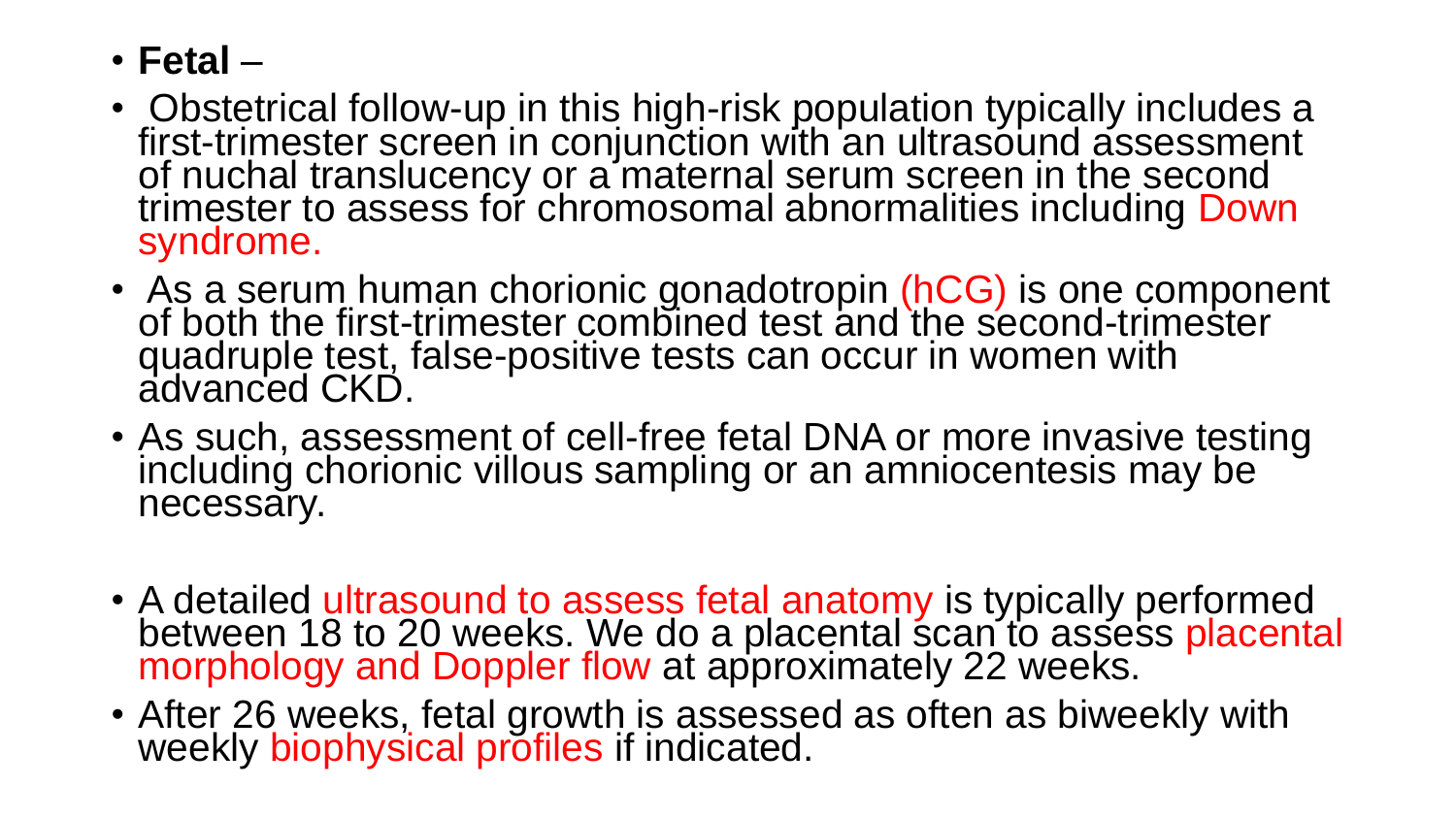- **Nutrition** Attention to nutritional considerations and proper weight gain are essential for a successful pregnancy . Evaluation and follow-up by a dietician familiar with the requirements of pregnancy and CKD may be helpful.
- Our approach for nondialysis CKD patients is the same as for pregnant women without CKD.
- We generally do not limit dietary phosphate, although we provide dietary counseling to limit non-nutritive sources of phosphate if the patient develops mild hyperphosphatemia.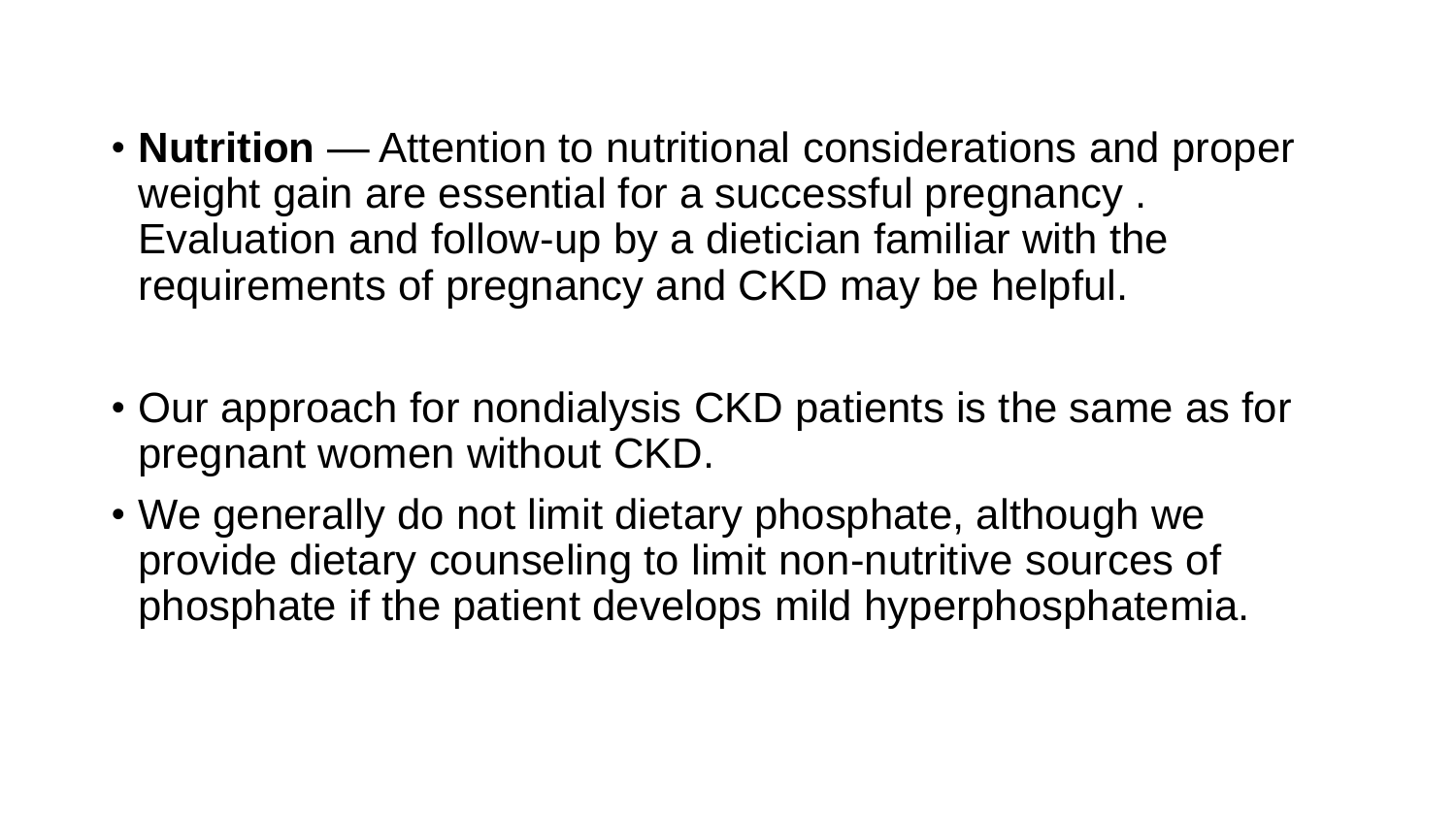• **Prevention of preeclampsia** —

 $\bullet$  .

- Patients with CKD are considered to be at high risk for preeclampsia.
- Low-dose aspirin therapy has been shown to decrease the risk of preeclampsia in women at moderate to high risk of the disease.
- However, the safety of low-dose aspirin in the general high-risk obstetric population has been well documented.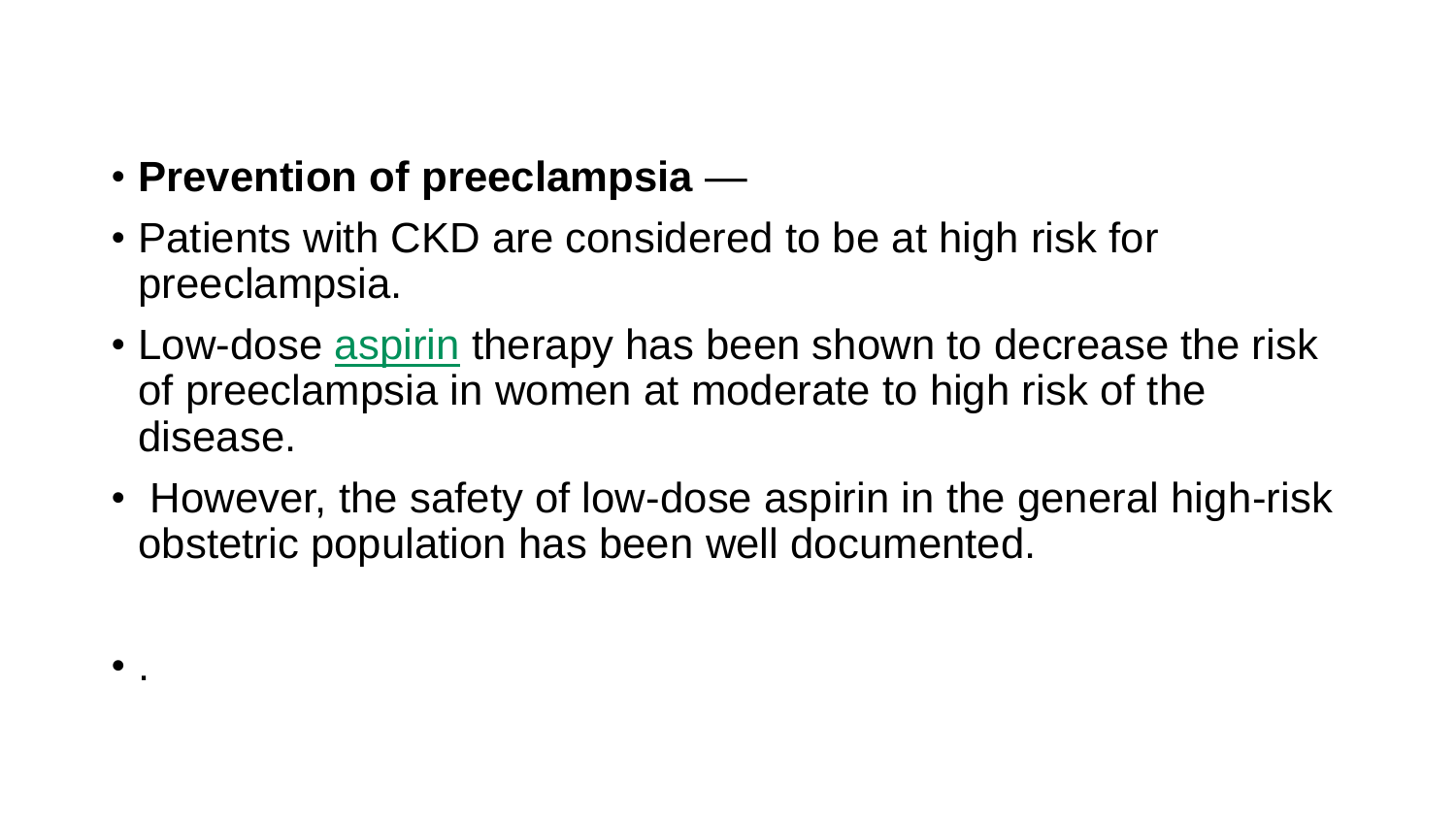• Increasing levels of soluble fms-like tyrosine kinase-1 (sFlt1), a circulating antiangiogenic factor, can antagonize the angiogenic and vasodilatory effects of vascular endothelial and placental growth factors, as markers that may predict the development of preeclampsia and differentiate preeclampsia from other causes of hypertension and proteinuria.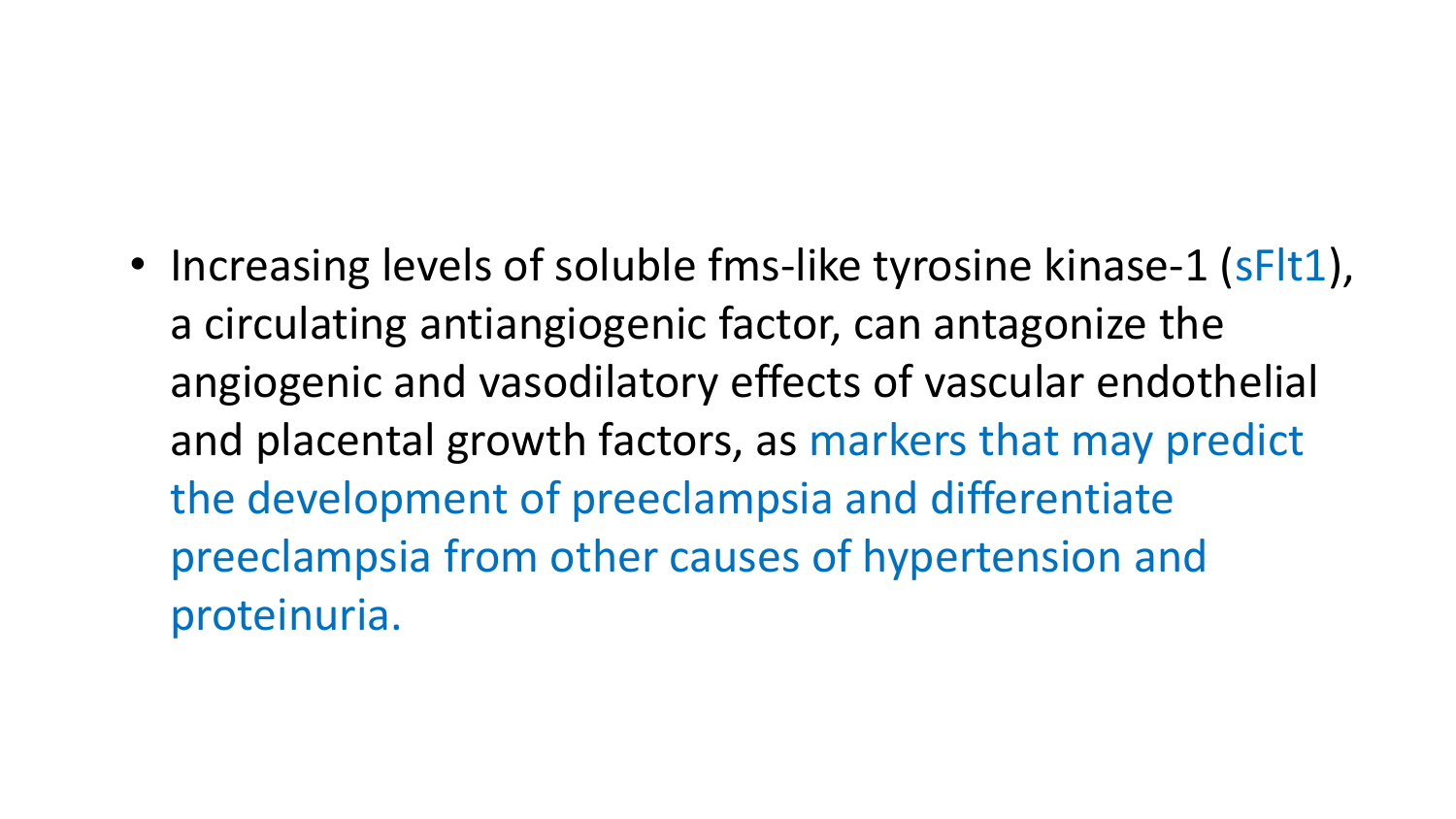- **Mode of delivery** —
- **Vaginal delivery** is the preferred mode of delivery if there are no obstetric contraindications.
- In most women, elective delivery is indicated if labor has not occurred by the estimated date of confinement.
- Even for low-risk women, there is little benefit in allowing the pregnancy to extend beyond this date, and maternal and/or perinatal risk may increase .
- We suggest scheduling delivery at **39 to 40 weeks of gestation**.
- Cesarean delivery is performed for standard obstetric indications.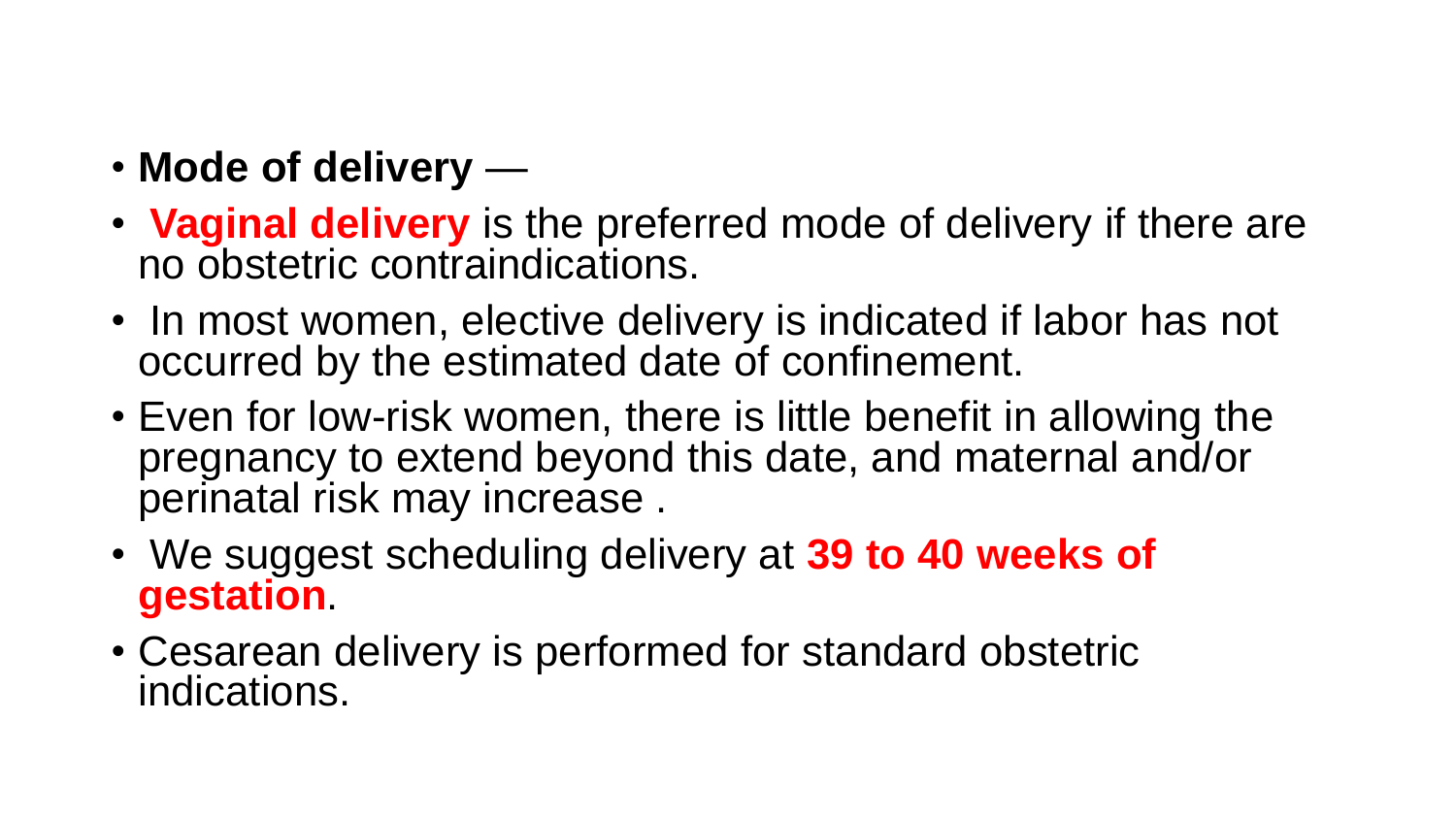- **Preterm intervention** —
- Preterm delivery may be necessary in the presence of severe preeclampsia, fetal growth restriction, or nonreassuring fetal testing (eg, fetal distress).
- The indications for delivery in the setting of severe preeclampsia, fetal growth restriction, or fetal distress are usually the same as for the general population.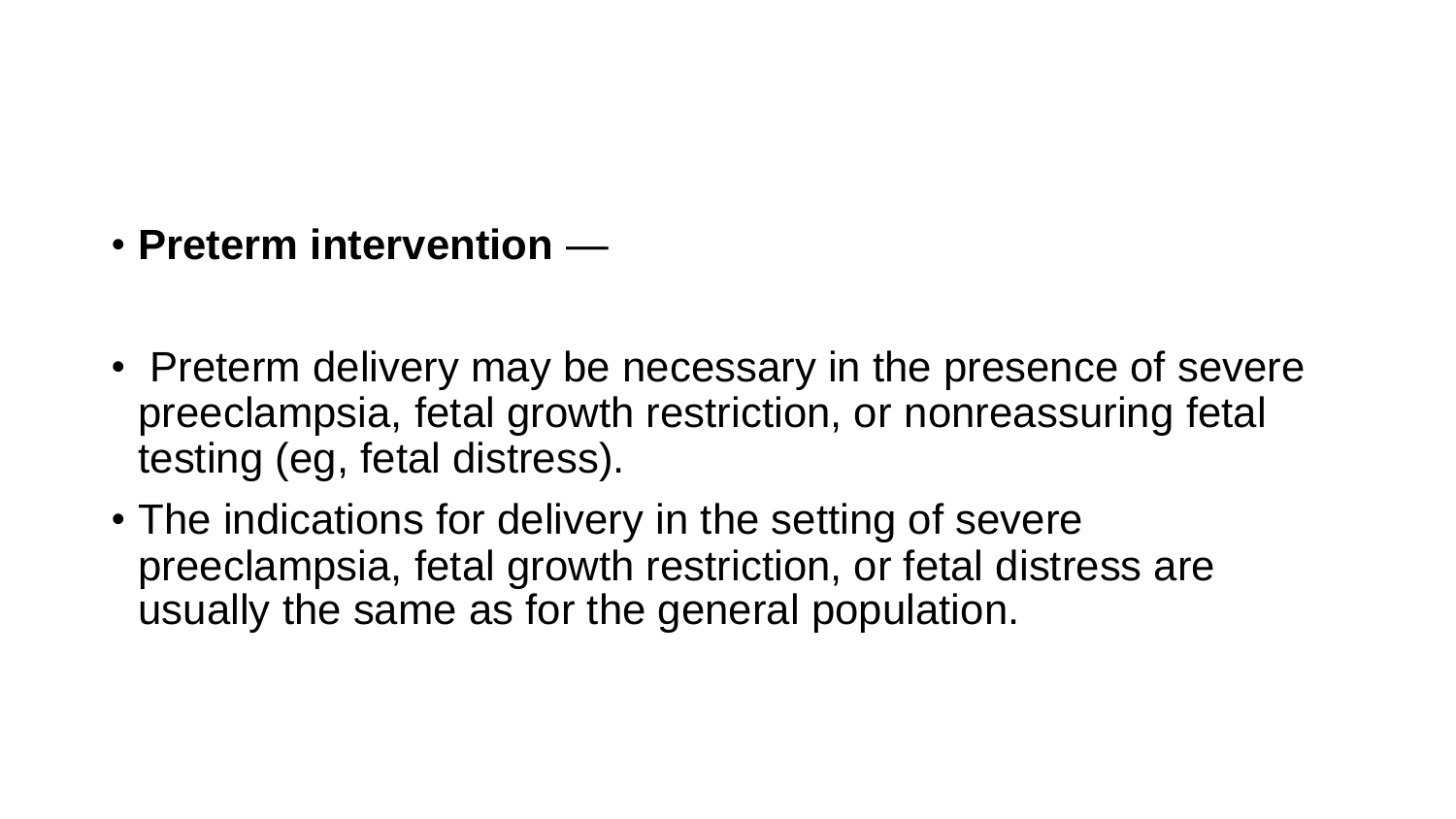- **Use of magnesium sulfate** —
- Many women get magnesium sulfate before delivery, either to **prevent seizures in preeclampsia or to reduce the risk of cerebral palsy** before preterm birth of an infant <32 weeks.
- Women with reduced glomerular filtration rate (GFR) will have an exaggerated rise in serum magnesium and may develop magnesium toxicity at the usual doses of administration; therefore extreme caution is advised when treating women with reduced GFR (<30 mL/min).
- The approach to dosing of magnesium varies among clinicians.
- In all cases, serum magnesium levels should be followed and the patient monitored clinically for evidence of toxicity.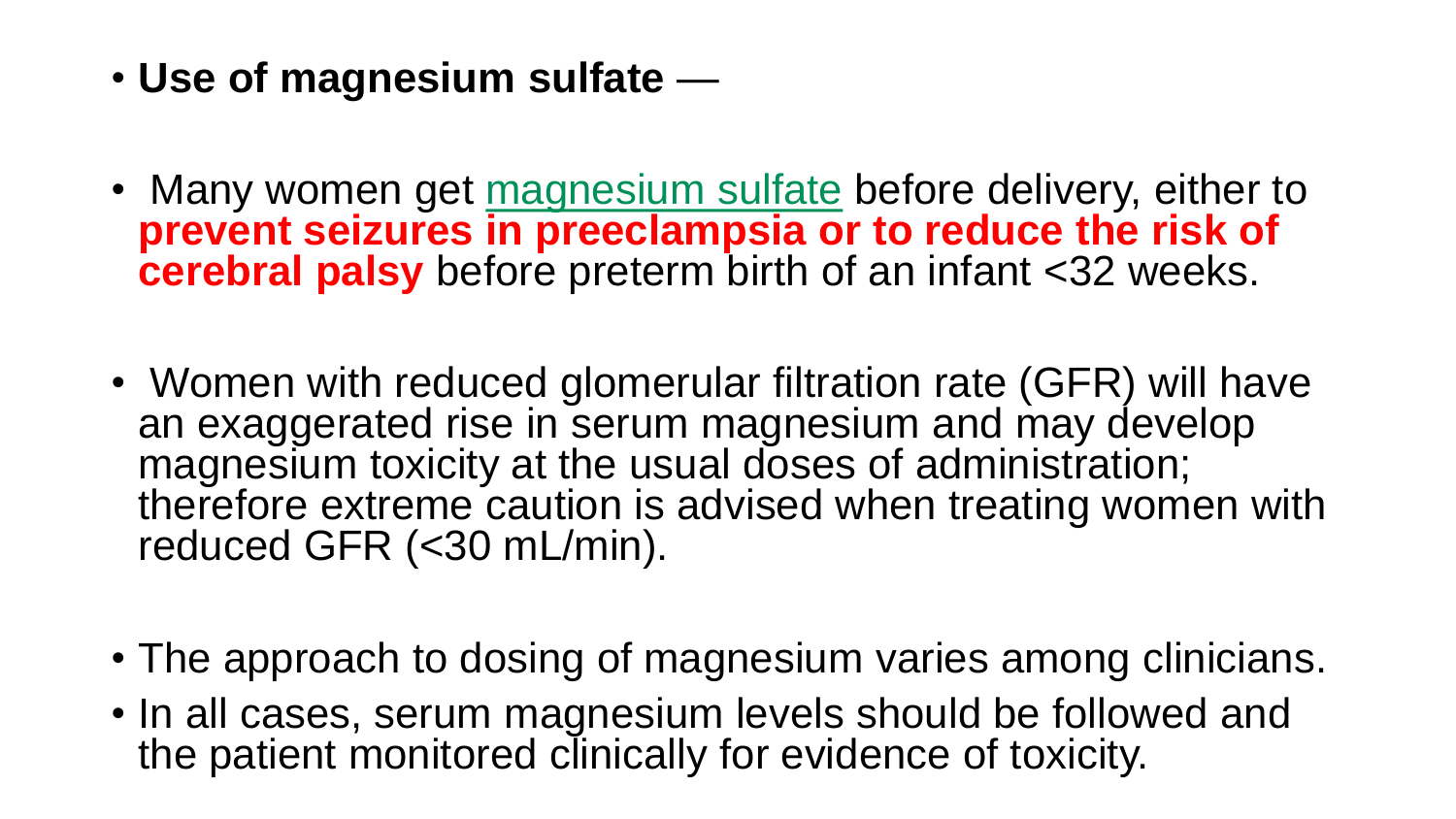- we use, is a loading dose of 6 g of a 10 percent solution intravenously over 15 to 20 minutes followed by 2 g/hour as a continuous infusion.
- An alternative regimen is 5 g of a 50 percent solution intramuscularly into each buttock (total of 10 g) followed by 5 g intramuscularly every four hours .
- A therapeutic range of 4.8 to 8.4 mg/dL
- Clinical assessment for magnesium toxicity should be performed every one to two hours.
- The maintenance dose is only given when a patellar reflex is present (loss of reflexes is the first manifestation of symptomatic hypermagnesemia), respirations exceed 12 breaths/minute, and urine output exceeds 100 mL over four hours.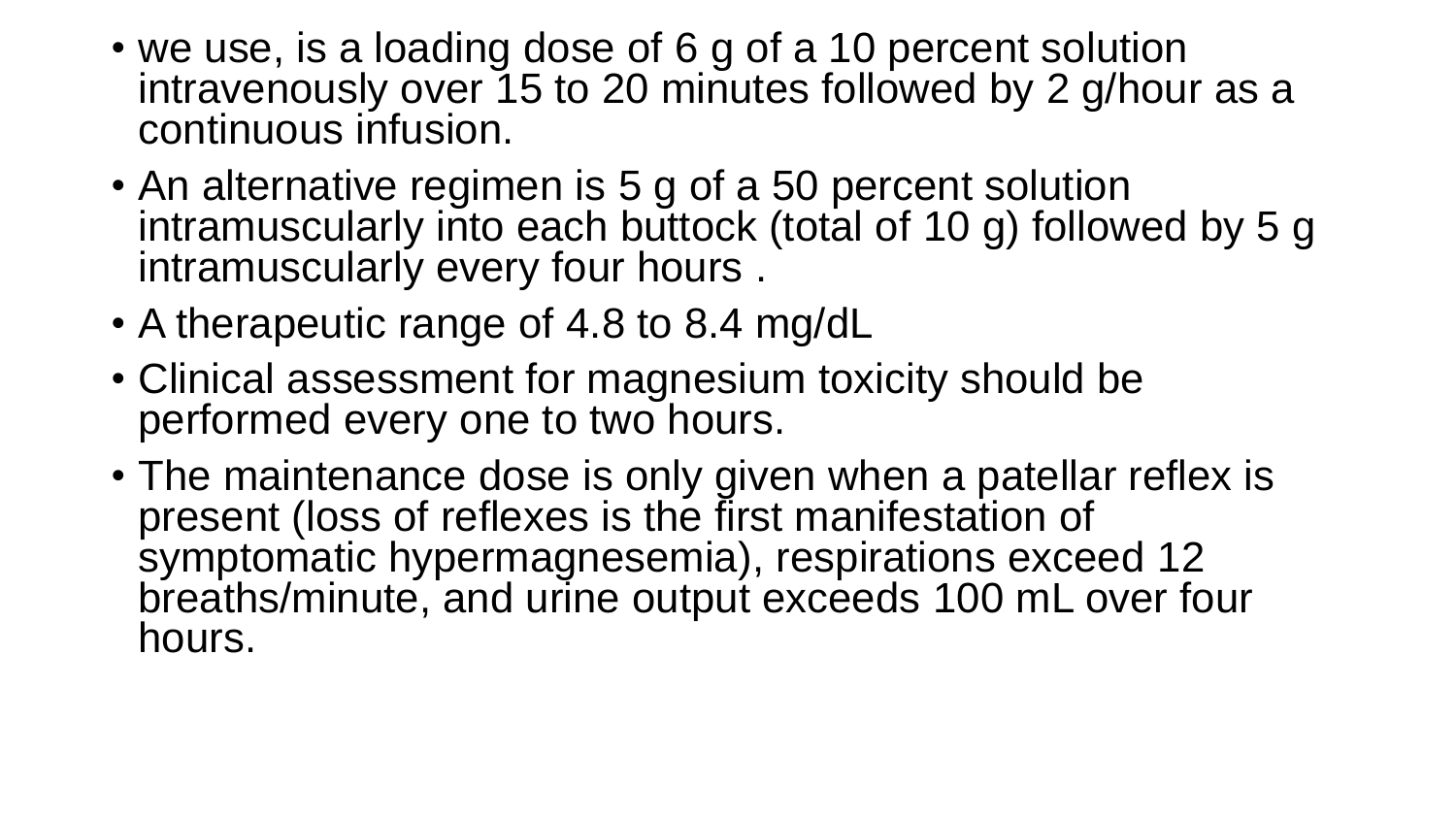- **Renal insufficiency** Magnesium sulfate is excreted by the kidneys.
- Women with renal insufficiency should receive a standard loading dose since their volume of distribution is not altered, but a reduced maintenance dose.
- We suggest 1 g/hour if the serum creatinine is >1.1 and <2.5 mg/dL (110 to 221 micromol/L) and no maintenance dose if the serum creatinine is ≥2.5 mg/dL (221 micromol/L) or magnesium toxicity is suspected.
- For patients with mild renal failure (serum creatinine 1.0 to 1.5 mg/dL or oliguria (less than 30 mL urine output per hour for more than 4 hours), ACOG suggests a loading dose of 4 to 6 g followed by a maintenance dose of 1 g/hour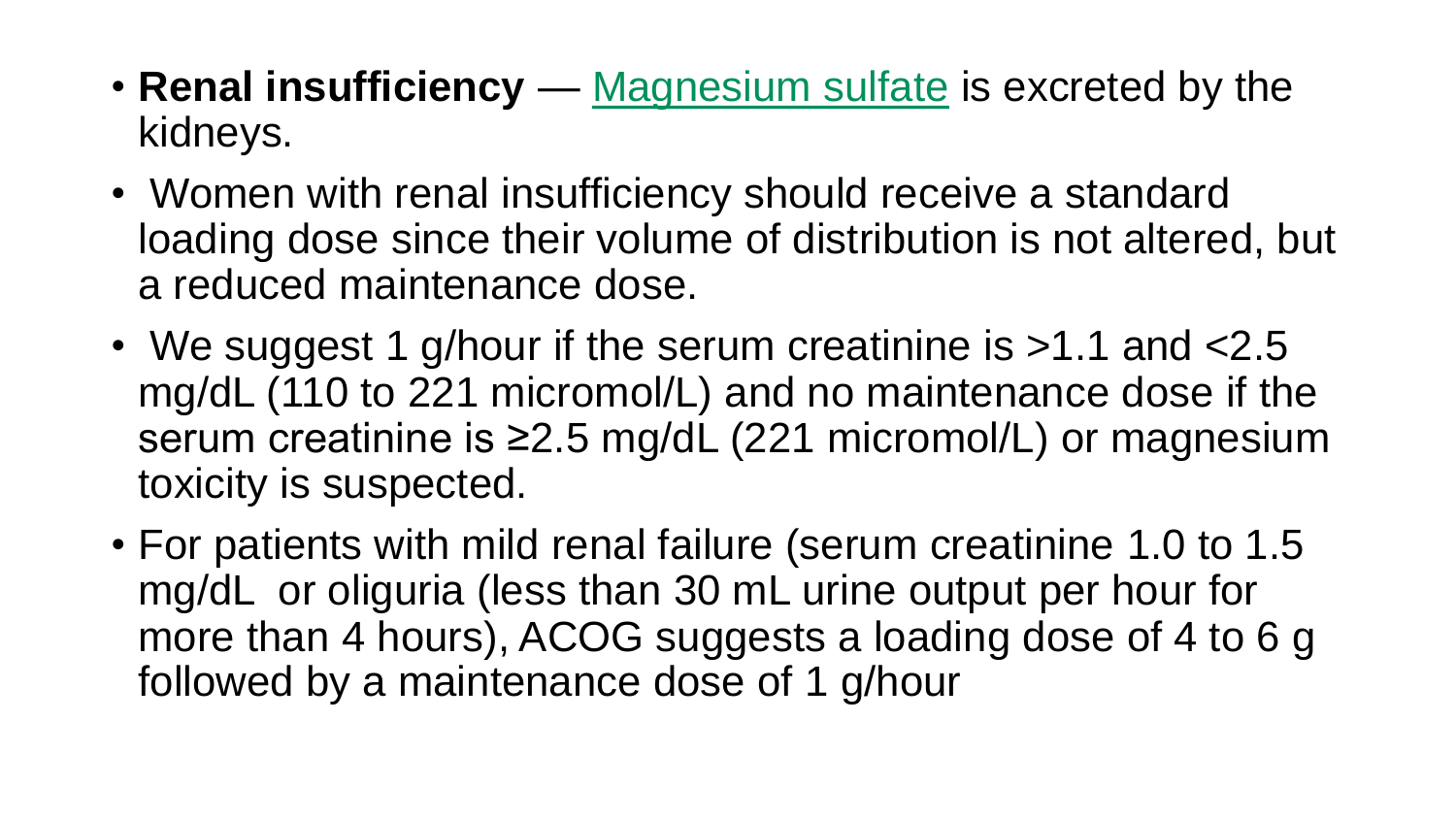- **Management of CKD during pregnancy**
- **Hypertension** —
- We generally try to maintain blood pressure between 120/70 and 149/90 mmHg.
- Medications with an acceptable safety profile in pregnancy include nifedipine (and most calcium channel blockers), labetalol, and methyldopa.
- Diuretics may be necessary in women with hypertension associated with edema and reduced GFR.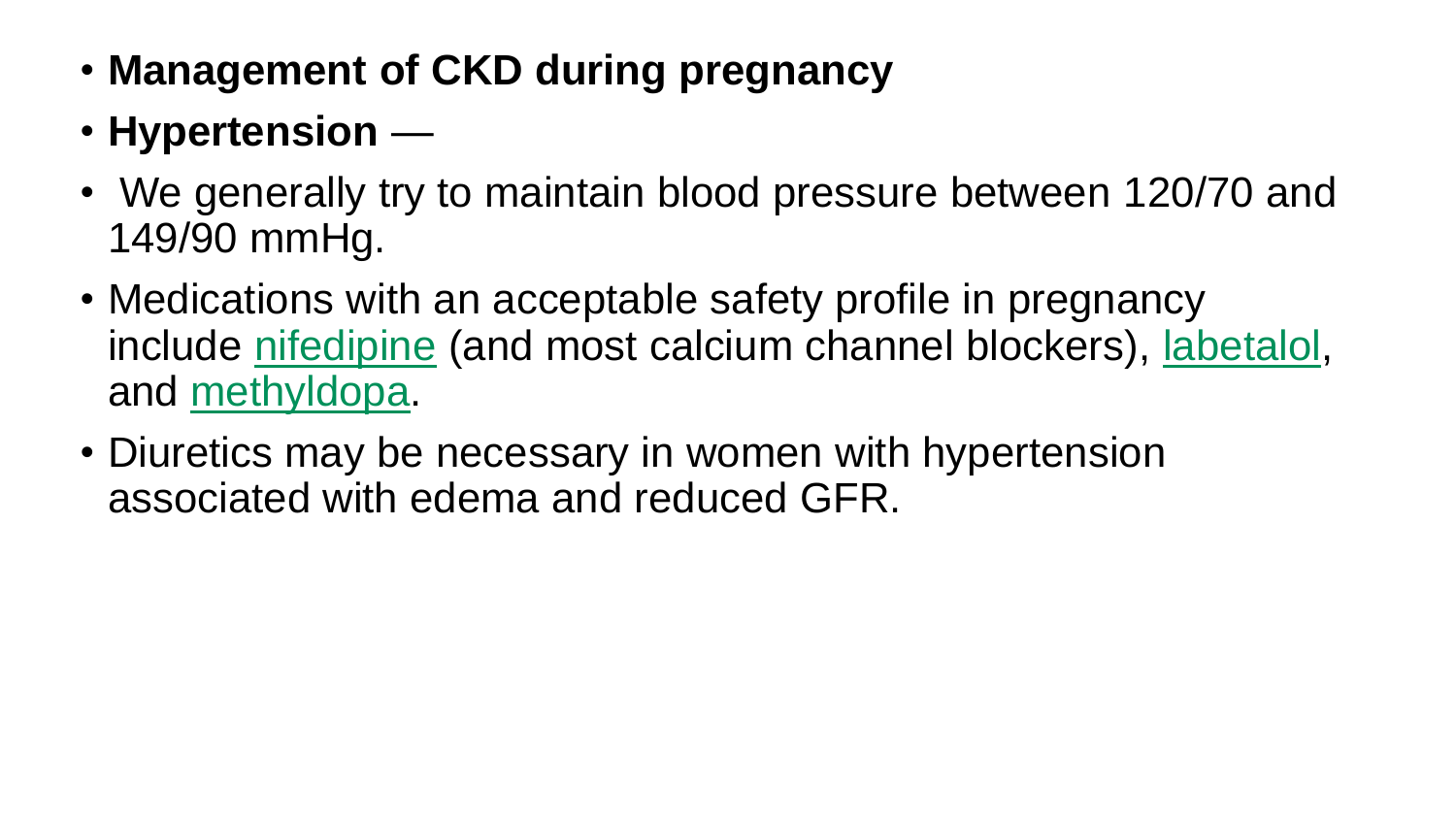- **Metabolic bone disease** —
- •
- The alterations in calcium, phosphate, vitamin D, and parathyroid hormone (PTH) during pregnancy that have been observed in normal pregnancy have not been assessed in pregnant women with CKD.
- Most women with near-normal GFR will not require any specific treatment for CKD-MBD during pregnancy.
- Those with more advanced CKD can be managed similarly to their management prior to conception, with the understanding that pregnancy-related hormonal changes, as well as renal hemodynamic adjustments, may alter levels of calcium, phosphorus, vitamin D, and PTH.
- **Thus for women on treatment, we recommend that calcium, phosphorus, 25-hydroxyvitamin D, and PTH levels be monitored at least once each trimester.**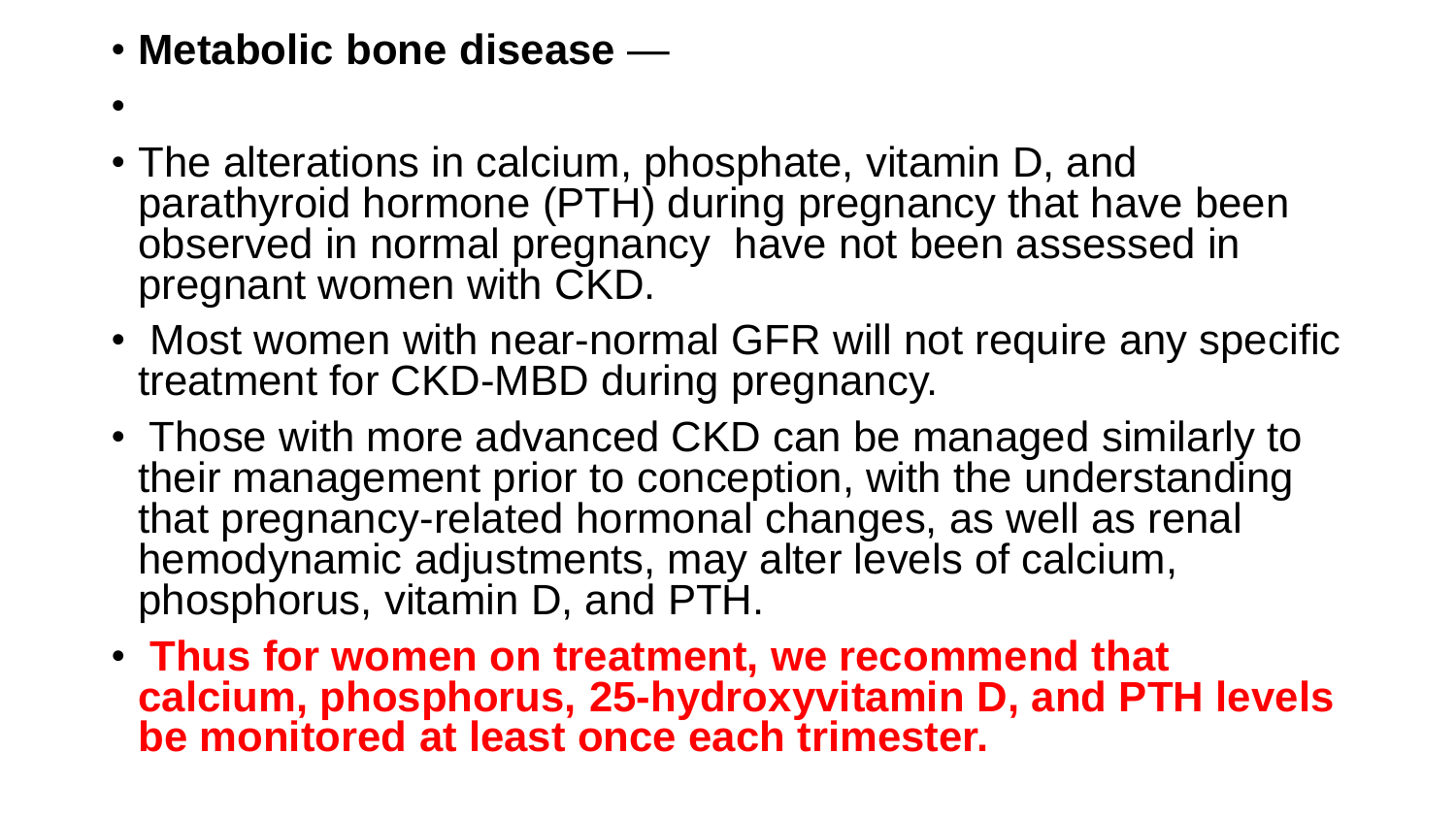- If phosphate binders are required, then calcium carbonate is preferred as there are limited pregnancy data on other phosphate binders (ie, sevelamer, lanthanum carbonate, calcium acetate).
- Severe hyperphosphatemia is not common during pregnancy, even among patients with advanced CKD.
- Mild hyperphosphatemia is usually effectively treated with dietary counseling that limits the intake of non-nutritive sources of phosphate.
- Phosphate binders may reduce the absorption of fat-soluble vitamins and folic acid.
- Calcitriol may be used before and during pregnancy, and the indications are similar for the nonpregnant CKD patient.
- We generally do not use cinacalcet during pregnancy, because there are limited data regarding safety.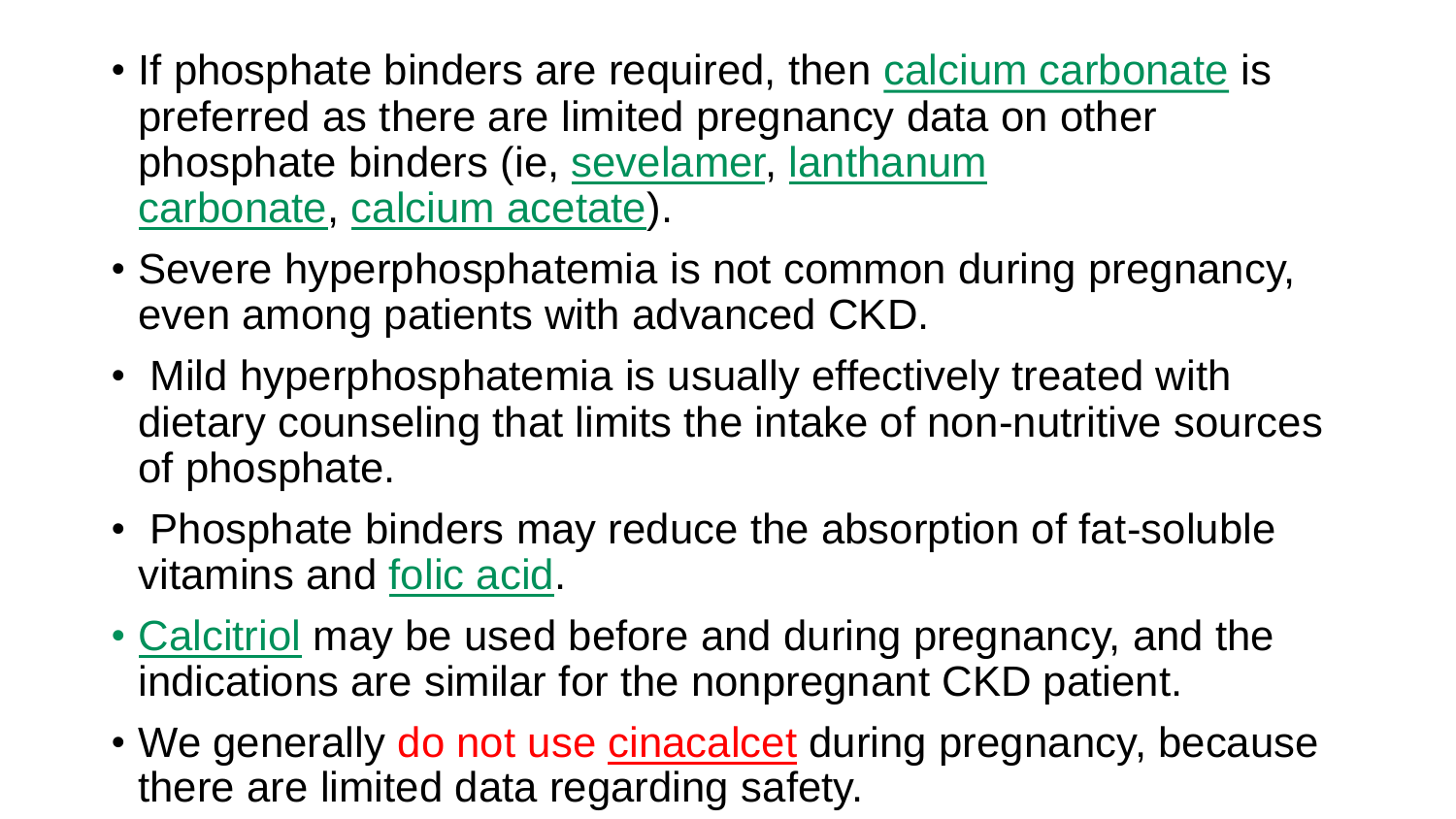- **Anemia** —
- Pregnant women often require higher doses of ESAs to maintain an adequate red cell mass since the physiologic changes and demands of pregnancy may result in worsening of anemia.
- The target hemoglobin concentration is the same as for nonpregnant CKD patients.
- We suggest giving ESAs to nondialysis CKD patients who have a **hemoglobin <10 g/dL, provided that the transferrin saturation (TSAT) is >25 percent and ferritin >200 ng/mL.**
- We suggest targeting hemoglobin levels between 10 and 11.5 g/dL using the lowest possible ESA dose.
- **ESAs do not cross the placenta because of their large molecular weight.**
- We give oral and intravenous (IV) iron preparations as necessary to maintain adequate iron stores. When providing IV iron, we use *iron* sucrose rather than other formulations, which are less well studied in pregnancy. Preparations other than iron sucrose may contain benzol alcohol, which can pass into breast milk.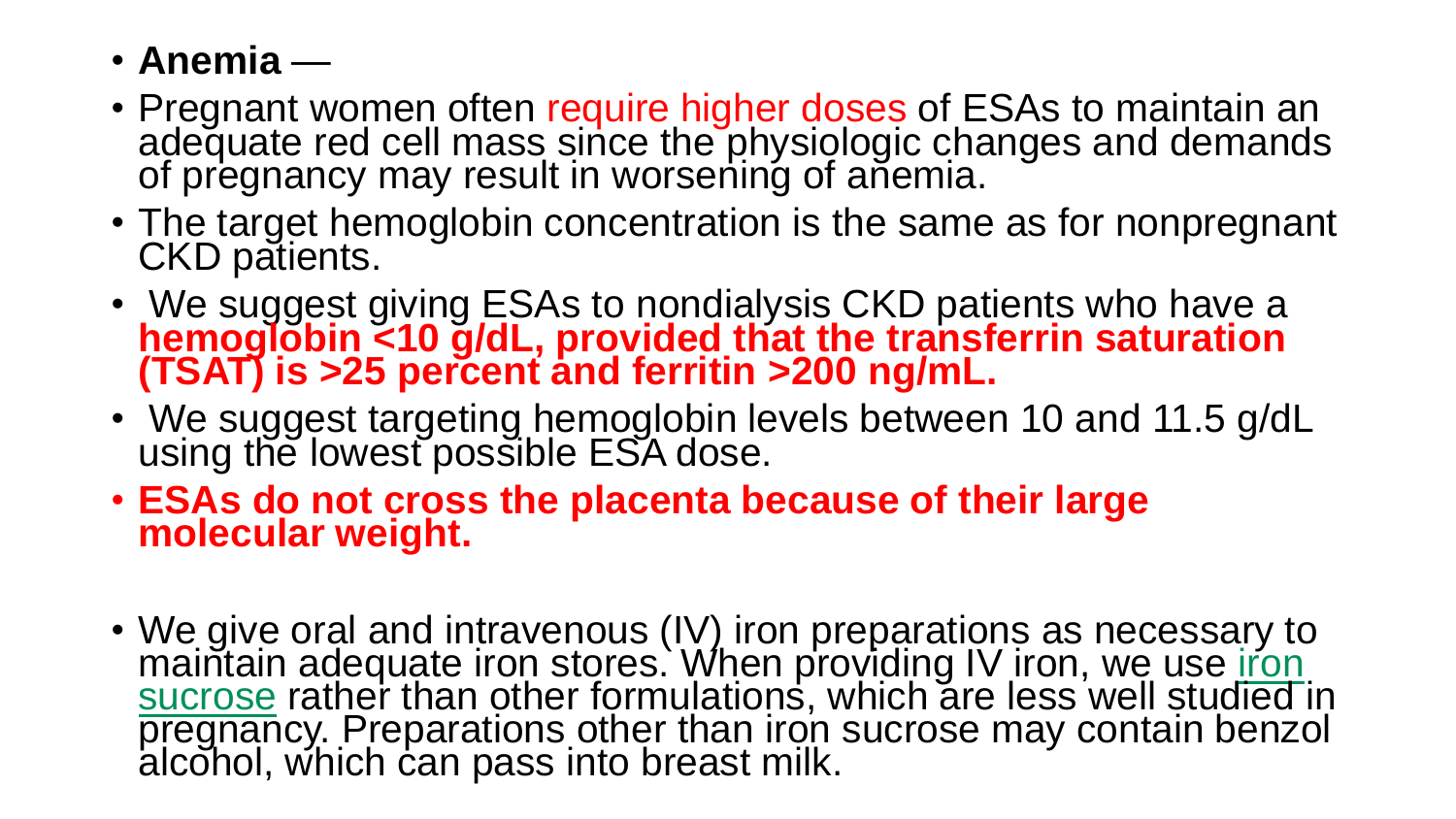- **Indications to initiate hemodialysis** —
- If the estimated **GFR (eGFR) declines below 20 mL/min/1.73 m<sup>2</sup> or the blood urea nitrogen (BUN) increases >50 to 60 mg/dL** (18 to 21 mmol/L), we consider the elective initiation of dialysis.
- The rationale for starting dialysis at a relatively high eGFR is that untreated CKD of this severity is associated with very poor pregnancy outcomes, including **polyhydramnios, preterm delivery, and poor fetal growth.**
- The indications for initiation of dialysis (eg, signs and symptoms of uremia; persistent volume overload; refractory acidosis, hyperkalemia, or hyperphosphatemia) are the same for pregnant CKD patients as for the nonpregnant CKD population.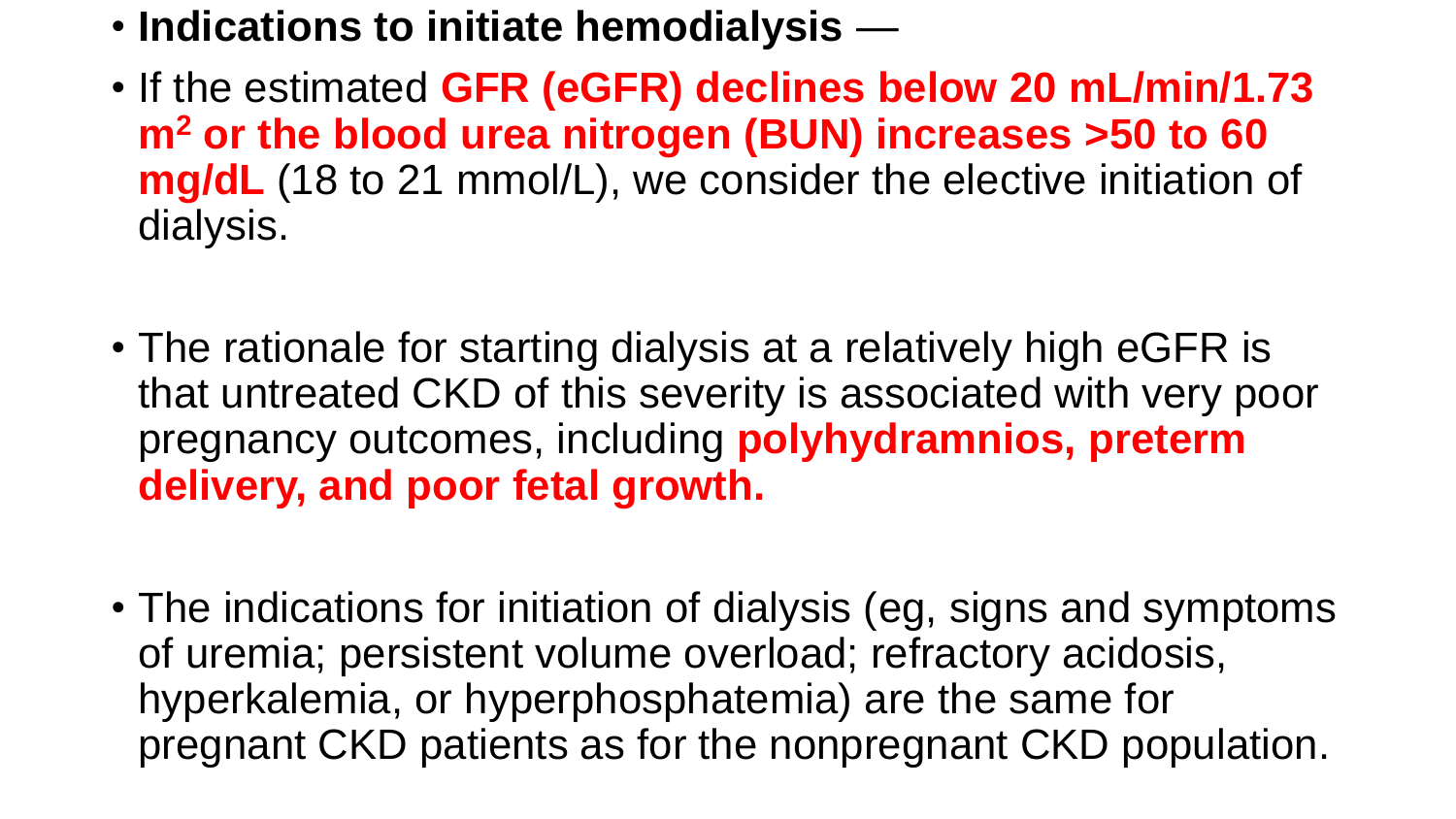- **Maternal complications** —
- Significant potential complications specific to pregnant women with CKD include **preeclampsia, gestational diabetes mellitus (GDM), and infection.**
- The diagnosis of preeclampsia is challenging in this patient population because of preexisting proteinuria, reduced GFR, and hypertension.
- Close monitoring for the development of the nonrenal manifestations of preeclampsia include fetal and placental indicators of compromise including poor fetal growth, dropping platelet counts, and increasing liver function tests .
- In addition, women on immunosuppression are at increased risk for infection and should be carefully monitored.
- Bacterial urinary tract infections are common in normal pregnancy, and the development of pyelonephritis has been associated with adverse pregnancy outcomes.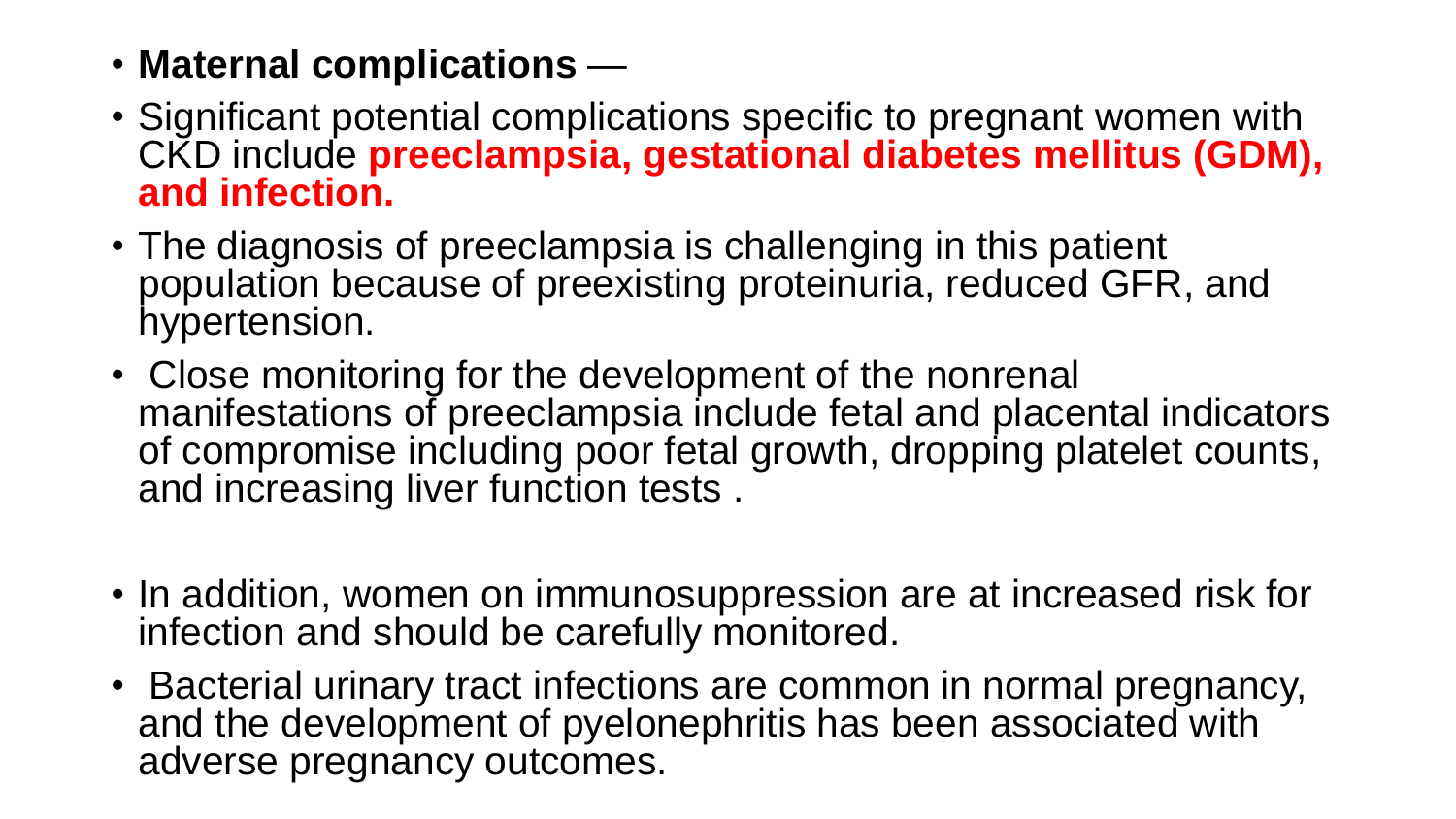#### • **POSTPARTUM CARE** —

- Postpartum care is similar among women with and without CKD. There are no contraindications to breastfeeding among CKD patients
- Among patients who have indications (ie, hypertension or significant proteinuria), we resume an angiotensin-converting enzyme (ACE) inhibitor, even if breastfeeding.
- We use either captopril, enalapril, or quinapril, all of which have been shown to be absent in breast milk.
- **We do not use angiotensin receptor blockers (ARBs), as they have not been adequately studied.**
- We continue erythropoiesis-stimulating agents (ESAs) and intravenous (IV) iron as necessary in all patients.
- We monitor serum creatinine levels and spot urine protein-tocreatinine ratio (or albumin-to-creatinine ratio) to reestablish the patient's kidney function and degree of proteinuria postpartum, respectively.
- In patients who are taking calcineurin inhibitors, calcineurin inhibitor levels must be closely monitored for several weeks postpartum and doses should be appropriately adjusted to maintain the desired target levels.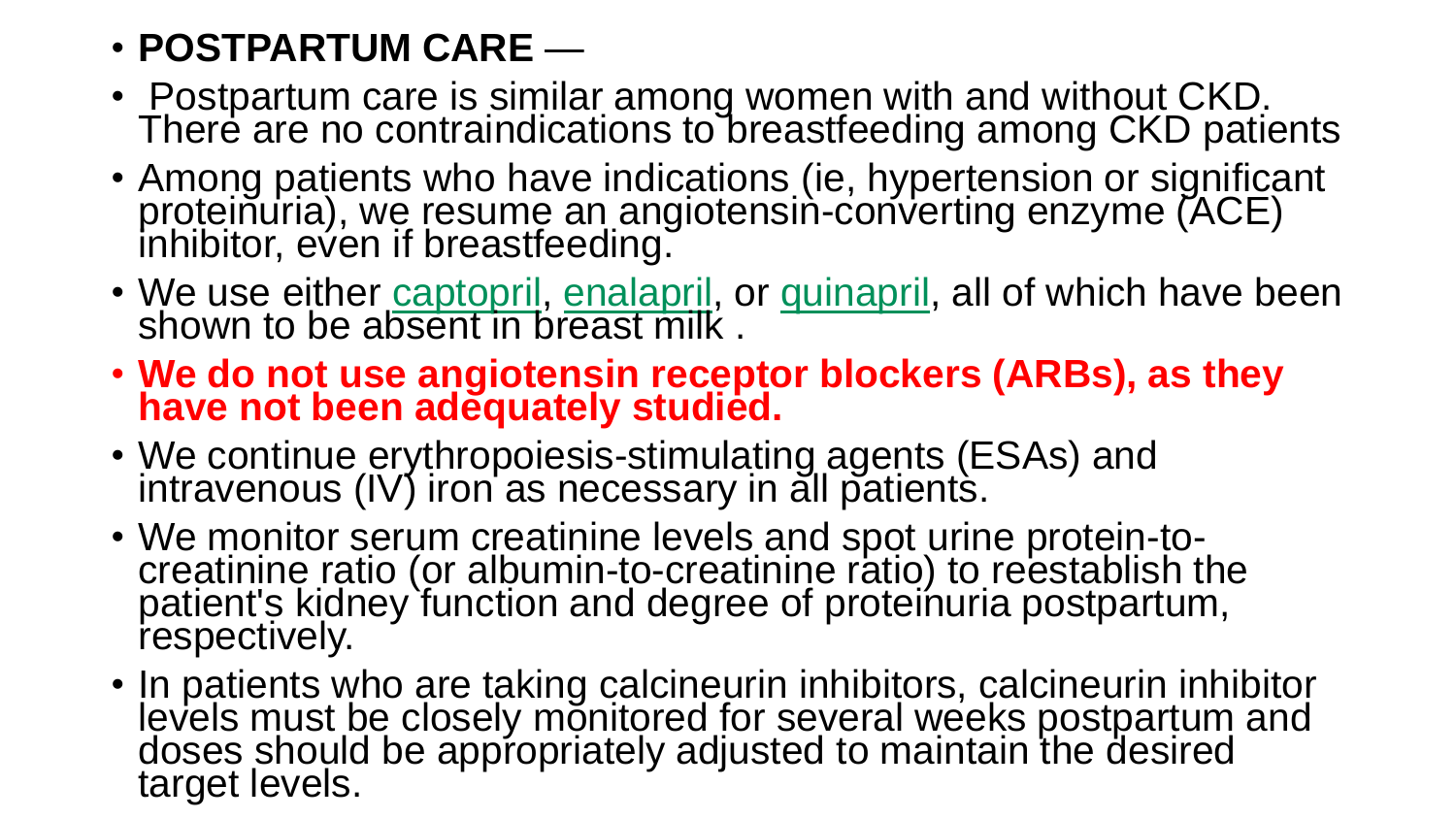- Dialysis should be initiated when the serum creatinine level is 3.5-5.0 mg/dL or the glomerular filtration rate (GFR) is below 20 ml/min.
- Fetal outcome is improved with longer, more frequent hemodialysis sessions, which usually involves 20 hours of dialysis per week.

• Daily dialysis is more likely to prevent hypotension and significant metabolic shifts.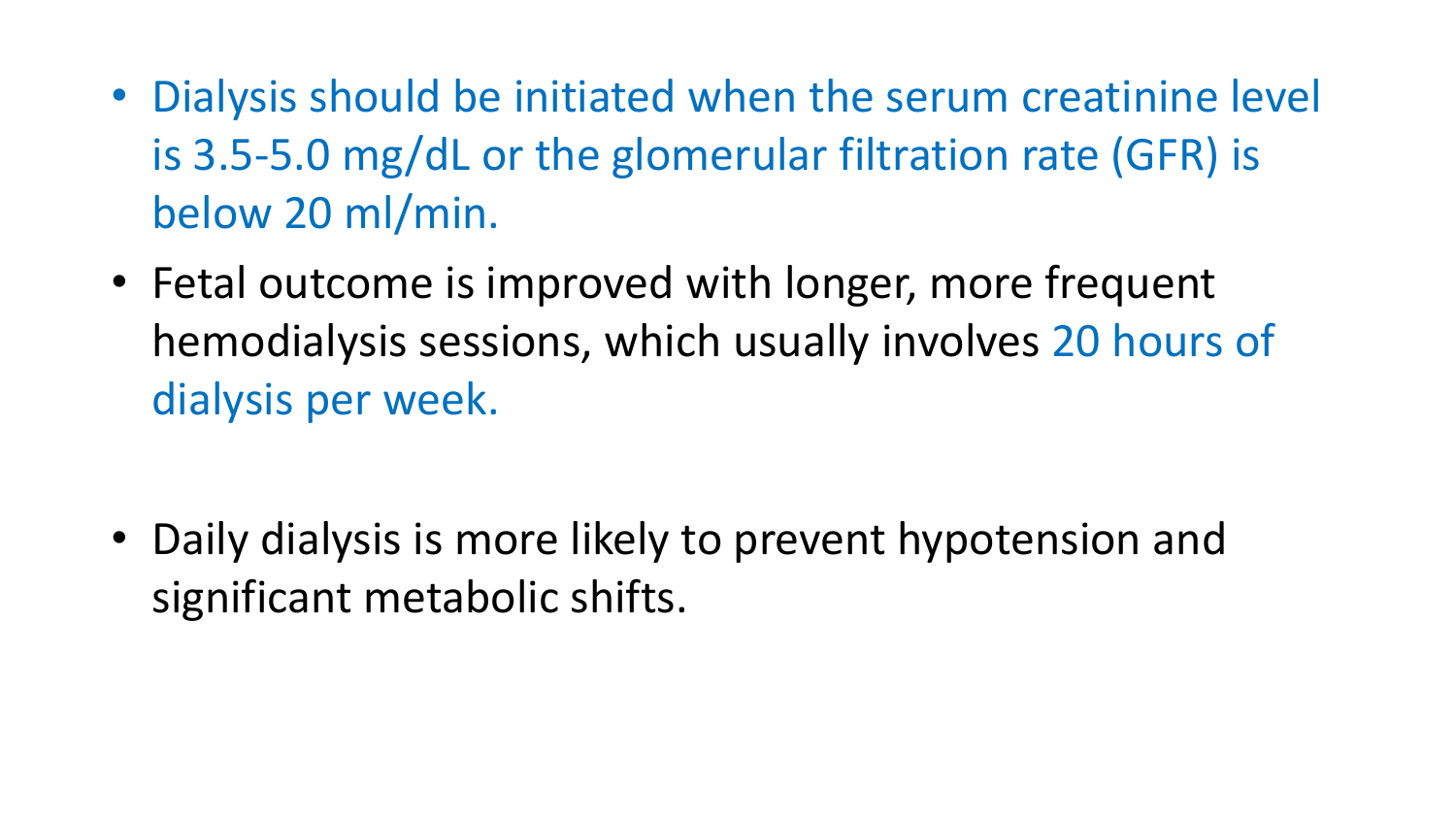- Dialysis should aim to keep blood urea nitrogen levels below 50 mg/dL, because controlling uremia may avoid polyhydramnios, control hypertension, and improve the mother's nutritional status.
- Peritoneal dialysis with smaller volumes and frequent exchanges can also be done to achieve these same goals.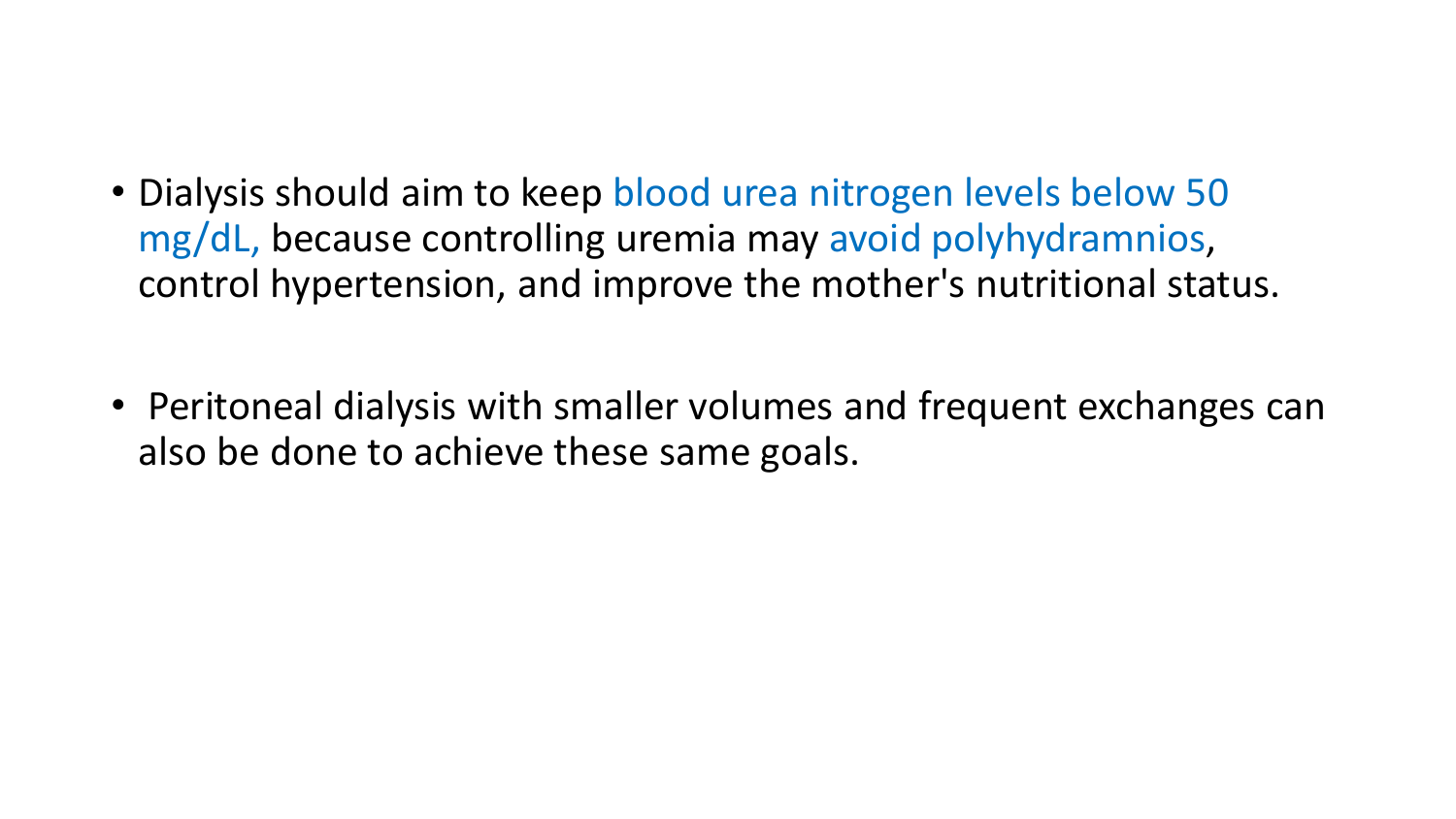### Pregnancy in the dialysis patient  $-$

- The diagnosis of pregnancy may be difficult in women with end-stage renal disease, particularly because **serum levels of beta-human chorionic gonadotropin (beta-hCG) may be increased** in the absence of pregnancy.
- Among women suspected of being pregnant who have elevated serum beta-hCG, **ultrasonography** should be performed to verify the presence of a viable fetus and to obtain the approximate gestational age.

•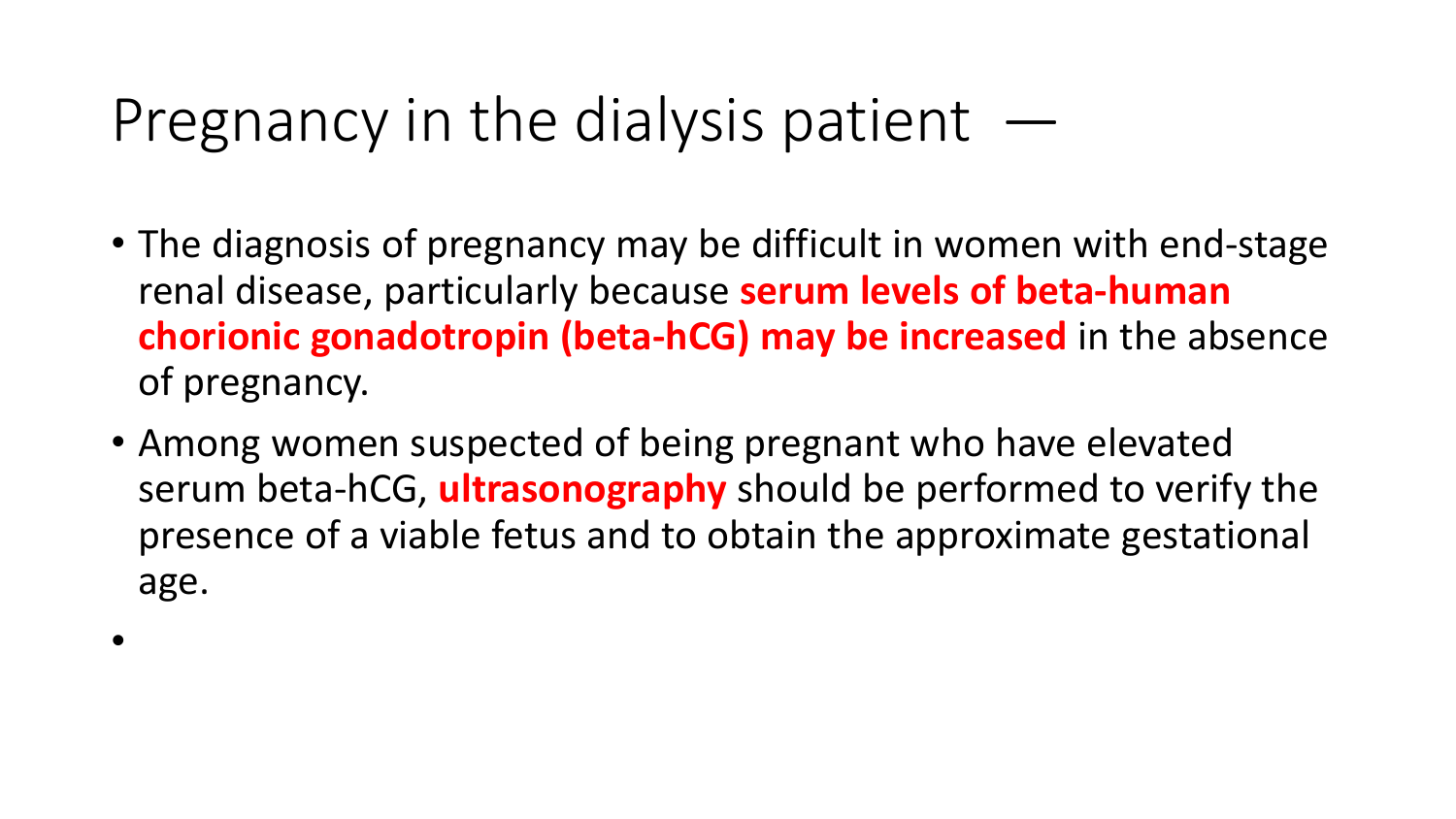## Management of the pregnant dialysis patient

- Intensification of dialysis
- **Blood urea nitrogen should be maintained below 50 mg/dL (17 mmol/L) to avoid polyhydramnios.**
- If hemodialysis is used, intensification of the regimen should be considered, **5 to 7 sessions per week** is likely to provide more optimal control of uremia, and better fecal outcomes.
- The prescription should include bicarbonate buffer, **minimal heparinization and slow-rate ultrafiltration, in order to avoid dialysis hypotension and volume contraction.**
- **If peritoneal dialysis is used, the exchange volumes should be decreased (eg, to 1.5 liters) and the frequency should be increased.**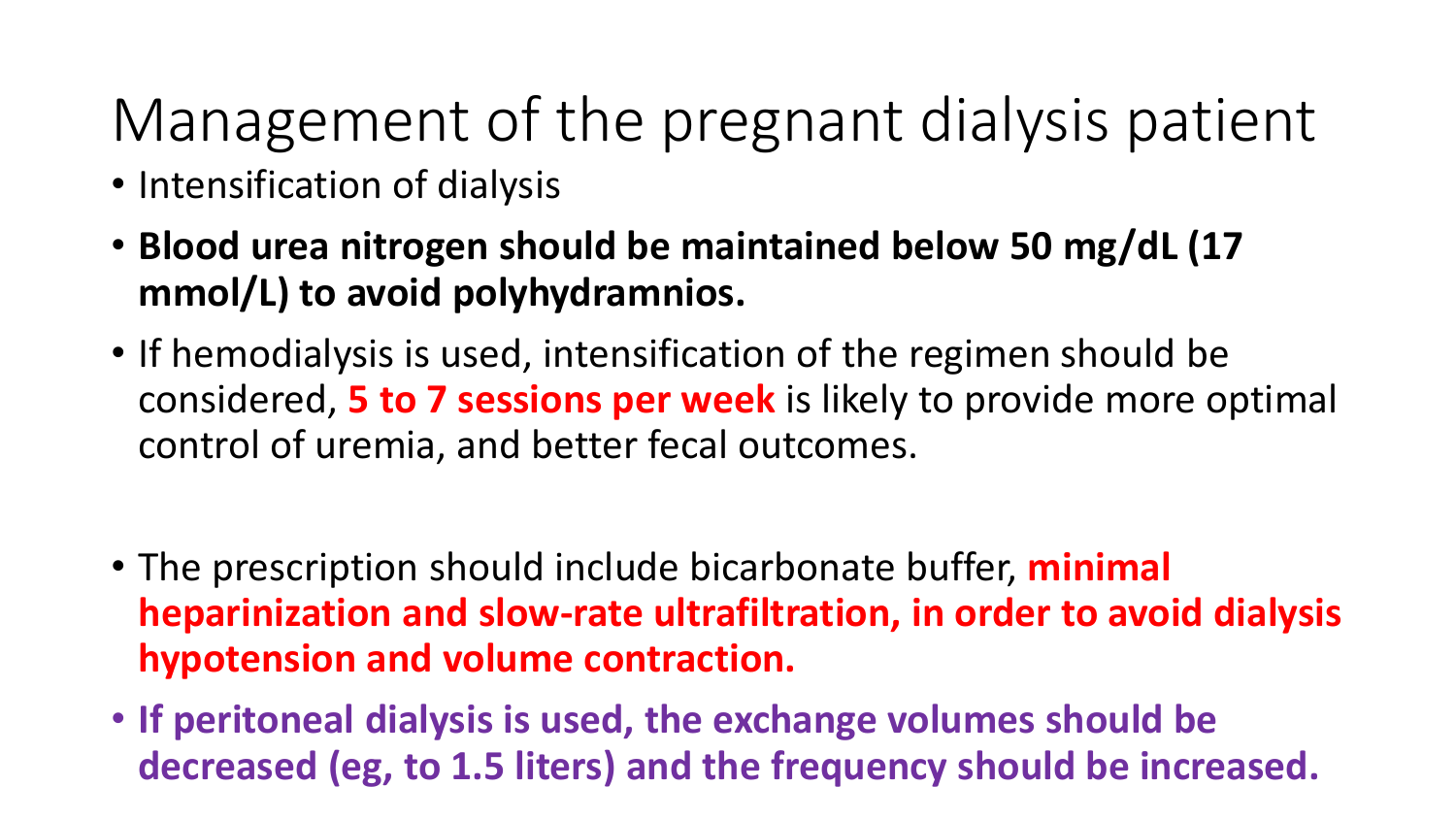- Adequate supply of calories and protein
- Protein intake should be **1 g/kg per day plus an additional 20 g/day for fetal growth.**
- Diet should be supplemented with water soluble vitamins and zinc.
- Antihypertensive regimen
- **Diuretics, ACE inhibitors, angiotensin receptor blockers (ARBs) are avoided.**
- **Acceptable antihypertensives include labetalol, Nifedipine XL, methyldopa, and metoprolol.**
- The **diastolic blood pressure should range between 80 and 90 mmHg**.
- Correction of anemia
- **Erythropoietin should be given to maintain a hemoglobin level of at least 10 to 11 g/dL.**
- **Iron and folic acid should be supplemented.**
- **Avoidance of metabolic acidosis**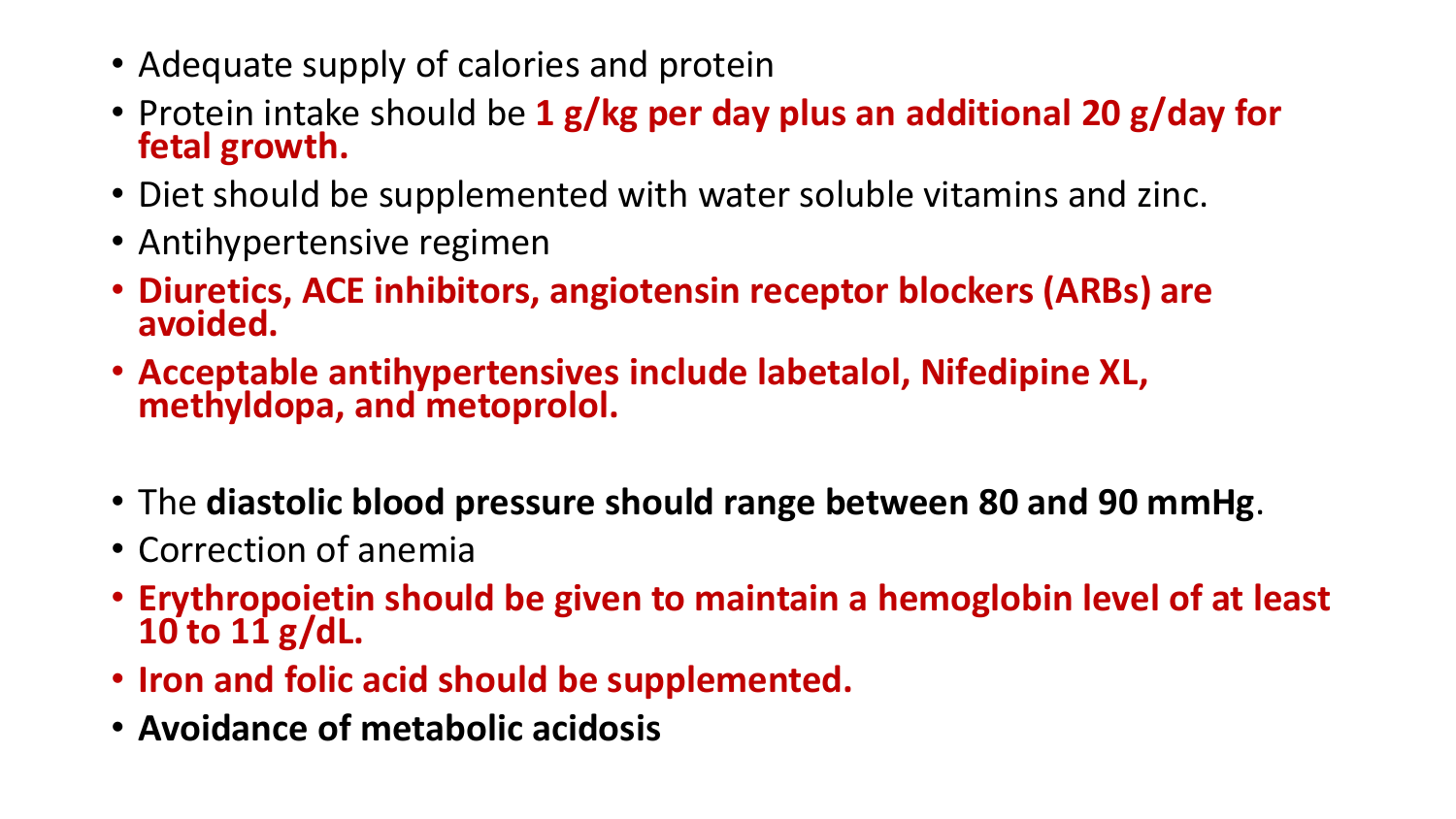#### • **Prevention of hypocalcemia**

- Oral calcium carbonate should be administered.
- Hypercalcemia should be avoided at the end of hemodialysis treatment.
- Treatment of premature labor
- The use of beta agonists as first-line drug treatment is preferred.
- **Nonsteroidal antiinflammatory drugs are used with great caution and only for a limited duration.**
- Reinforced fetal monitoring as soon as viability is reached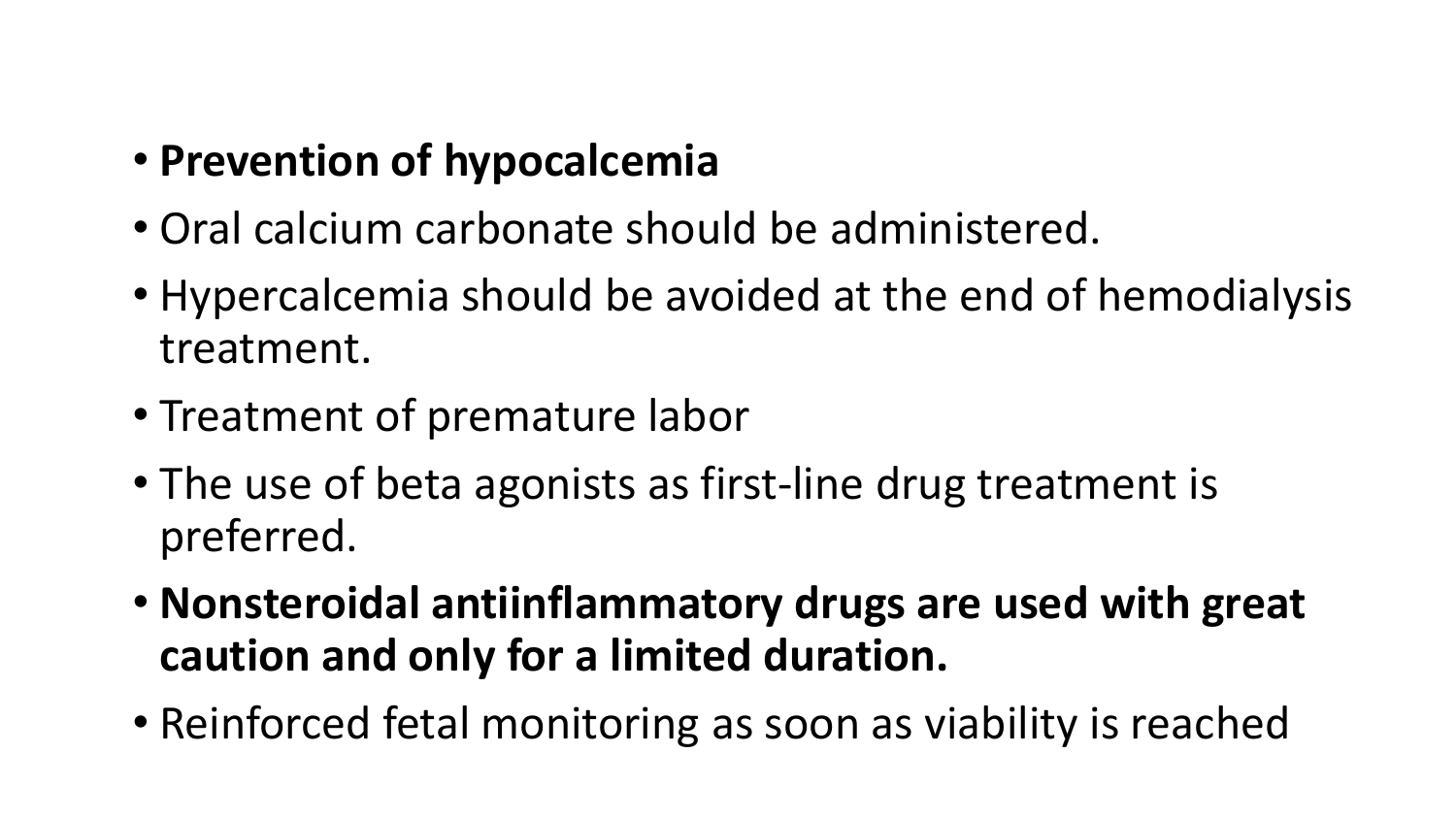• Although the recommended weight gain in the second and third trimesters is **between 0.3 to 0.5 kg per week**, it is difficult to distinguish excess fluid gained between dialysis sessions from that due to pregnancy associated weight gain.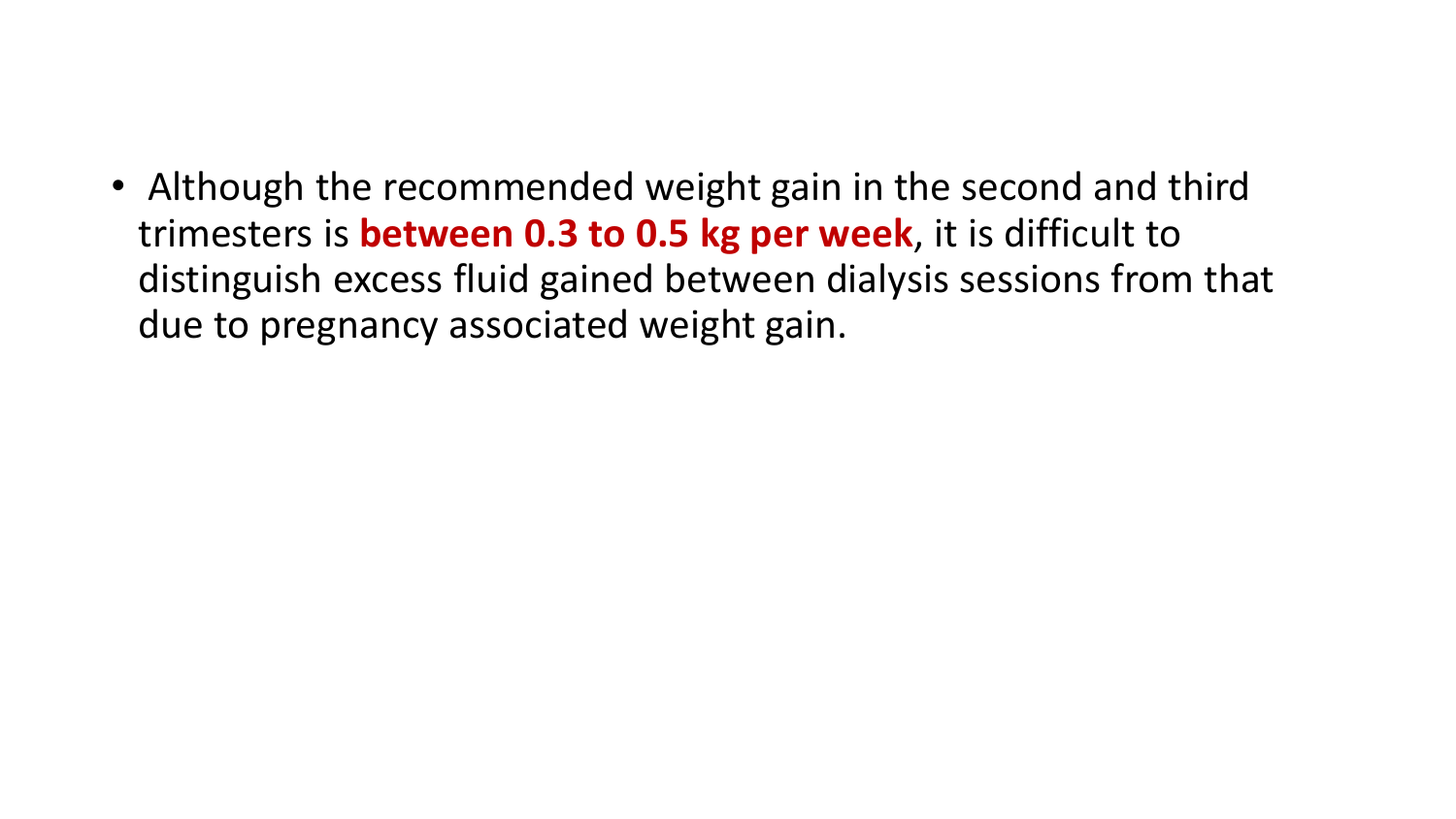## Pregnancy in the renal transplant recipient  $-$

- **Fertility generally returns** after renal transplantation
- . However, the rates of both pregnancy and successful pregnancy (ie, resulting in a live birth) remain **far lower** than in the general population.
- there is a higher risk of miscarriage, therapeutic abortion, stillbirth, ectopic pregnancy, preterm birth, low birthweight babies, and neonatal death.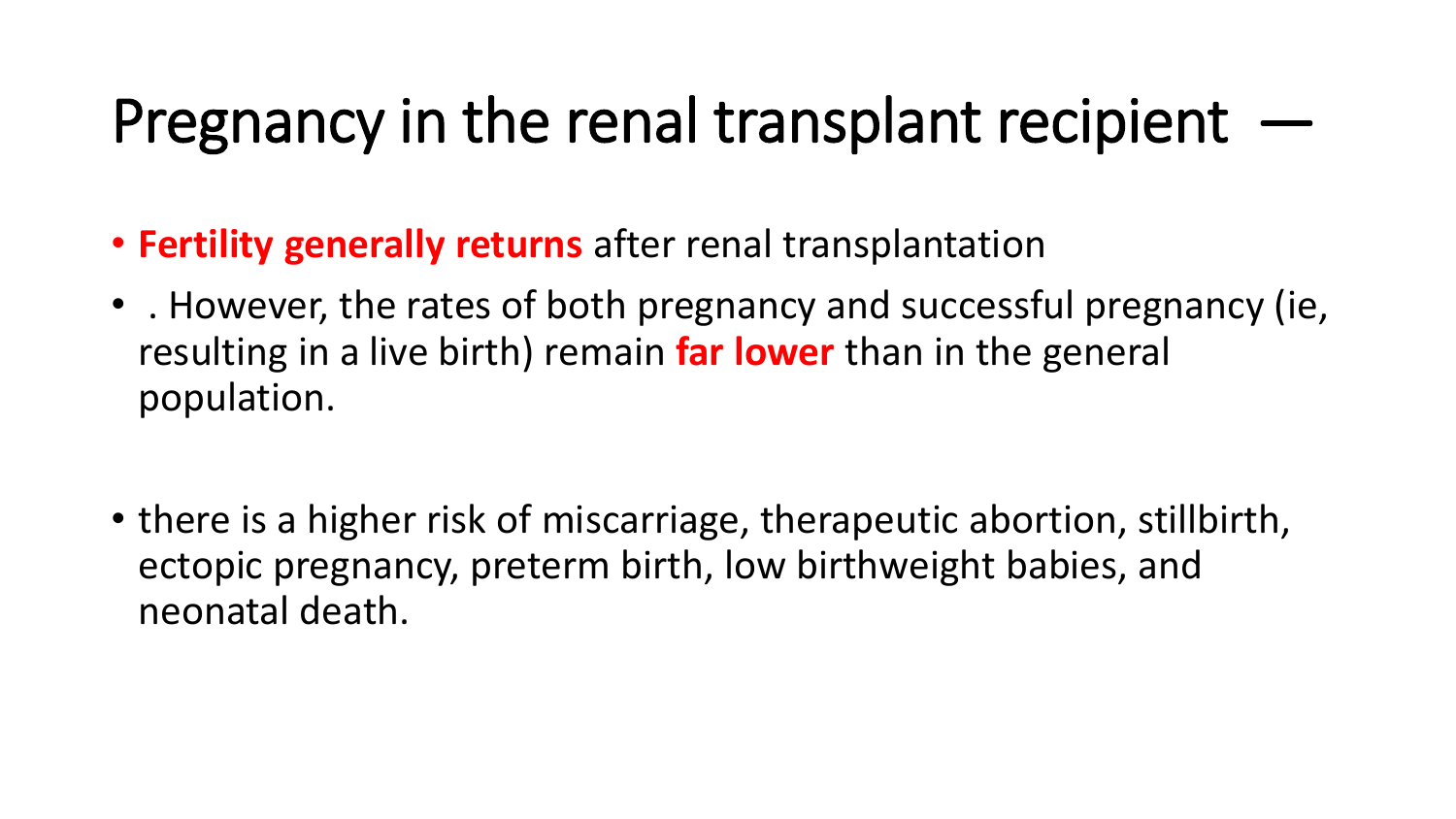• **Pregnancy usually has no important early effect on renal function** in this setting and is limited by the same factors described above in women with any underlying renal disease — **a plasma creatinine concentration above 1.5 mg/dL (132 µmol/L) and hypertension** that cannot be easily controlled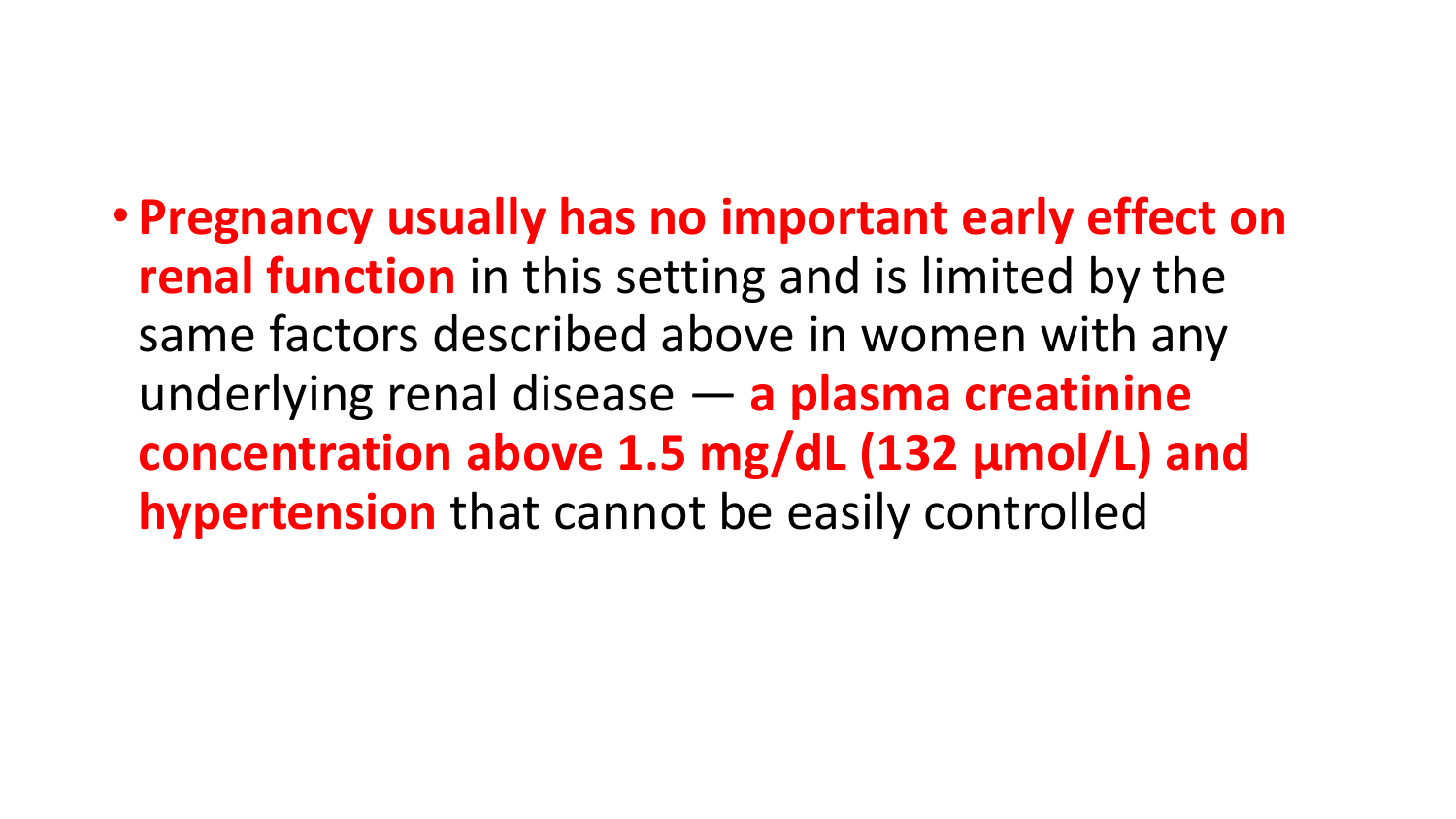- **a poor pregnancy outcome was predicted by >1 previous kidney transplants, first trimester serum creatinine >1.4 mg/dL (125 µmol/L) and diastolic blood pressure >90 mmHg in the second and third trimesters.**
- **This suggests that pregnancy does not have long-term adverse effects on survival of either the allograft or patient.**

• **Women are usually advised to wait at least one year after living related donor transplantation and two years after deceased transplantation to** avoid complications arising from immunotherapy and rejection.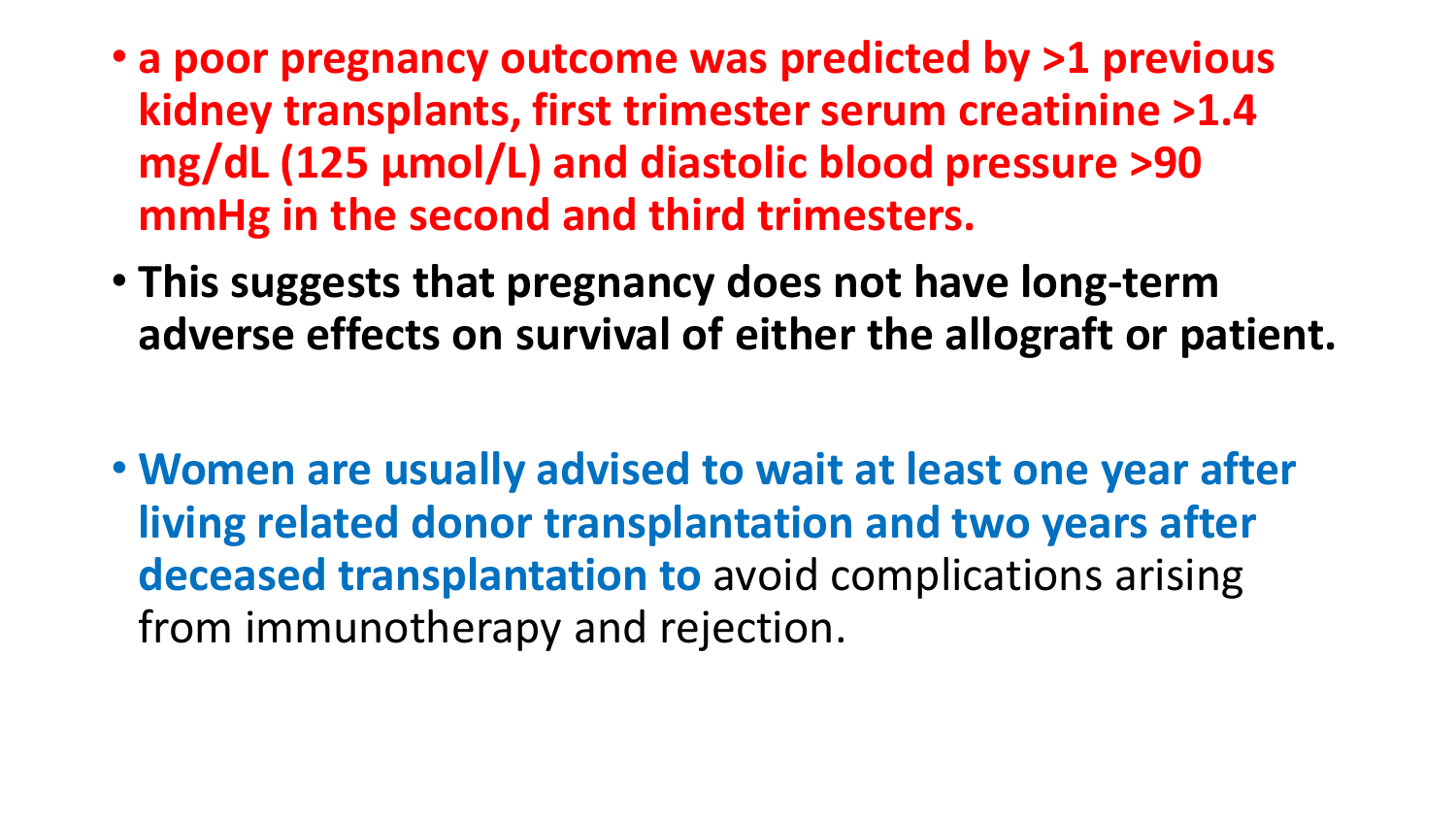• **In addition, the renal allograft should be functioning well, with a stable serum creatinine level of less than 1.5 mg/dL (132 µmol/L) and urinary protein excretion less than 500 mg/day .**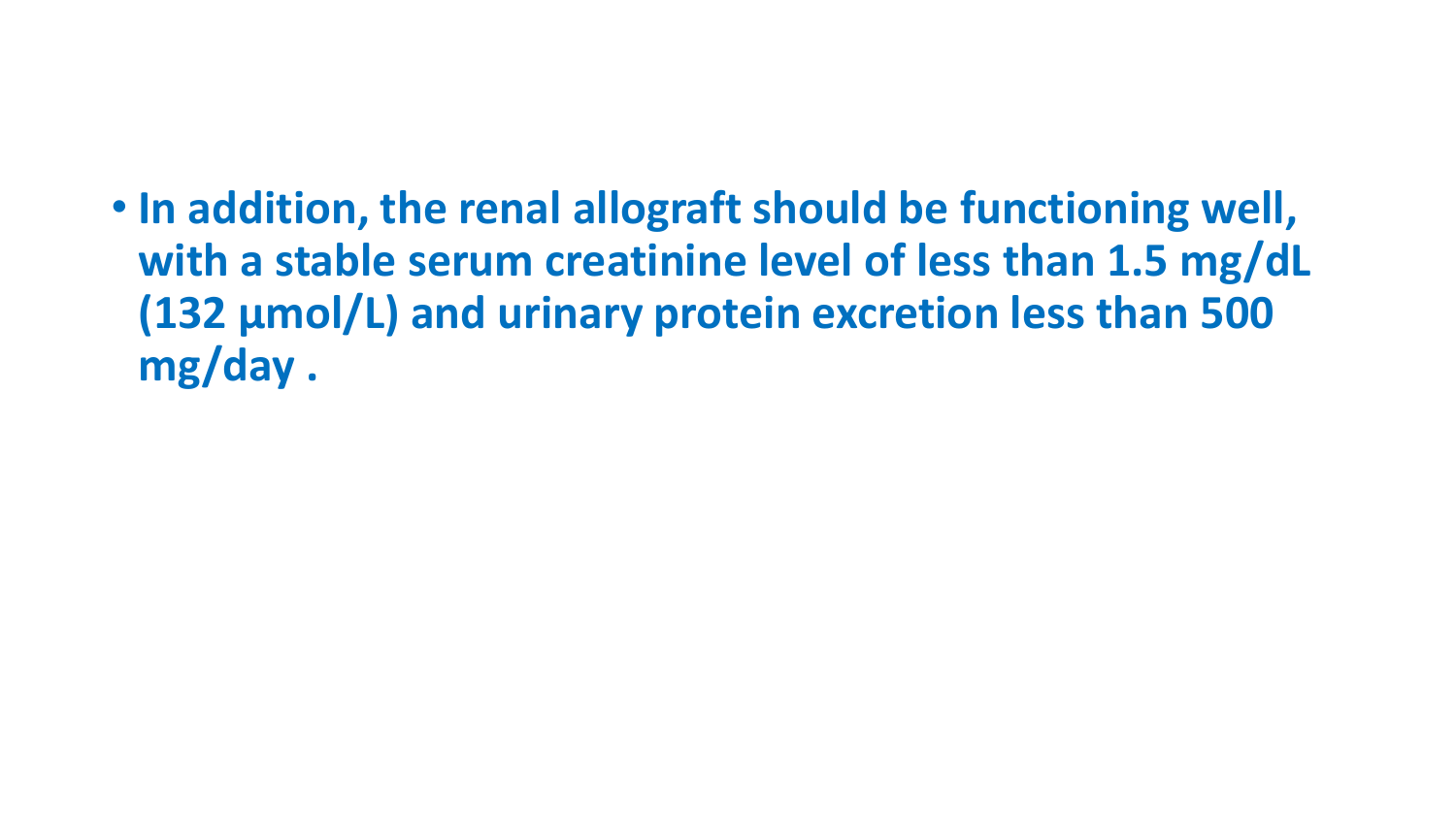- **Vaginal delivery should not be impaired**, as the pelvic allograft does not obstruct the birth canal in most patients.
- The obstetrician should review operative notes from the transplant procedure to confirm location of the allograft and ureter.
- A renal ultrasound might also aid in precise location. This information should be placed in the prenatal record to guide the surgeon if a Cesarean delivery is performed.
- **Prophylactic antibiotics and careful wound closure are warranted to avoid complications in these immunocompromised patients.**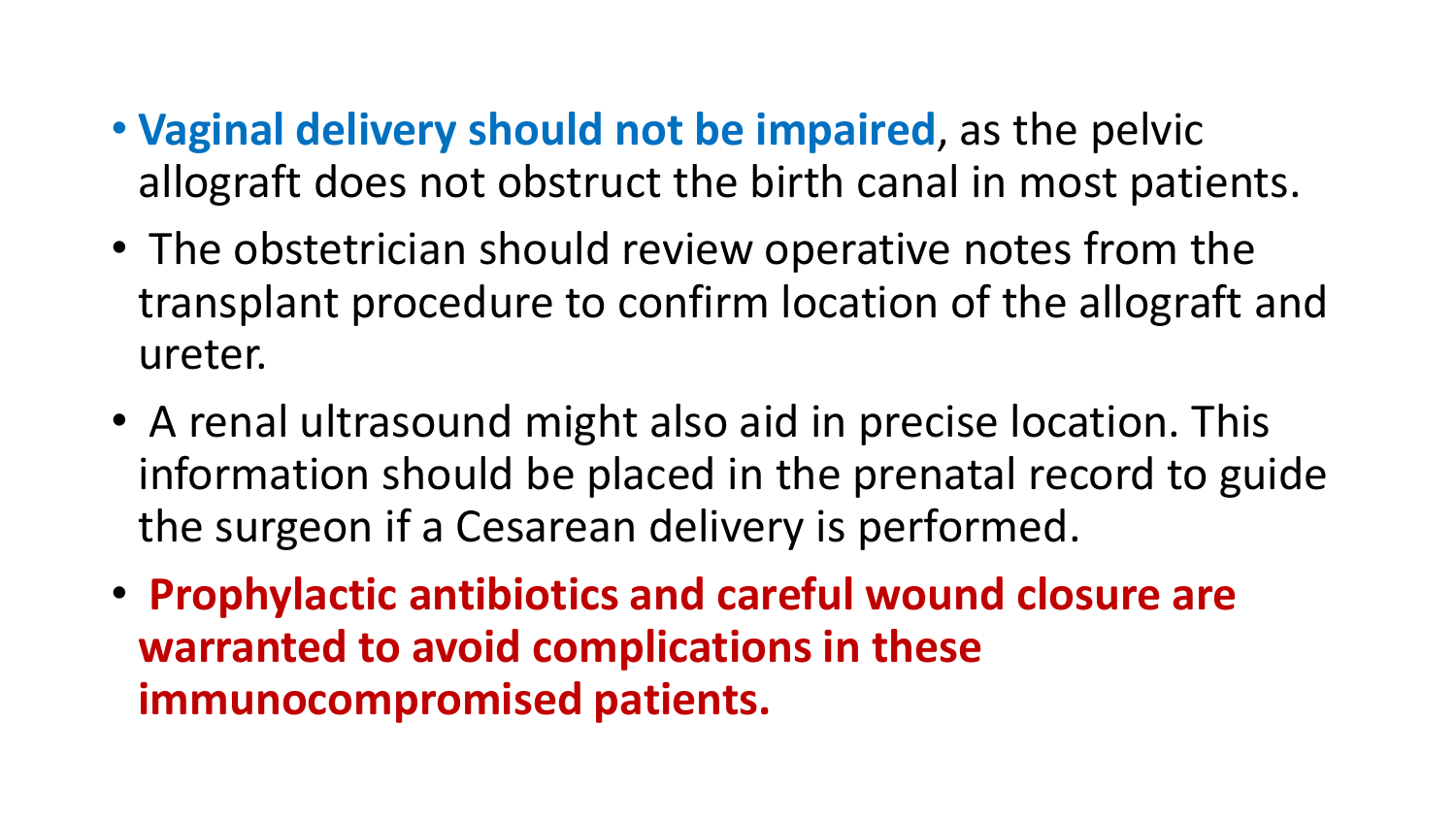- Recommended immunosuppression in kidney transplant recipients includes:
- Prednisone Less than 15 mg per day (mg/d)
- Azathioprine 2 mg/kg/d or less
- Calcineurin inhibitor-based therapy at appropriate therapeutic levels
- Breast-feeding on cyclosporine is not recommended; tacrolimus may be taken during breast-feeding though monitoring of infant levels is recommended.
- Mycophenolate mofetil and sirolimus should be discontinued for 6 weeks prior to conception
- If necessary, methylprednisolone is the preferred agent for treatment of rejection should it occur during pregnancy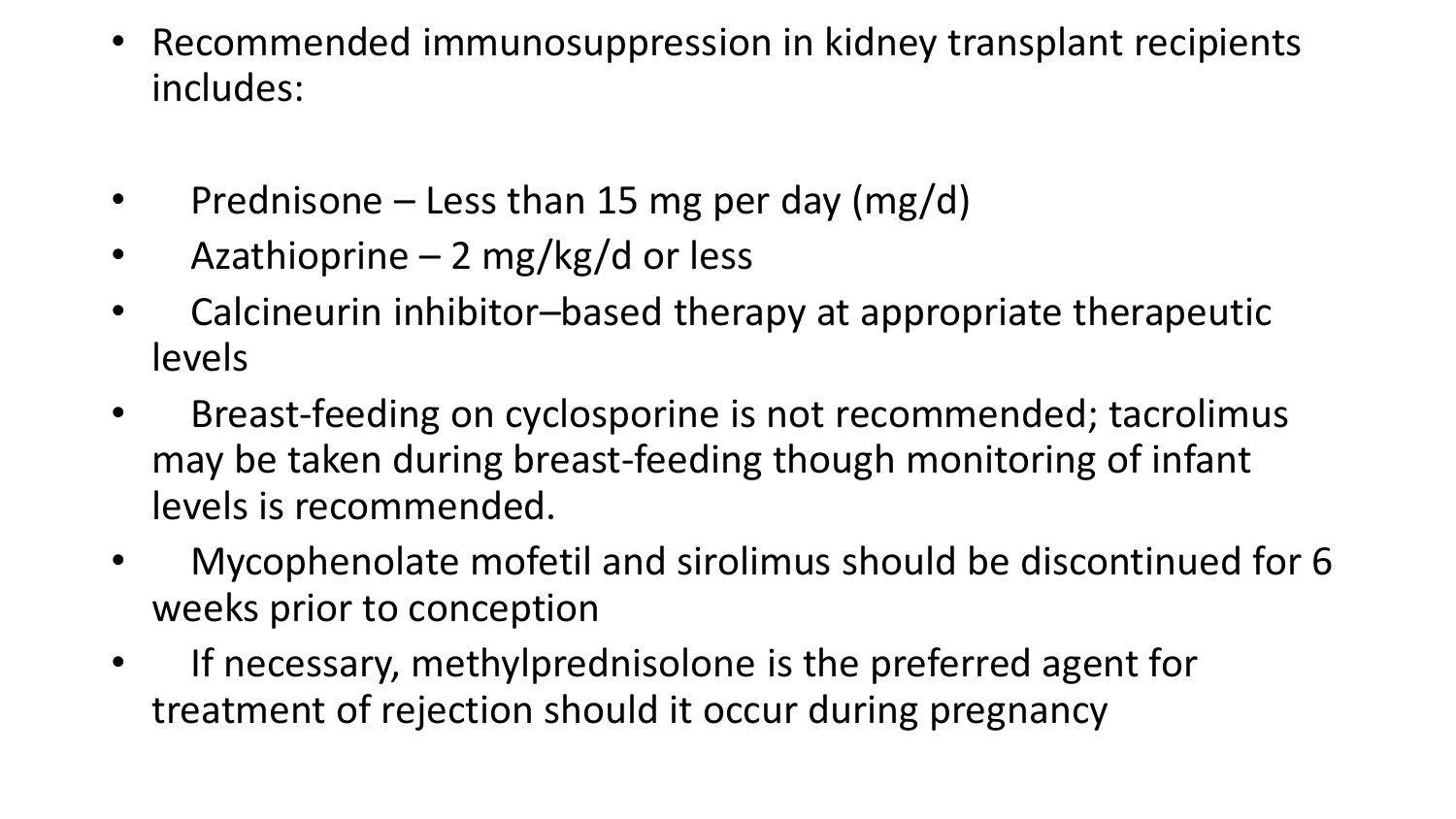- The following are complication risks in kidney transplant recipients:
- Immunosuppressive agents increase the risk of hypertension during pregnancy
- Preeclampsia occurs in approximately one third of kidneytransplant recipients
- Almost 50% of pregnancies in these women end in preterm delivery due to hypertension
- Blood levels of calcineurin inhibitors need to be frequently monitored due to changes in volumes of distribution of extracellular volume
- There is an increased risk of cytomegalovirus, toxoplasmosis, and herpes infections, which raise concern for the fetus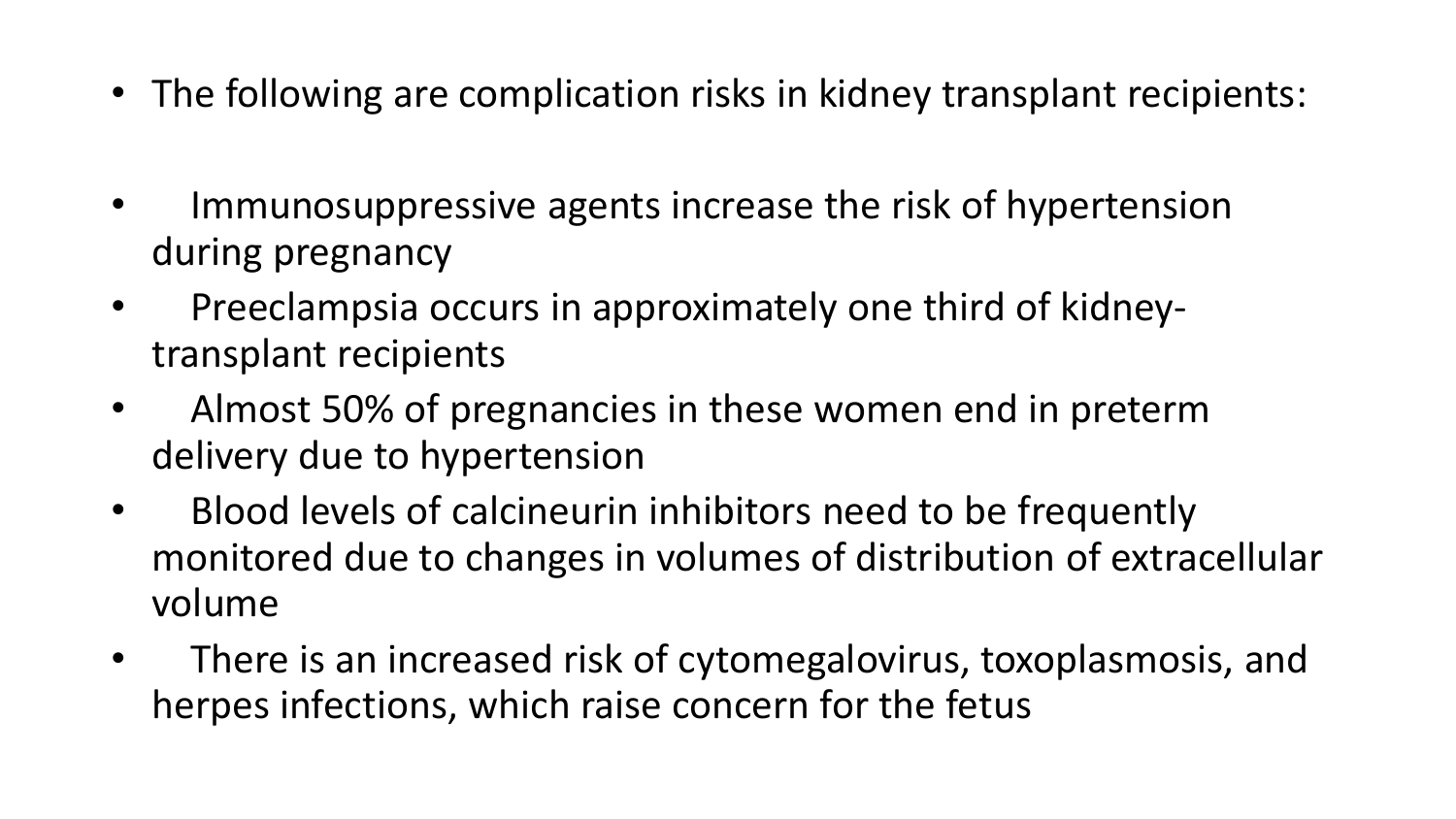- Cyclosporine —
- The safety of cyclosporine is not **established in pregnancy. Hypertension** can be induced or exacerbated and some clinicians have suggested that the dose be limited to **2 to 4 mg/kg per day .**
- Cyclosporine does **not appear to be a major teratogen.**

- during pregnancy and higher doses may be required to maintain plasma levels in the therapeutic range .
- There is no consensus regarding whether or not cyclosporine doses should be increased in pregnant women whose levels are subtherapeutic.
- **In women several years post-transplant with stable renal function, our approach is to continue the prepregnancy dose.**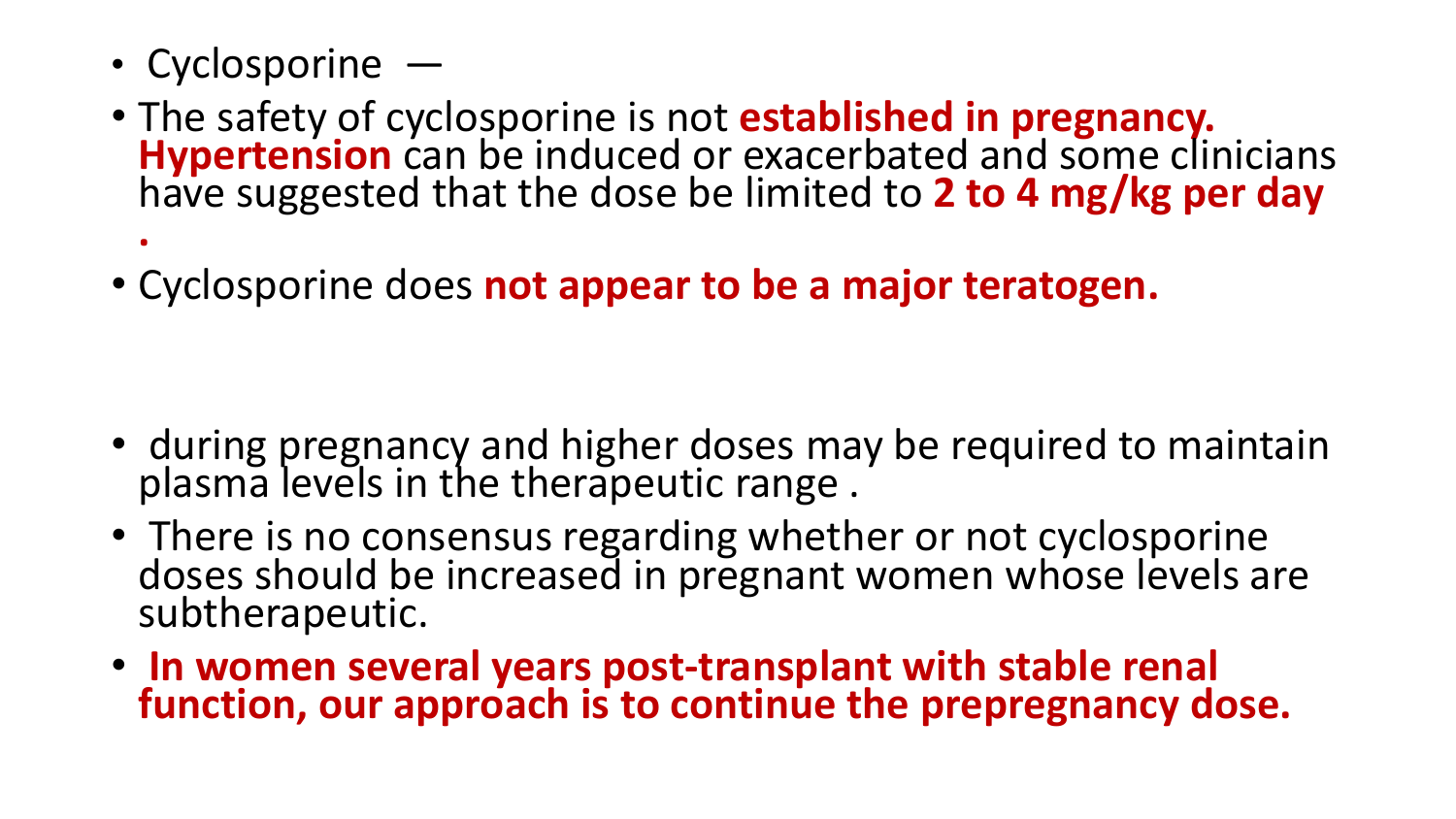- Mycophenolate mofetil —
- Adverse effects on fetal development have been reported in laboratory animals with doses of mycophenolate mofetil (MMF) lower than those used in clinical practice.
- MMF is listed as a **category D** drug (positive evidence of risk) for use in pregnancy by the FDA due to increases in **both first trimester pregnancy loss and congenital malformations, including cleft lip and palate, and anomalies of the distal limbs, heart, esophagus, and kidneys.**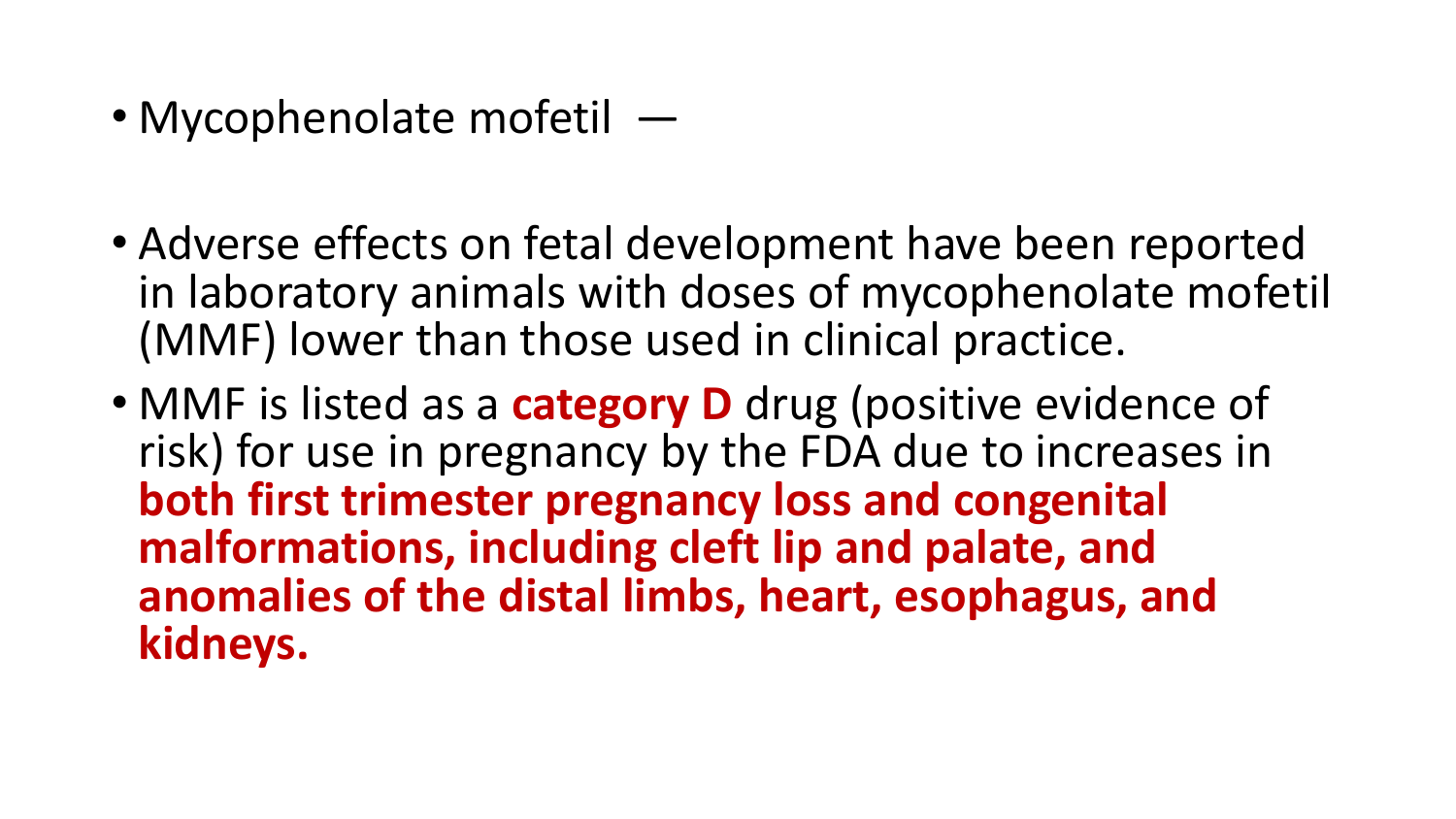• Mycophenolate is contraindicated in pregnancy. As a result, females of childbearing potential should have a **negative pregnancy test within one week prior to beginning therapy.**

• .

- Two **reliable forms of contraception** should be used beginning four weeks prior to, during, and for six weeks after therapy.
- **We recommend that kidney transplant recipients who wish to conceive should change from MMF to azathioprine** , if there are no contraindications to the switch**. MMF should be discontinued at least six weeks prior to attempted conception**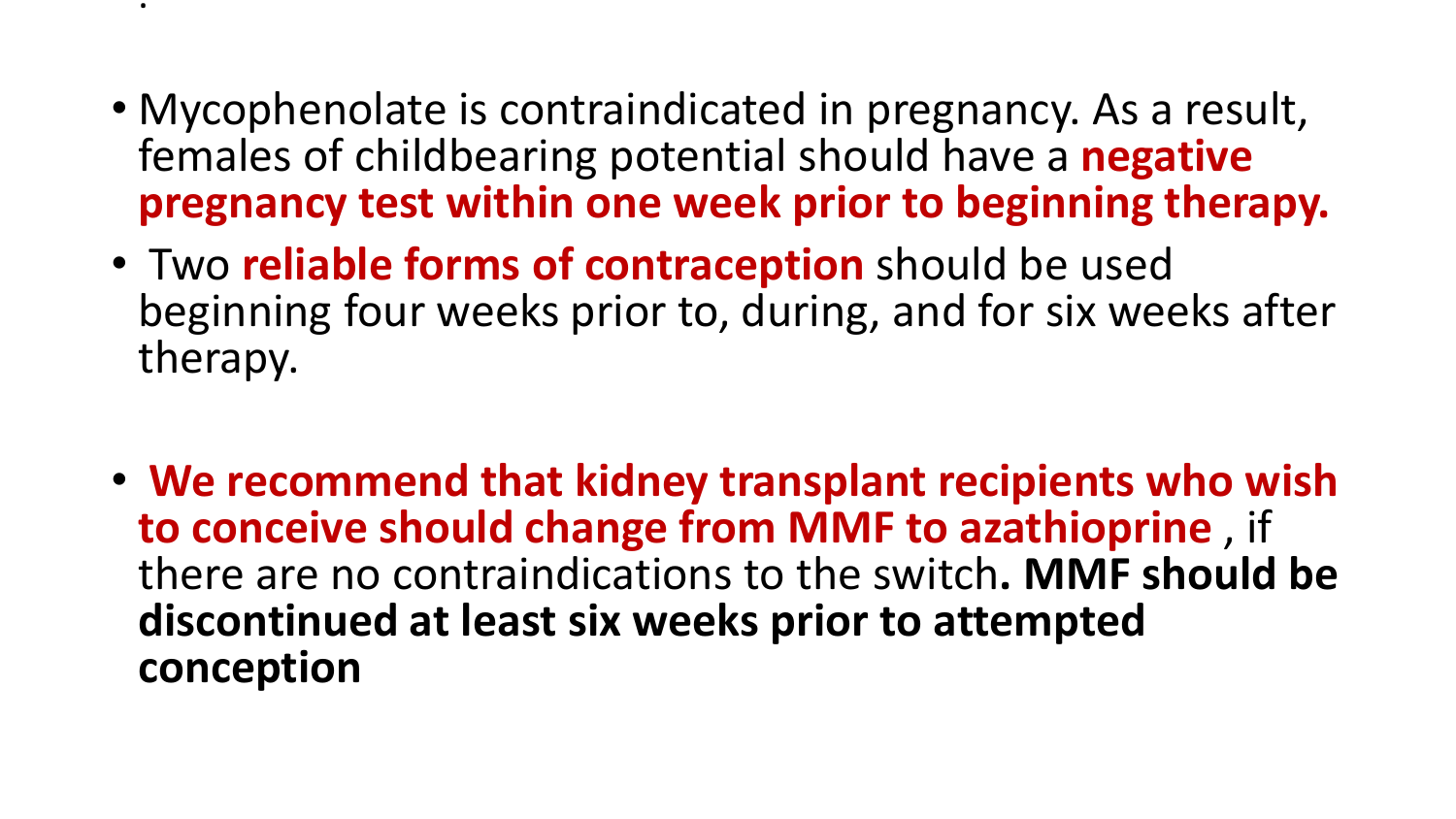- Sirolimus Sirolimus (Rapamycin) is contraindicated in pregnancy as animal studies have demonstrated **embryotoxicity and fetotoxicity with increased mortality, reduced fetal weights and delayed ossification**.
- **In general, we recommend that women post-transplant who wish to conceive be switched prior to conception from sirolimus to tacrolimus or cyclosporine .**
- **Upon delivery, it is our practice to switch the mother back to her basal immunosuppression** in view of the potential benefits of the newer agents to prevent late acute rejection and chronic allograft nephropathy.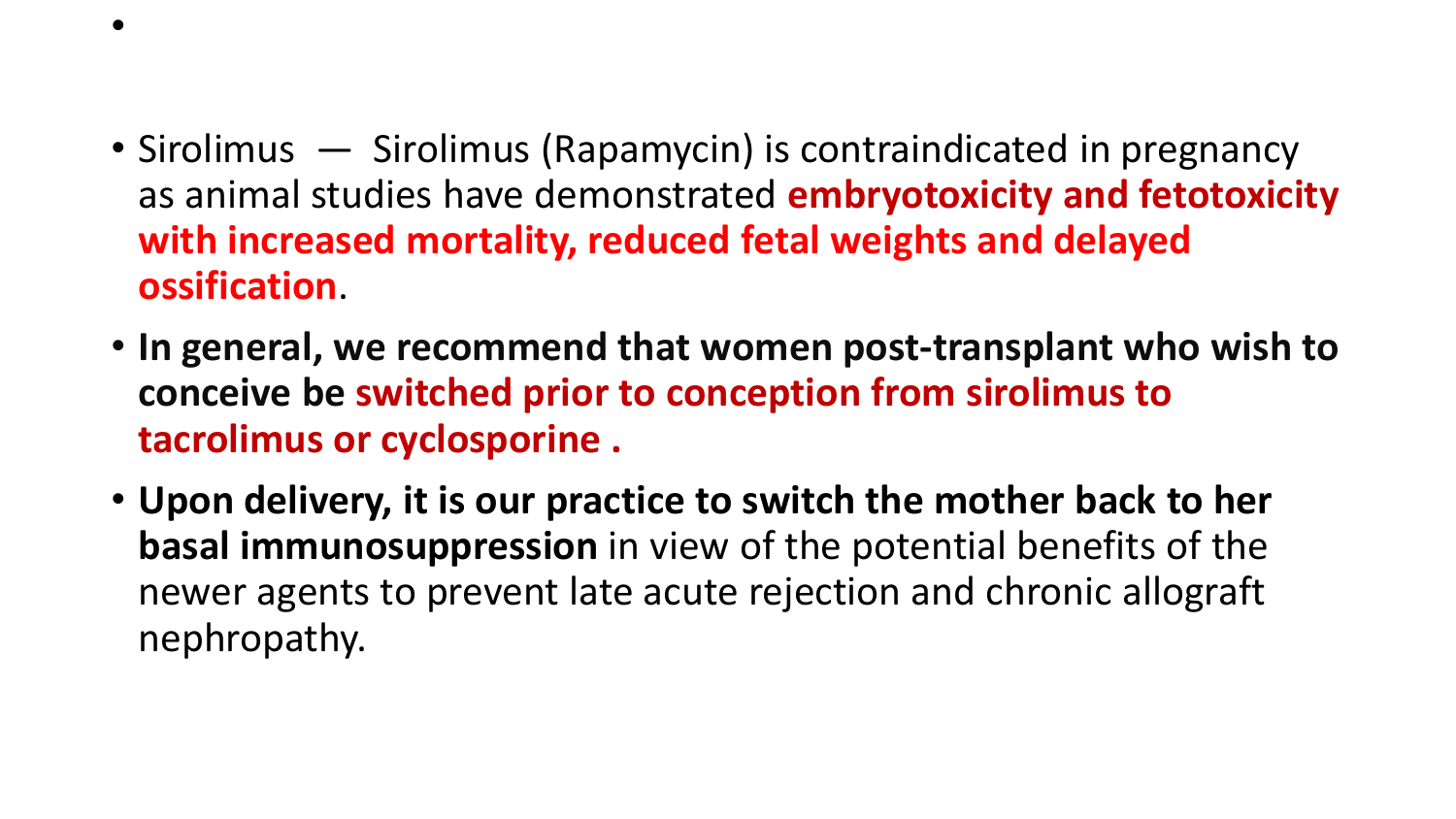- Tacrolimus —
- As with cyclosporine, patients taking tacrolimus require frequent monitoring of renal function and drug levels.
- **During pregnancy, the hepatic cytochrome P450 enzymes may be inhibited, which can lead to increased serum levels of tacrolimus.**
- **The dose may therefore have to be significantly reduced to prevent toxicity (sometimes by as much as 60 percent).**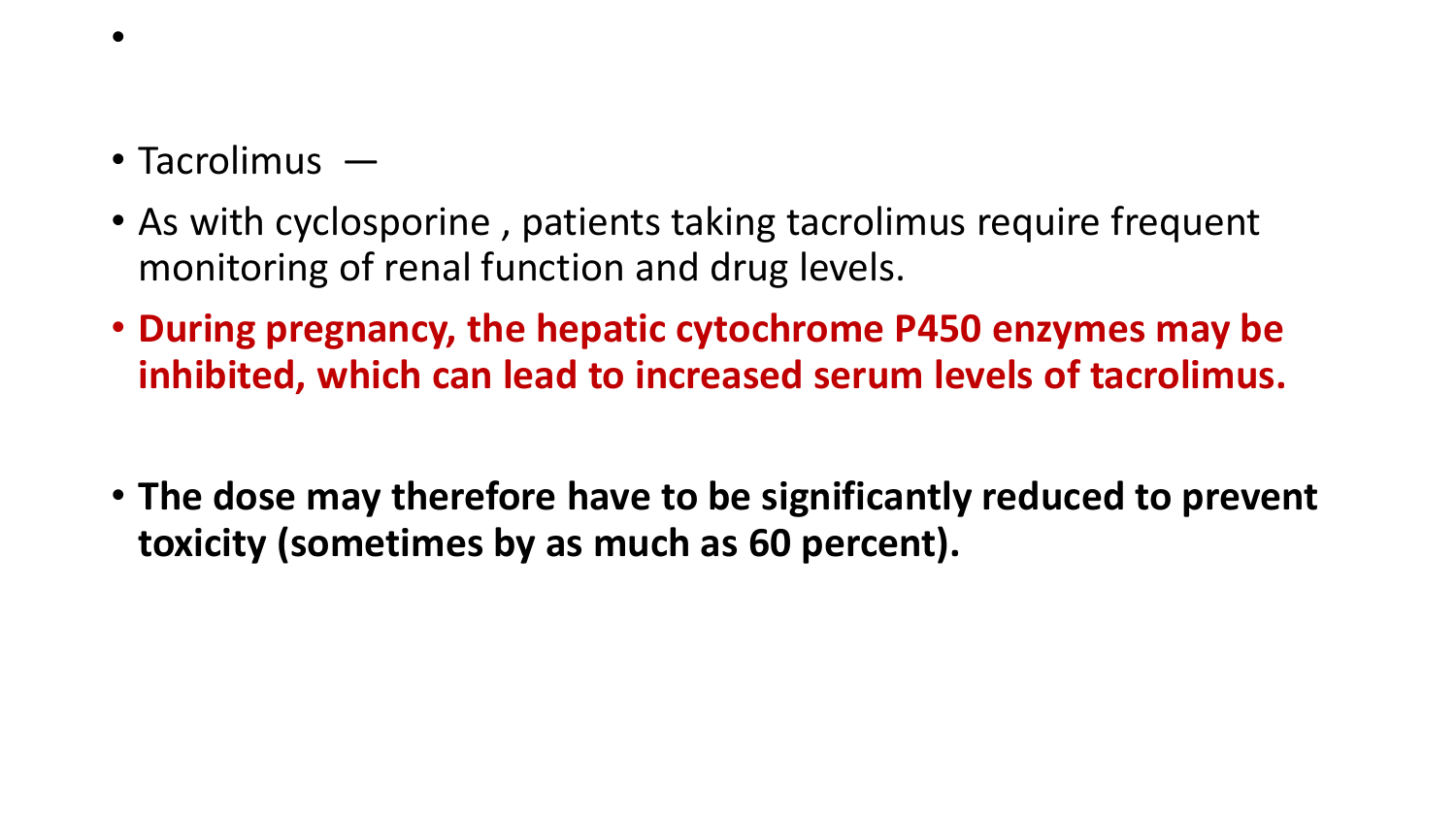• **Male fertility after transplantation** —

- Immunosuppressive agents used in renal transplantation may affect male fertility.
- Although numerous reports have indicated that male transplant recipients can successfully father healthy offspring , one report suggests that **sirolimus may cause impaired spermatogenesis and reduce male fertility**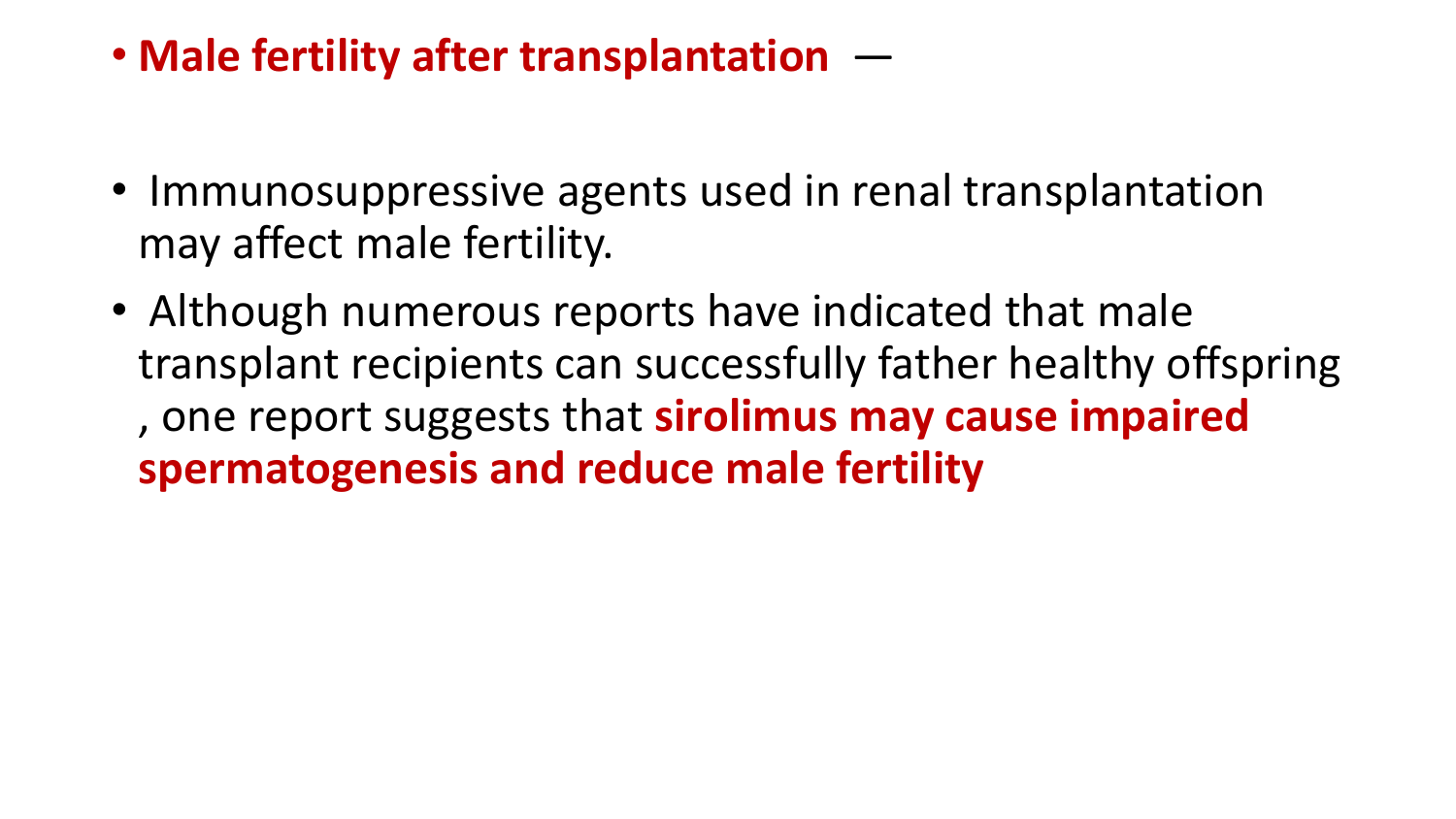- Evaluation of renal dysfunction  $-$
- The differential diagnosis of renal dysfunction and the evaluation of the **pregnant allograft recipient are similar to that in the nonpregnant transplant patient.**
- Additional concerns include the **causes of renal dysfunction unique to pregnancy** as well as the interplay between pregnancy and the presence of a renal allograft .
- Although women are advised to wait a sufficient period of time after transplantation to become pregnant, **episodes of acute rejection are not uncommon during pregnancy** .
- Obstruction of the transplant ureter by the uterus, although unusual, has been reported.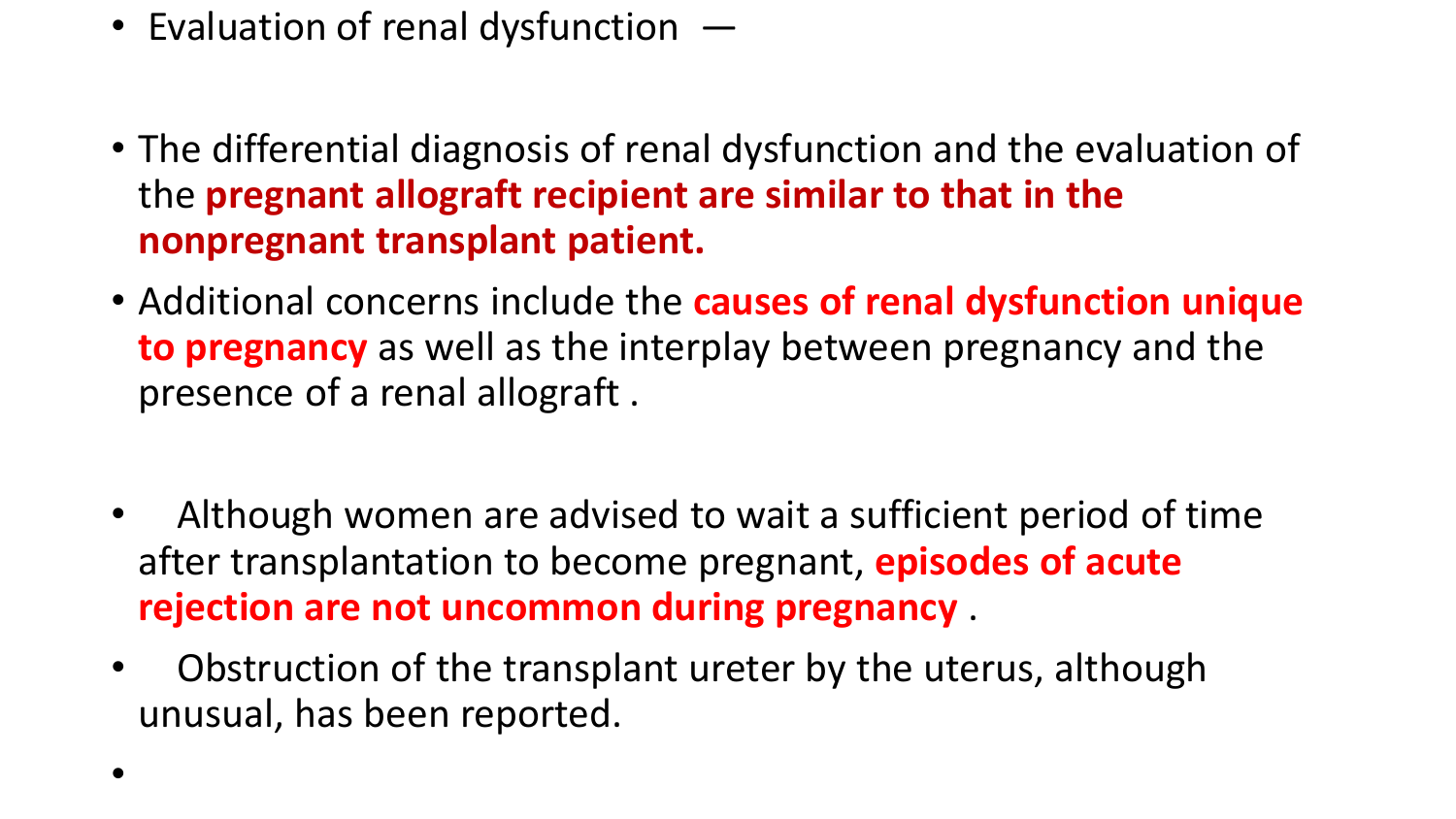- Severe preeclampsia and TTP-HUS (due to pregnancy) may be difficult to distinguish in the pregnant transplant patient, **particularly since they both present with hemolysis and thrombocytopenia.**
- Although **a TTP-HUS-like picture may also be observed in transplant patients with hyperacute rejection or in those administered OKT3 or cyclosporine ,** these clinical settings occur immediately or soon after transplantation and are therefore unlikely to be observed in a pregnant patient.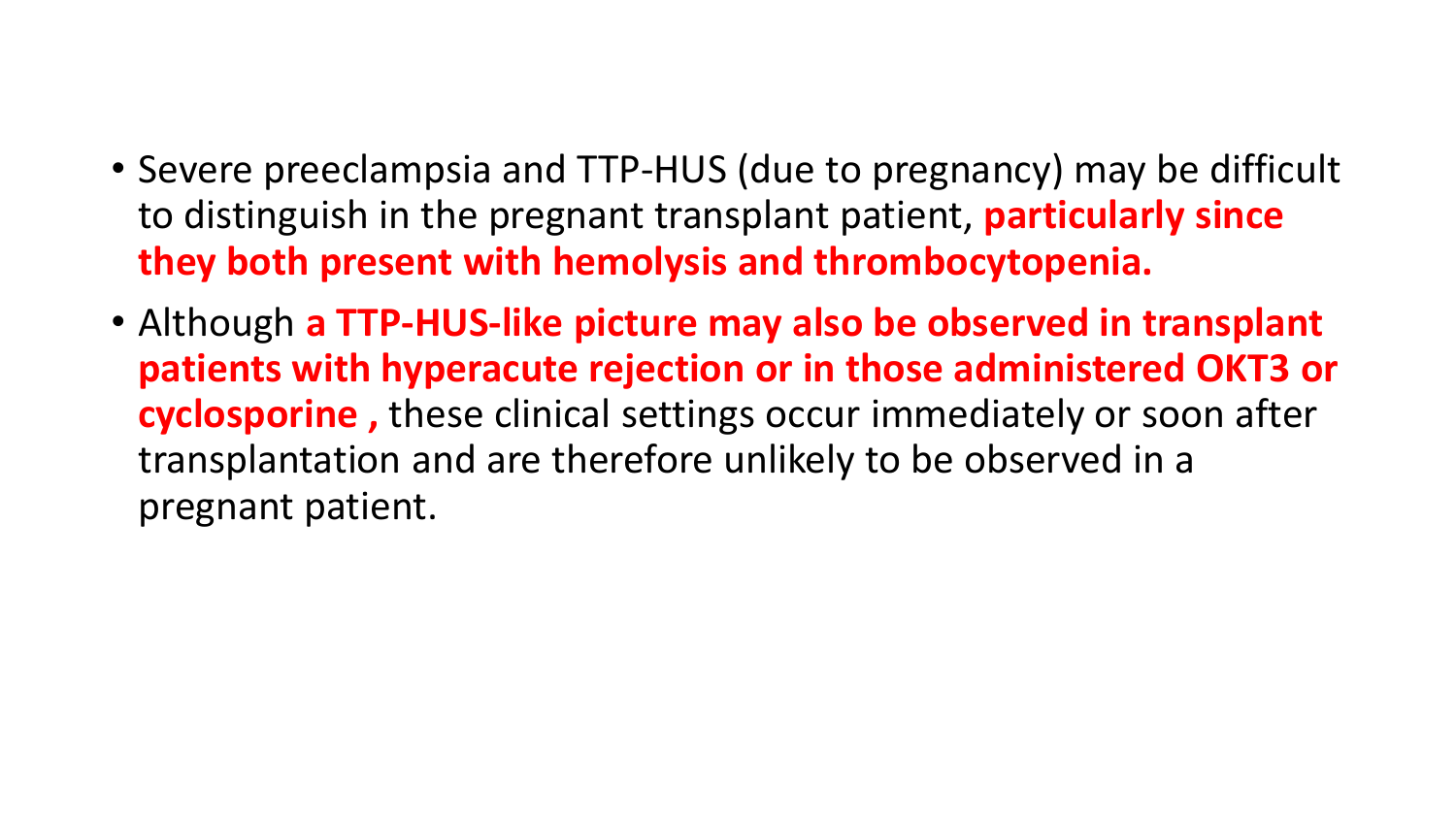- OBSTETRICAL MANAGEMENT OF WOMEN WITH UNDERLYING RENAL DISEASE — **Patients with renal disease should be monitored jointly by a nephrologist and by an obstetrician familiar with the effects of renal disease on pregnancy.**
- General principles of management include the following:
- Increased frequency of prenatal visits; these should occur every two weeks until the third trimester and then weekly.
- Early detection and treatment of **asymptomatic bacteriuria**.
- Serial monitoring (at least monthly) of maternal renal function.
- Close monitoring for the development of preeclampsia.
- **Fetal surveillance with ultrasound and fetal heart rate monitoring to assess fetal growth and well-being.**
- **Aggressive treatment of maternal hypertension**.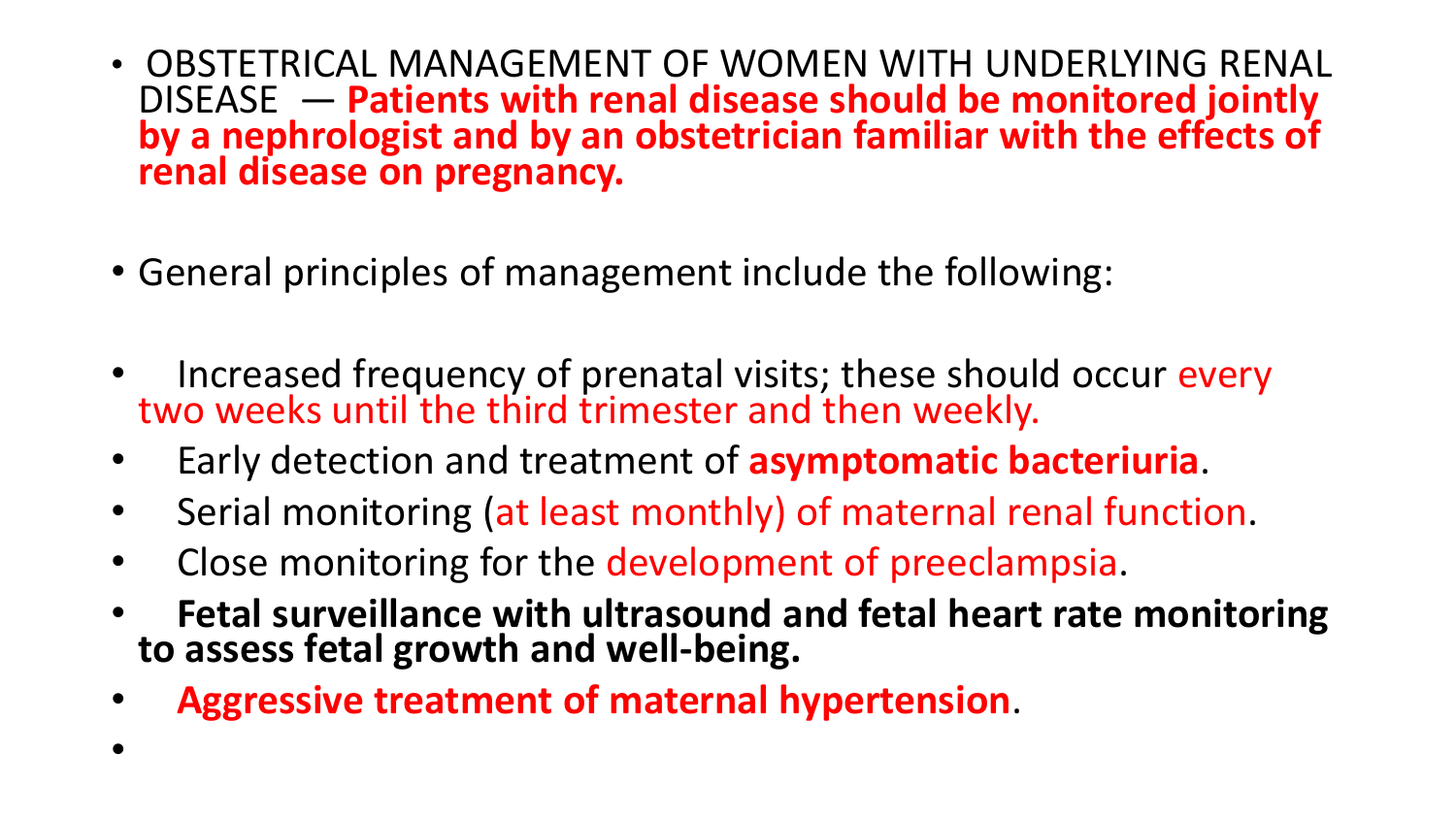- Preterm intervention may be necessary in the presence of **deteriorating renal function, severe preeclampsia, fetal growth restriction, or nonreassuring fetal testing (eg, fetal distress).**
- In most women, elective delivery is indicated if labor has not occurred by the estimated date of confinement.